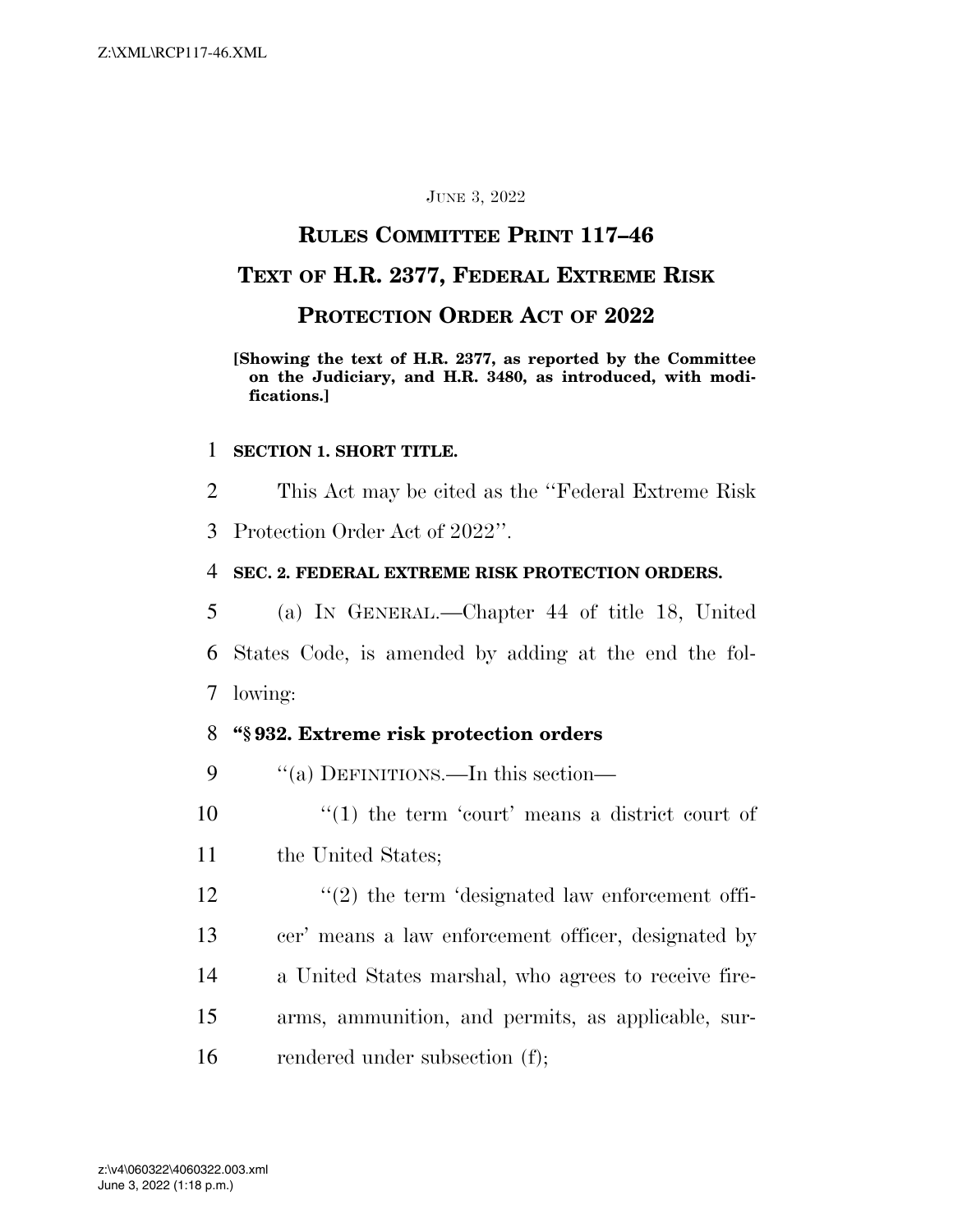1 ''(3) the term 'Director' means the Director of the Administrative Office of the United States Courts; 4 "(4) the term 'ex parte Federal extreme risk protection order' or 'ex parte Federal order' means a Federal extreme risk protection order issued under subsection (c); 8 ''(5) the term 'Federal extreme risk protection order' means an order issued by a Federal court that enjoins an individual from purchasing, pos- sessing, or receiving, in or affecting interstate and foreign commerce, a firearm or ammunition;

13 ''(6) the term 'family or household member', with respect to a Federal order respondent, means any—

 ''(A) parent, spouse, sibling, or child re- lated by blood, marriage, or adoption to the re-spondent;

 $\text{``(B)}$  dating partner of the respondent;  $\cdot$  (C) individual who has a child in common with the respondent, regardless of whether the individual has—

23  $\frac{1}{2}$   $\frac{1}{2}$  been married to the respondent;

or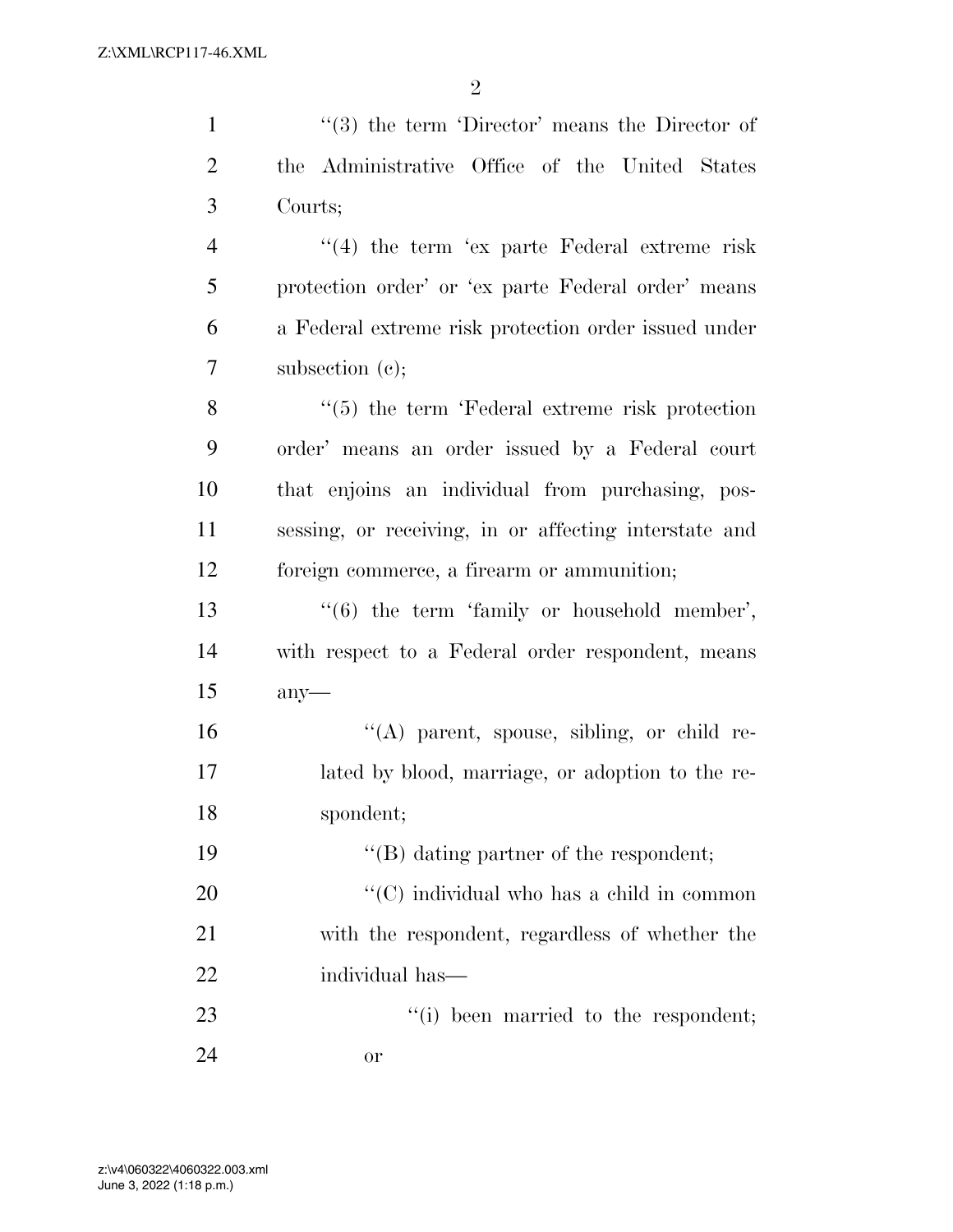| $\mathbf{1}$   | "(ii) lived together with the respond-               |
|----------------|------------------------------------------------------|
| $\overline{2}$ | ent at any time;                                     |
| 3              | "(D) individual who resides or has resided           |
| $\overline{4}$ | with the respondent during the past year;            |
| 5              | $\lq\lq(E)$ domestic partner of the respondent;      |
| 6              | "(F) individual who has a legal parent-              |
| 7              | child relationship with the respondent, including    |
| 8              | a stepparent-stepchild and grandparent-grand-        |
| 9              | child relationship; and                              |
| 10             | "(G) individual who is acting or has acted           |
| 11             | as the legal guardian of the respondent;             |
| 12             | $\lq(7)$ the term 'Federal order petitioner' means   |
| 13             | an individual authorized to petition for an ex parte |
| 14             | or long-term Federal extreme risk protection order   |
| 15             | under subsection $(b)(1)$ ;                          |
| 16             | $\lq(8)$ the term 'Federal order respondent' means   |
| 17             | an individual named in the petition for an ex parte  |
| 18             | or long-term Federal extreme risk protection order   |
| 19             | or subject to an ex parte or long-term Federal ex-   |
| 20             | treme risk protection order;                         |
| 21             | $\lq(9)$ the term 'long-term Federal extreme risk    |
| 22             | protection order' or 'long-term Federal order' means |
| 23             | a Federal extreme risk protection order issued under |
| 24             | subsection (d);                                      |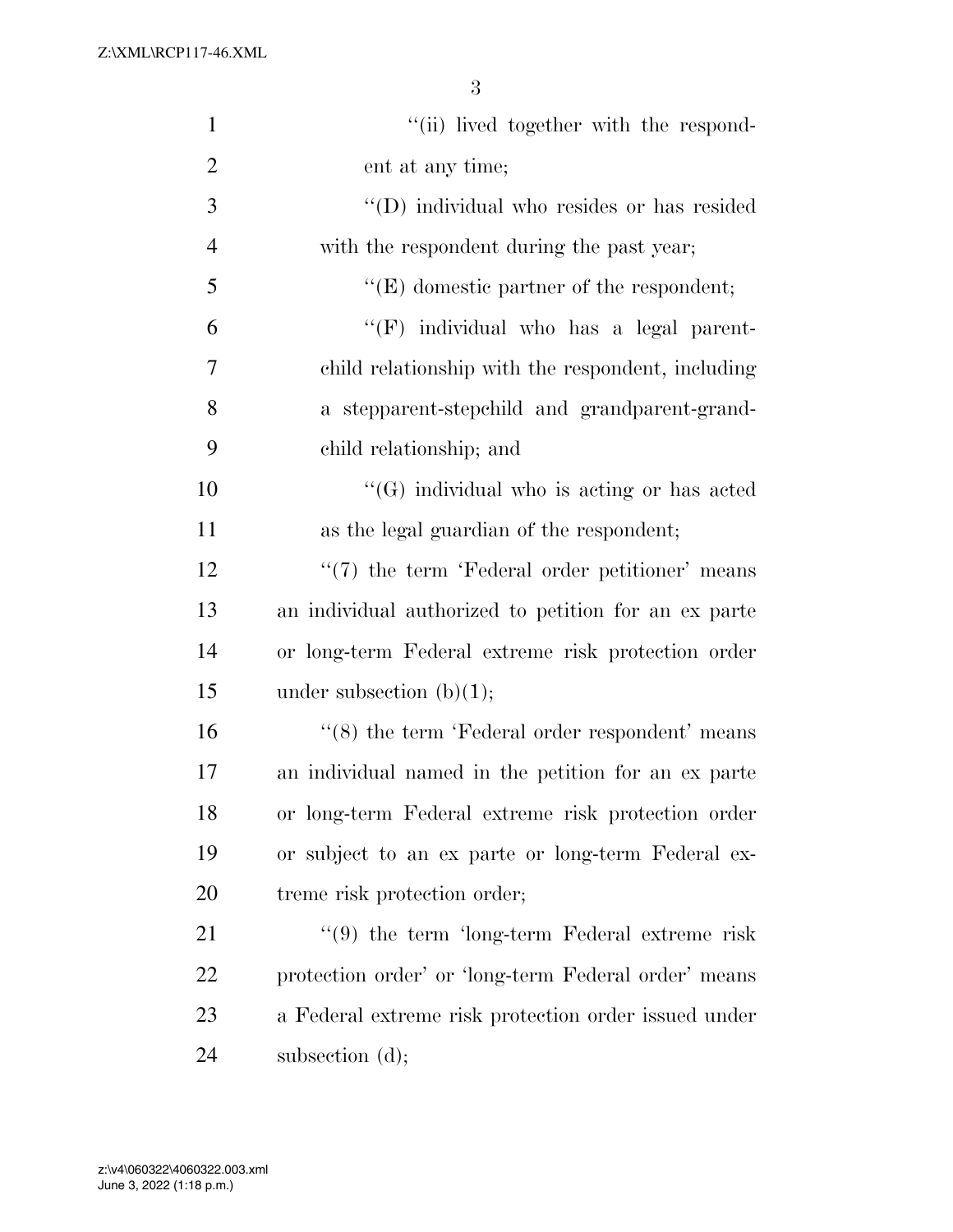$\frac{4}{10}$  the term 'mental health agency' means an agency of a State, Tribal, or local government or its contracted agency that is responsible for mental health services or co-occurring mental health and substance abuse services; and

 "(11) the term 'national instant criminal back- ground check system' means the national instant criminal background check system established under section 103 of the Brady Handgun Violence Preven-tion Act (34 U.S.C. 40901).

11  $"$  (b) PETITION.—

12 "(1) IN GENERAL.—A family or household member of the applicable individual, or a law en- forcement officer, may submit to an appropriate dis- trict court of the United States a petition requesting that the court issue an ex parte Federal extreme risk protection order or long-term Federal extreme risk protection order with respect to an individual. ''(2) NO FEES.—A court or law enforcement agency may not charge a petitioner or respondent any fee for— 22 "(A) filing, issuing, serving, or reporting 23 an extreme risk protection order;

24 ''(B) a petition for an extreme risk protec-tion order or any pleading, subpoena, warrant,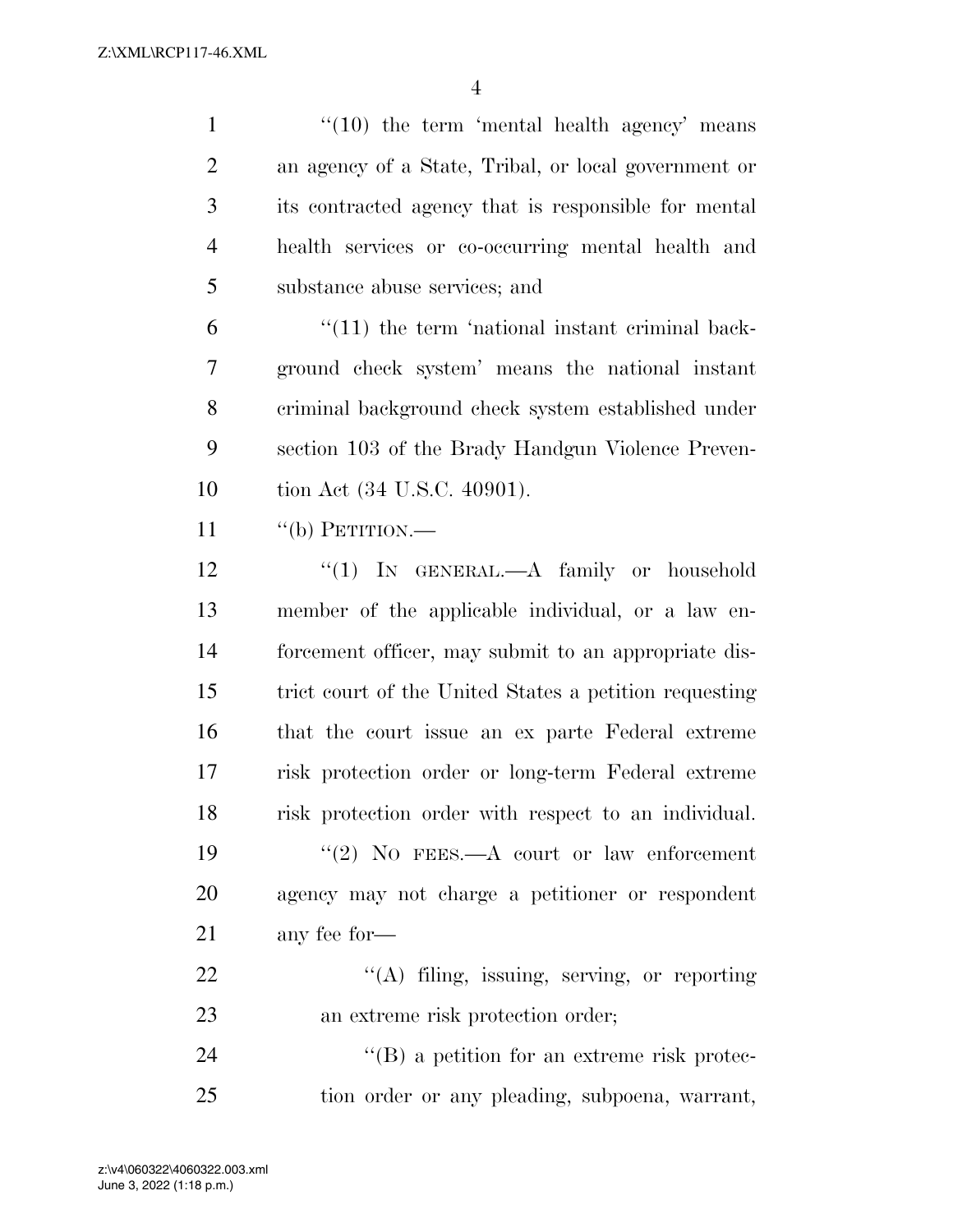| $\mathbf{1}$   | or motion in connection with an extreme risk            |
|----------------|---------------------------------------------------------|
| $\overline{2}$ | protection order; or                                    |
| 3              | $\lq\lq$ (C) any order or order to show cause nec-      |
| $\overline{4}$ | essary to obtain or give effect to this section.        |
| 5              | "(3) CONFIDENTIALITY.—A Federal order peti-             |
| 6              | tioner who is a law enforcement officer may provide     |
| 7              | the identity of the petitioner's sources, and any iden- |
| 8              | tifying information, to the court under seal.           |
| 9              | "(c) EX PARTE ORDERS.—                                  |
| 10             | $``(1)$ TIMING.—                                        |
| 11             | "(A) IN GENERAL.—Except as provided in                  |
| 12             | subparagraph (B), a court that receives a peti-         |
| 13             | tion for an ex parte Federal order under sub-           |
| 14             | section (b) shall grant or deny the petition on         |
| 15             | the date on which the petition is submitted.            |
| 16             | "(B) LATE PETITIONS.—If a court receives                |
| 17             | a petition for an ex parte Federal order sub-           |
| 18             | mitted under subsection (b) too late in the day         |
| 19             | to permit effective review, the court shall grant       |
| 20             | or deny the petition on the next day of judicial        |
| 21             | business at a time early enough to permit the           |
| 22             | court to file an order with the clerk of the court      |
| 23             | during that day.                                        |
| 24             | "(2) EVIDENCE REQUIRED.—Before issuing an               |
| 25             | ex parte Federal order, a court shall require that the  |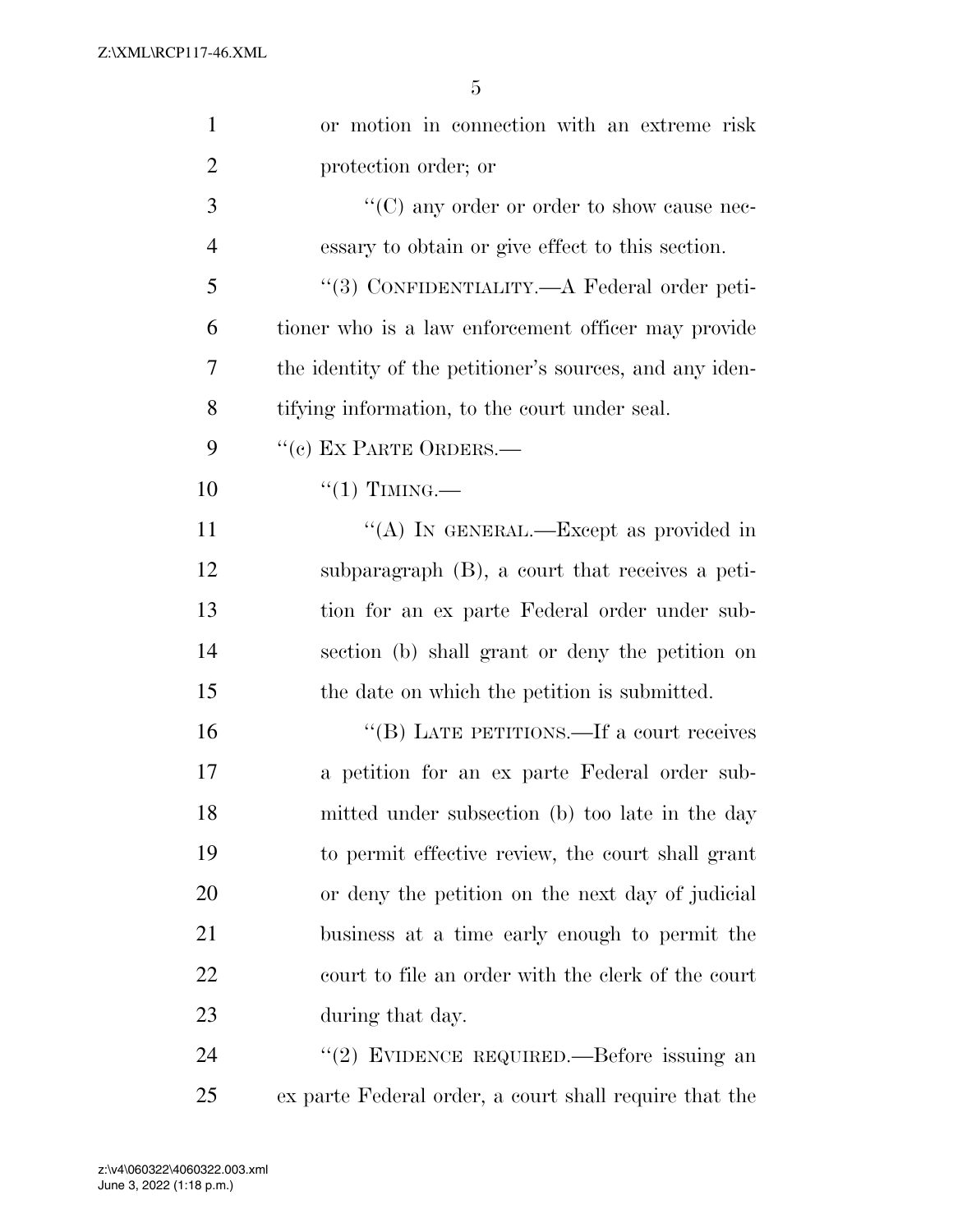| $\mathbf{1}$   | petitioner for such order submit a signed affidavit, |
|----------------|------------------------------------------------------|
| $\overline{2}$ | sworn to before the court, that—                     |
| 3              | $\lq\lq$ explains why such petitioner believes       |
| $\overline{4}$ | that the Federal order respondent poses a risk       |
| 5              | of imminent personal injury to self or another       |
| 6              | individual, by purchasing, possessing, or receiv-    |
| $\overline{7}$ | ing a firearm or ammunition; and                     |
| 8              | $\lq\lq$ describes the interactions and con-         |
| 9              | versations of the petitioner with—                   |
| 10             | $f'(i)$ the respondent; or                           |
| 11             | "(ii) another individual, if such peti-              |
| 12             | tioner believes that information obtained            |
| 13             | from that individual is credible and reli-           |
| 14             | able.                                                |
| 15             | "(3) STANDARD FOR ISSUANCE OF ORDER. $-A$            |
| 16             | court may issue an ex parte Federal order only upon  |
| 17             | a finding of probable cause to believe that—         |
| 18             | $\lq\lq$ (A) the Federal order respondent poses a    |
| 19             | risk of imminent personal injury to self or an-      |
| 20             | other individual, by purchasing, possessing, or      |
| 21             | receiving a firearm or ammunition; and               |
| 22             | $\lq\lq (B)$ the order is necessary to prevent the   |
| 23             | injury described in subparagraph (A).                |
| 24             | "(4) DURATION.—An ex parte Federal order             |
| 25             | shall expire on the earlier of—                      |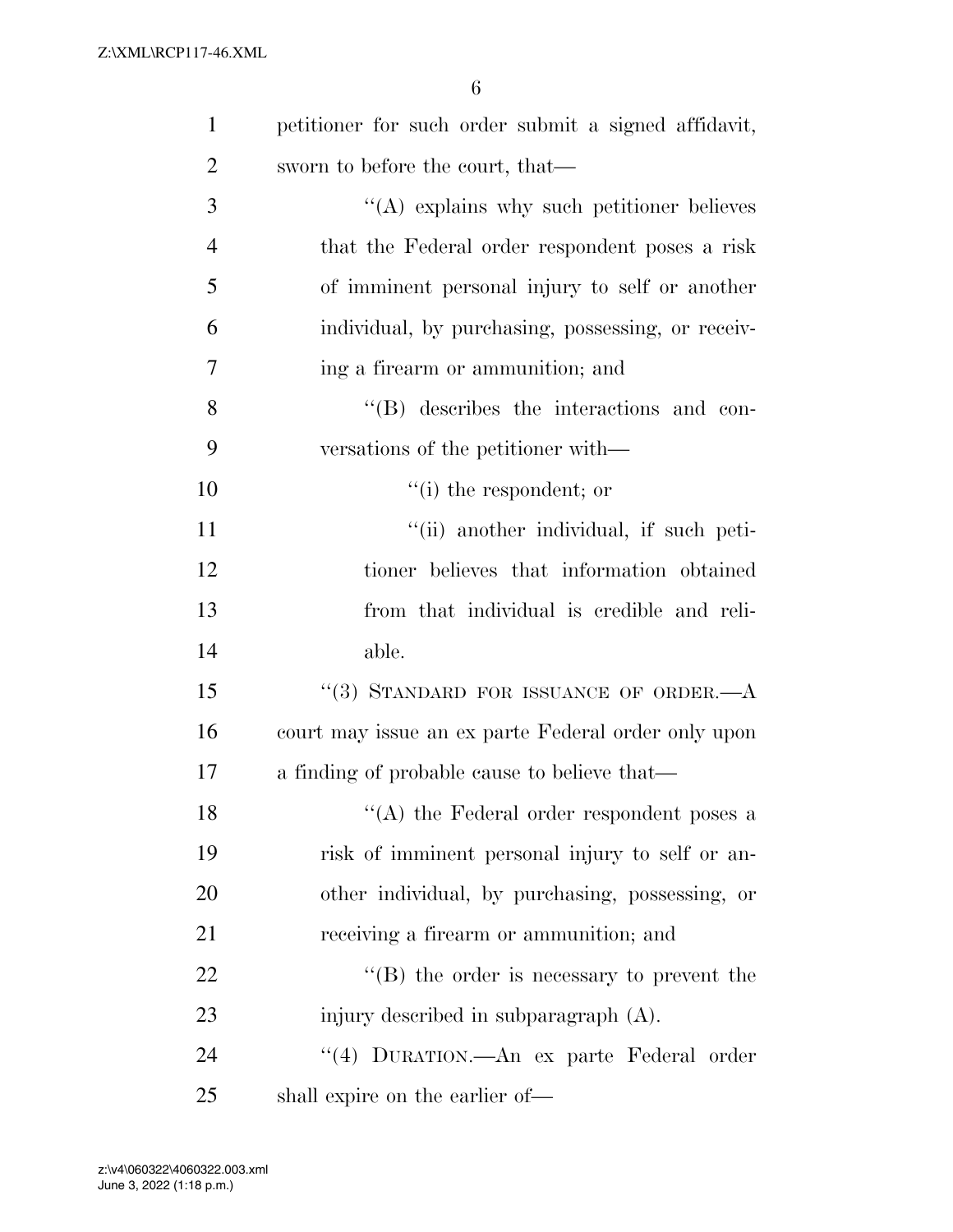| $\mathbf{1}$   | "(A) the date that is $14$ days after the            |
|----------------|------------------------------------------------------|
| $\overline{2}$ | date of issuance; or                                 |
| 3              | $\lq\lq (B)$ the date on which the court deter-      |
| $\overline{4}$ | mines whether to issue a long-term Federal           |
| 5              | order with respect to the respondent.                |
| 6              | "(d) LONG-TERM FEDERAL ORDERS.—                      |
| 7              | "(1) HEARING REQUIRED.—If a court receives           |
| 8              | a petition for a long-term Federal extreme risk pro- |
| 9              | tection order for a respondent under subsection (b), |
| 10             | the court shall hold a hearing to determine whether  |
| 11             | to issue a long-term Federal order with respect to   |
| 12             | the respondent either—                               |
| 13             | $\lq\lq(A)(i)$ if the court issues an ex parte       |
| 14             | order with respect to the respondent, not later      |
| 15             | than 72 hours after the ex parte order is served     |
| 16             | on the respondent; or                                |
| 17             | "(ii) if the respondent waives the right to          |
| 18             | a hearing within the 72-hour period under            |
| 19             | clause (i), or the court does not issue an ex        |
| 20             | parte order, within 14 days after the date on        |
| 21             | which the court receives the petition; or            |
| 22             | "(B) in no event later than $14$ days after          |
| 23             | the date on which the court receives the peti-       |
| 24             | tion.                                                |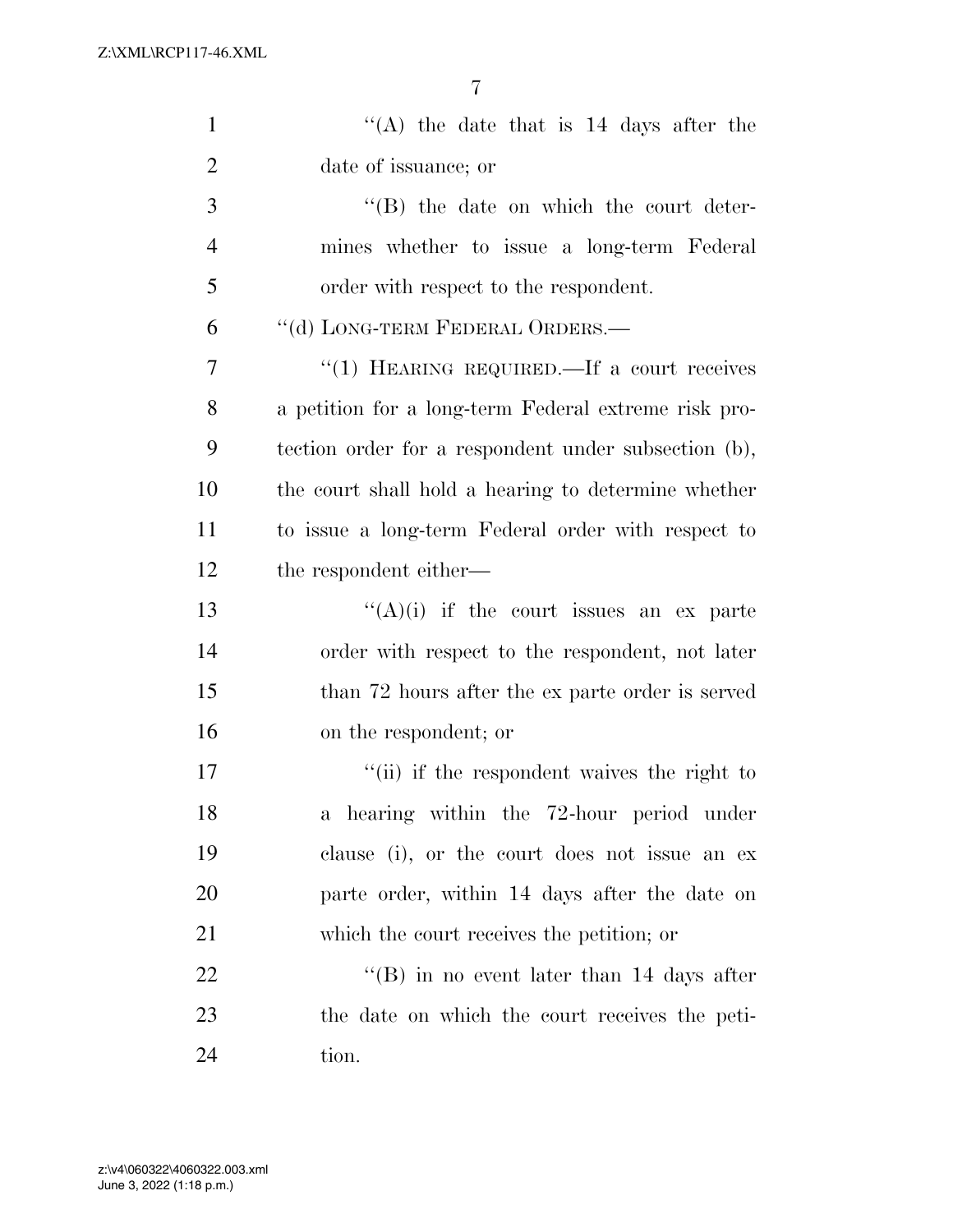| $\mathbf{1}$   | "(2) NOTICE AND OPPORTUNITY TO<br>BE             |
|----------------|--------------------------------------------------|
| $\overline{2}$ | HEARD.                                           |
| 3              | "(A) IN GENERAL.—The court shall pro-            |
| $\overline{4}$ | vide the Federal order respondent with notice    |
| 5              | and the opportunity to be heard at a hearing     |
| 6              | under this subsection, sufficient to protect the |
| $\overline{7}$ | due process rights of the respondent.            |
| 8              | "(B) RIGHT TO COUNSEL.—                          |
| 9              | "(i) IN GENERAL.—At a hearing                    |
| 10             | under this subsection, the Federal order         |
| 11             | respondent may be represented by counsel         |
| 12             | who is—                                          |
| 13             | $\lq\lq$ chosen by the respondent;               |
| 14             | and                                              |
| 15             | "(II) authorized to practice at                  |
| 16             | such a hearing.                                  |
| 17             | "(ii) COURT-PROVIDED COUNSEL.—If                 |
| 18             | the Federal order respondent is financially      |
| 19             | unable to obtain representation by counsel,      |
| 20             | the court, at the request of the respondent,     |
| 21             | shall ensure, to the extent practicable, that    |
| 22             | the respondent is represented by an attor-       |
| 23             | ney with respect to the petition.                |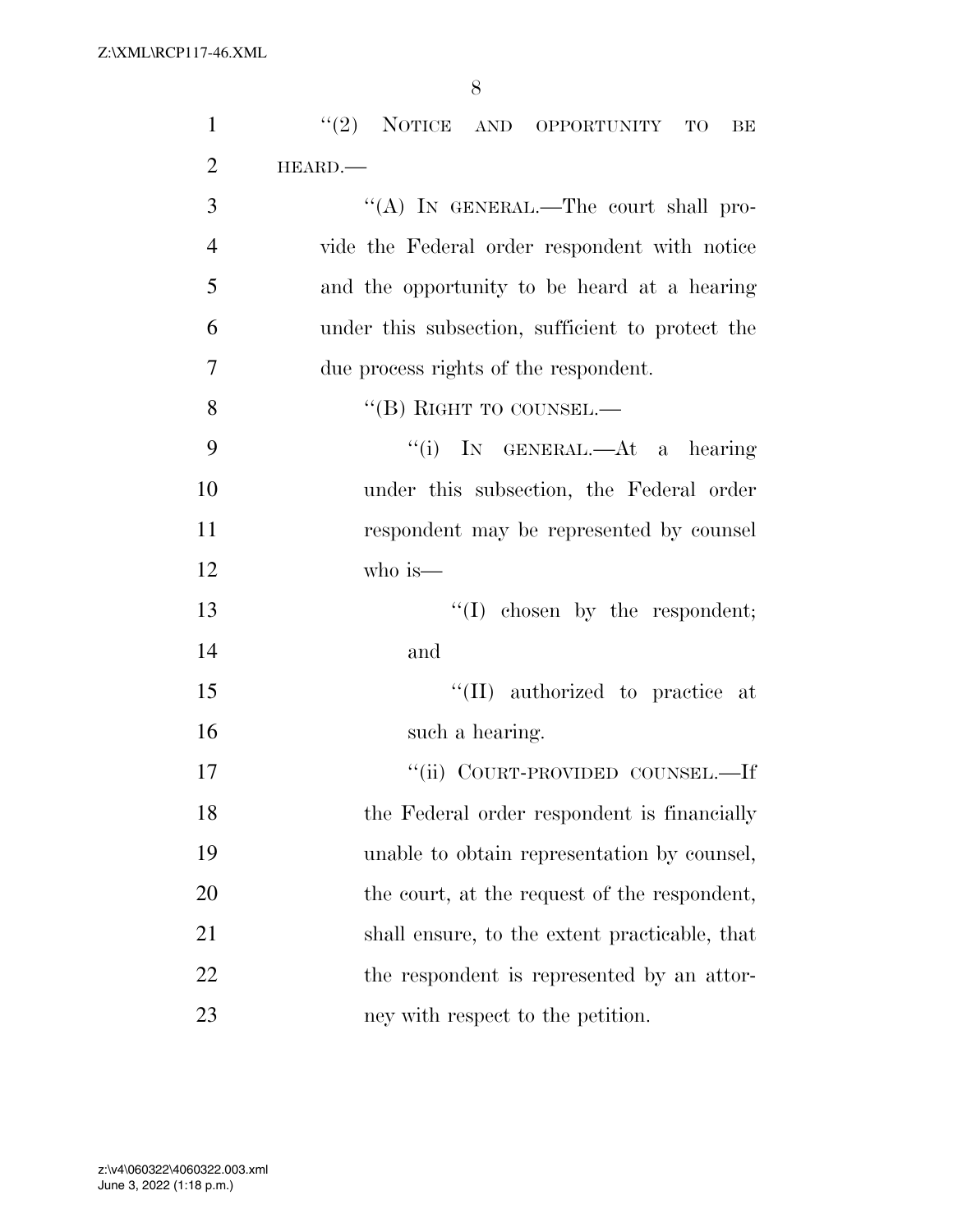| $\mathbf{1}$   | "(3) BURDEN OF PROOF; STANDARD.—At a                   |
|----------------|--------------------------------------------------------|
| $\overline{2}$ | hearing under this subsection, the Federal order pe-   |
| 3              | titioner-                                              |
| $\overline{4}$ | $\lq\lq$ shall have the burden of proving all          |
| 5              | material facts; and                                    |
| 6              | $\lq\lq (B)$ shall be required to demonstrate, by      |
| $\overline{7}$ | clear and convincing evidence, that—                   |
| 8              | "(i) the respondent to such order                      |
| 9              | poses a risk of personal injury to self or             |
| 10             | another individual, during the period to be            |
| 11             | covered by the proposed Federal extreme                |
| 12             | risk protection order, by purchasing, pos-             |
| 13             | sessing, or receiving a firearm or ammuni-             |
| 14             | tion; and                                              |
| 15             | "(ii) the order is necessary to prevent                |
| 16             | the injury described in clause (i).                    |
| $17\,$         | $\lq(4)$ ISSUANCE.—Upon a showing of clear and         |
| 18             | convincing evidence under paragraph (3), the court     |
| 19             | shall issue a long-term Federal order with respect to  |
| 20             | the respondent that shall be in effect for a period of |
| 21             | not more than 180 days.                                |
| 22             | "(5) DENIAL.—If the court finds that there is          |
| 23             | not clear and convincing evidence to support the       |
| 24             | issuance of a long-term Federal order, the court       |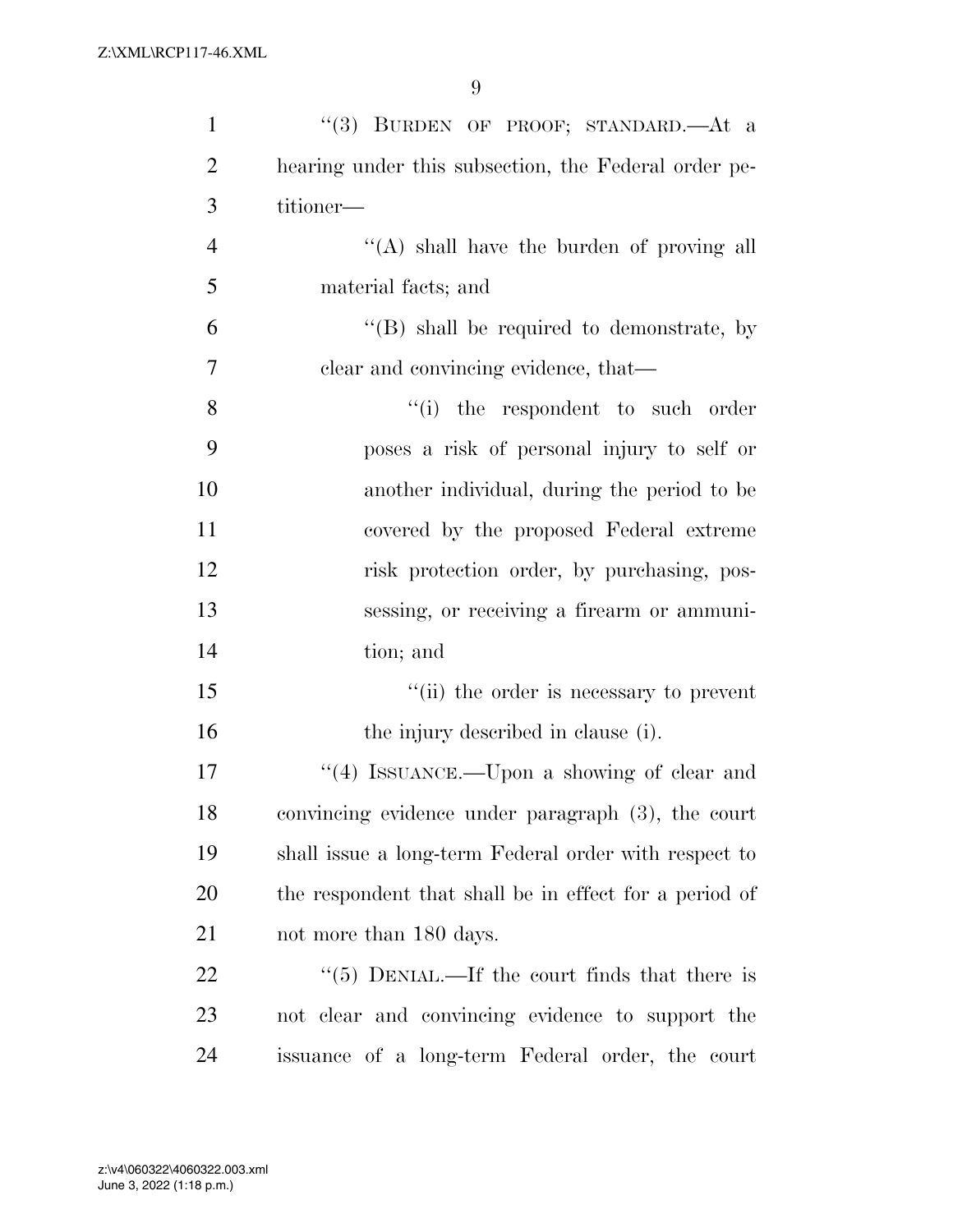| $\mathbf{1}$   | shall dissolve any ex parte Federal order then in ef- |
|----------------|-------------------------------------------------------|
| $\overline{2}$ | fect with respect to the respondent.                  |
| 3              | $``(6)$ RENEWAL.—                                     |
| $\overline{4}$ | "(A) NOTICE OF SCHEDULED<br>EXPIRA-                   |
| 5              | TION.—Thirty days before the date on which a          |
| 6              | long-term Federal order is scheduled to expire,       |
| 7              | the court that issued the order shall—                |
| 8              | $\lq\lq$ notify the petitioner and the re-            |
| 9              | spondent to such order that the order is              |
| 10             | scheduled to expire; and                              |
| 11             | "(ii) advise the petitioner and the re-               |
| 12             | spondent of the procedures for seeking a              |
| 13             | renewal of the order under this paragraph.            |
| 14             | "(B) PETITION.—If a family or household               |
| 15             | member of the Federal order respondent, or a          |
| 16             | law enforcement officer, believes that the condi-     |
| 17             | tions under paragraph $(3)(B)$ continue to apply      |
| 18             | with respect to a respondent who is subject to        |
| 19             | a long-term Federal order, the family or house-       |
| 20             | hold member or law enforcement officer may            |
| 21             | submit to the court that issued the order a peti-     |
| 22             | tion for a renewal of the order.                      |
| 23             | "(C) HEARING.— $A$ court that receives a              |
| 24             | petition submitted under subparagraph<br>(B)          |
| 25             | shall hold a hearing to determine whether to          |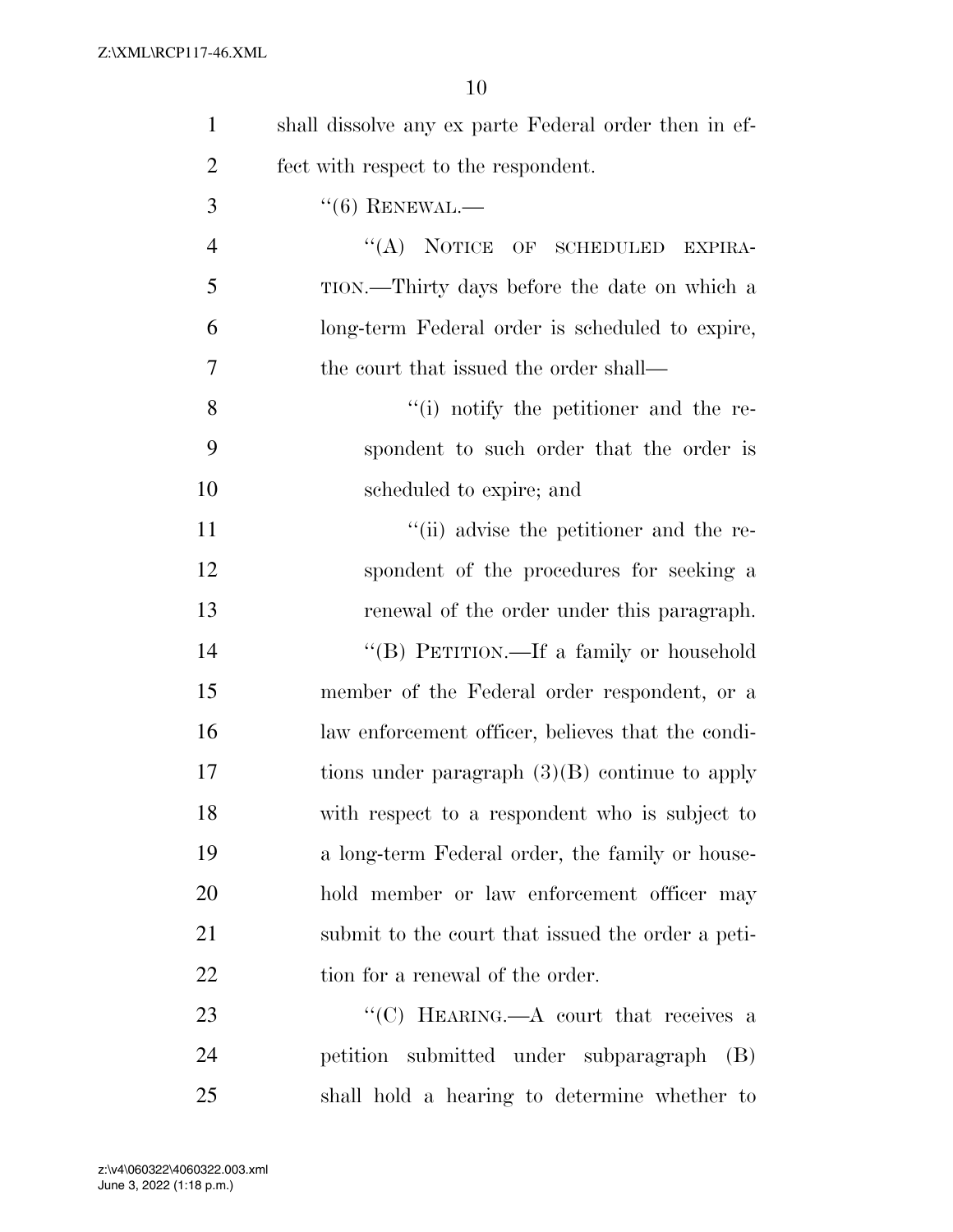| $\mathbf{1}$   | issue a renewed long-term Federal order with              |
|----------------|-----------------------------------------------------------|
| $\overline{2}$ | respect to the respondent.                                |
| 3              | "(D) APPLICABLE PROCEDURES.—The re-                       |
| $\overline{4}$ | quirements under paragraphs (2) through (5)               |
| 5              | shall apply to the consideration of a petition for        |
| 6              | a renewed long-term Federal order submitted               |
| 7              | under subparagraph $(B)$ of this paragraph.               |
| 8              | "(E) ISSUANCE.—Upon a showing by clear                    |
| 9              | and convincing evidence that the conditions               |
| 10             | under paragraph $(3)(B)$ continue to apply with           |
| 11             | respect to the respondent, the court shall issue          |
| 12             | a renewed long-term Federal order with respect            |
| 13             | to the respondent.                                        |
| 14             | "(e) FACTORS TO CONSIDER.—In determining                  |
| 15             | whether to issue a Federal extreme risk protection order, |
| 16             | a court—                                                  |
| 17             | $"(1)$ shall consider factors including—                  |
| 18             | $\lq($ A) a recent threat or act of violence by           |
| 19             | the respondent directed toward another indi-              |
| 20             | vidual;                                                   |
| 21             | "(B) a recent threat or act of violence by                |
| 22             | the respondent directed toward self;                      |
| 23             |                                                           |
|                | $\lq\lq$ (C) a recent act of cruelty to an animal         |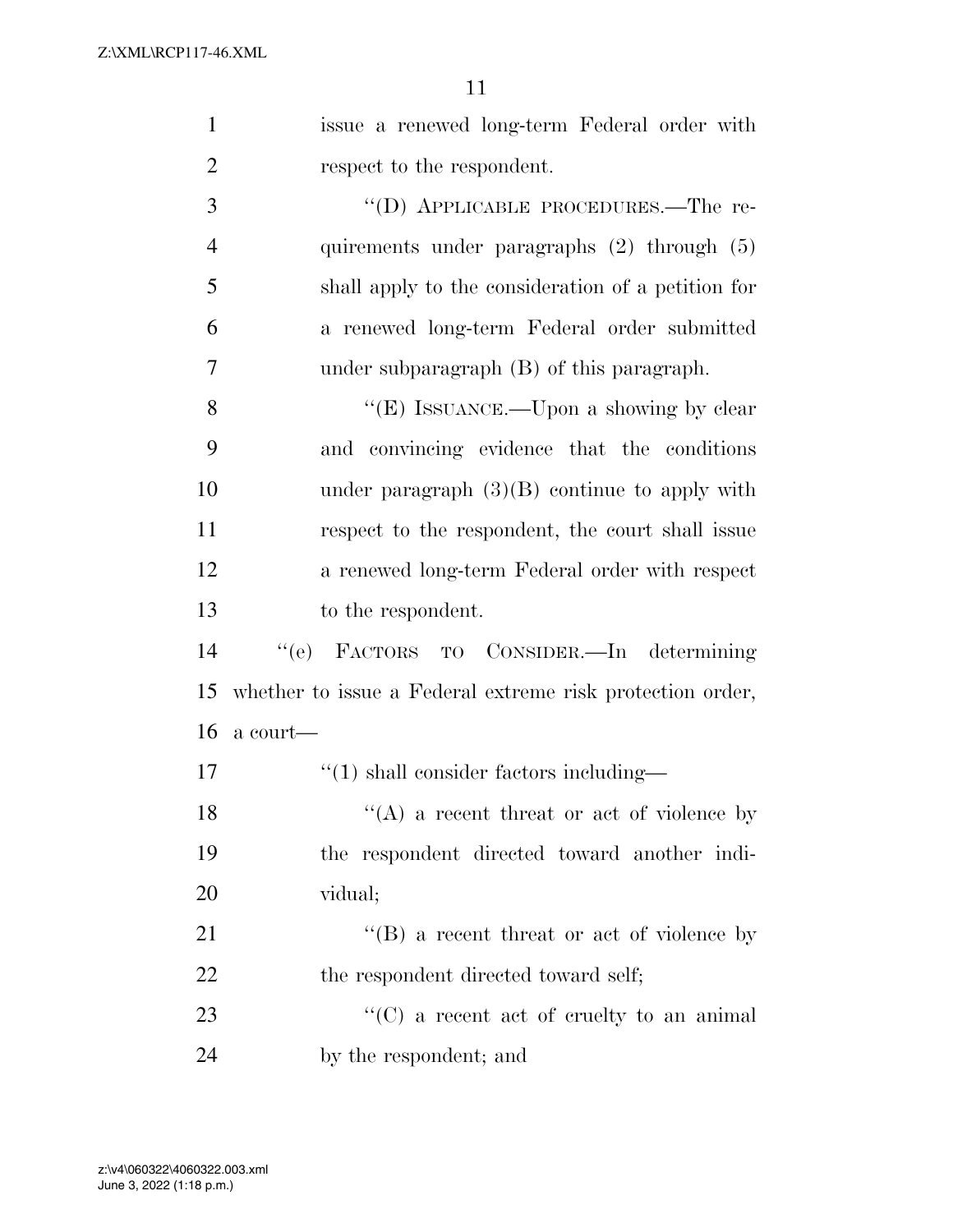| $\mathbf{1}$   | $\lq\lq$ (D) evidence of ongoing abuse of a con-     |
|----------------|------------------------------------------------------|
| $\overline{2}$ | trolled substance or alcohol by the respondent       |
| 3              | that has led to a threat or act of violence di-      |
| $\overline{4}$ | rected to self or another individual; and            |
| 5              | $\lq(2)$ may consider other factors, including—      |
| 6              | $\lq\lq$ the reckless use, display, or bran-         |
| 7              | dishing of a firearm by the respondent;              |
| 8              | $\lq\lq (B)$ a history of violence or attempted vio- |
| 9              | lence by the respondent against another indi-        |
| 10             | vidual; and                                          |
| 11             | "(C) evidence of an explicit or implicit             |
| 12             | threat made by the person through any medium         |
| 13             | that demonstrate that the person poses a risk        |
| 14             | of personal injury to self or another individual.    |
| 15             | "(f) RELINQUISHMENT OF FIREARMS AND AMMUNI-          |
| 16             | TION.                                                |
| 17             | "(1) ORDER OF SURRENDER. - Upon issuance             |
| 18             | of an ex parte Federal order or long-term Federal    |
| 19             | order, the court shall order the respondent to such  |
| 20             | order to surrender all firearms and ammunition that  |
| 21             | the respondent possesses or owns, in or affecting    |
| 22             | interstate commerce, as well as any permit author-   |
| 23             | izing the respondent to purchase or possess firearms |
| 24             | (including a concealed carry permit), to-            |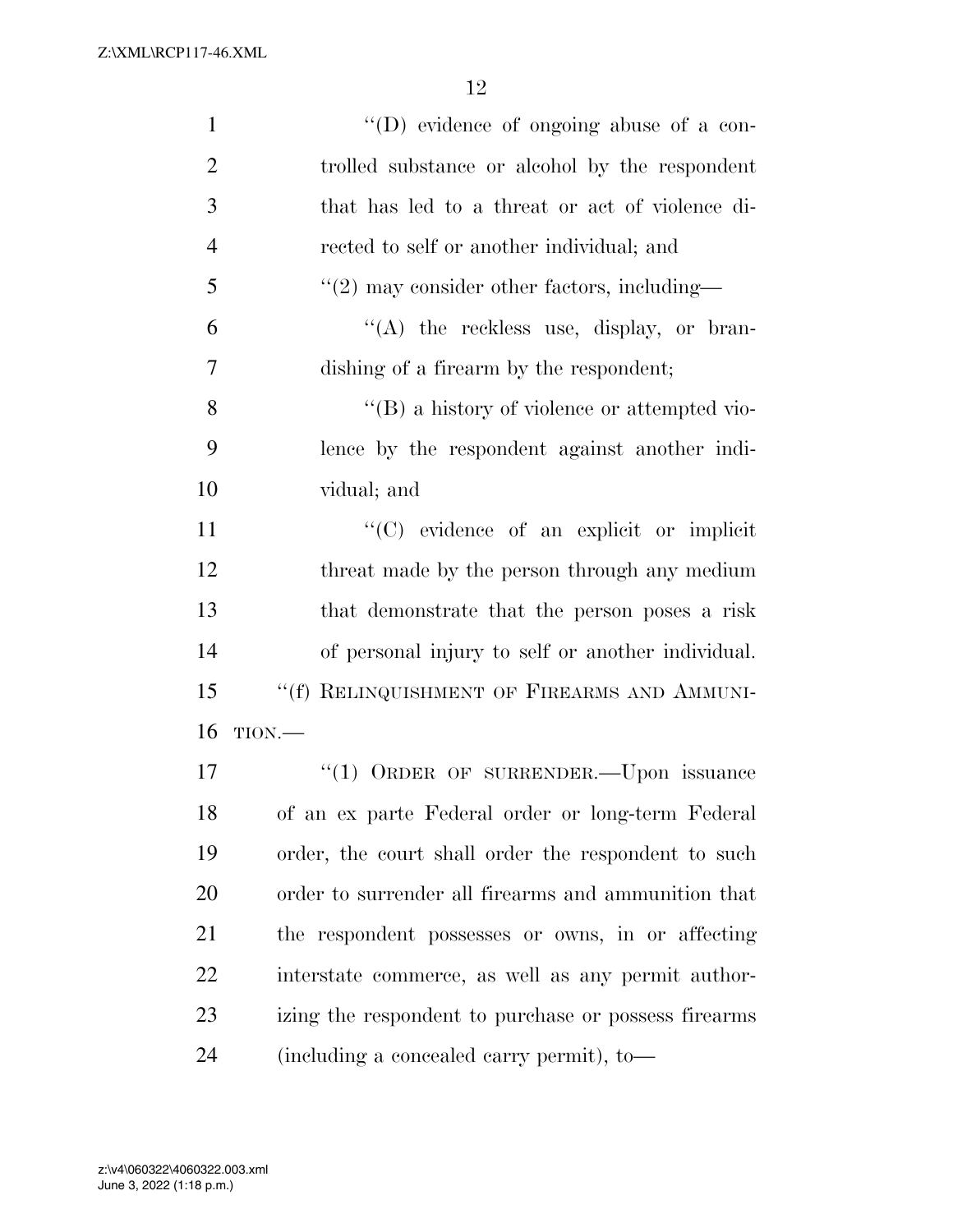| $\mathbf{1}$   | "(A) the United States Marshals Service;           |
|----------------|----------------------------------------------------|
| $\overline{2}$ | <b>or</b>                                          |
| 3              | $\lq\lq (B)$ a designated law enforcement officer. |
| $\overline{4}$ | $``(2)$ SURRENDER AND REMOVAL.—                    |
| 5              | $\lq\lq$ (A) MANNER OF SERVICE.—                   |
| 6              | "(i) PERSONAL SERVICE.—Except as                   |
| 7              | provided in clause (ii), a United States           |
| 8              | marshal or designated law enforcement of-          |
| 9              | ficer shall serve a Federal extreme risk           |
| 10             | protection order on a respondent by hand-          |
| 11             | ing the order to the respondent to such            |
| 12             | order.                                             |
| 13             | "(ii) ALTERNATIVE SERVICE.—If the                  |
| 14             | respondent cannot reasonably be located            |
| 15             | for service as described in clause (i), a          |
| 16             | Federal extreme risk protection order may          |
| 17             | be served on the respondent in any manner          |
| 18             | authorized under the Federal Rules of              |
| 19             | Civil Procedure.                                   |
| 20             | "(B) REMOVAL.—Except as provided in                |
| 21             | subparagraph (C), a United States marshal or       |
| 22             | designated law enforcement officer serving a       |
| 23             | Federal extreme risk protection order personally   |
| 24             | on the respondent shall—                           |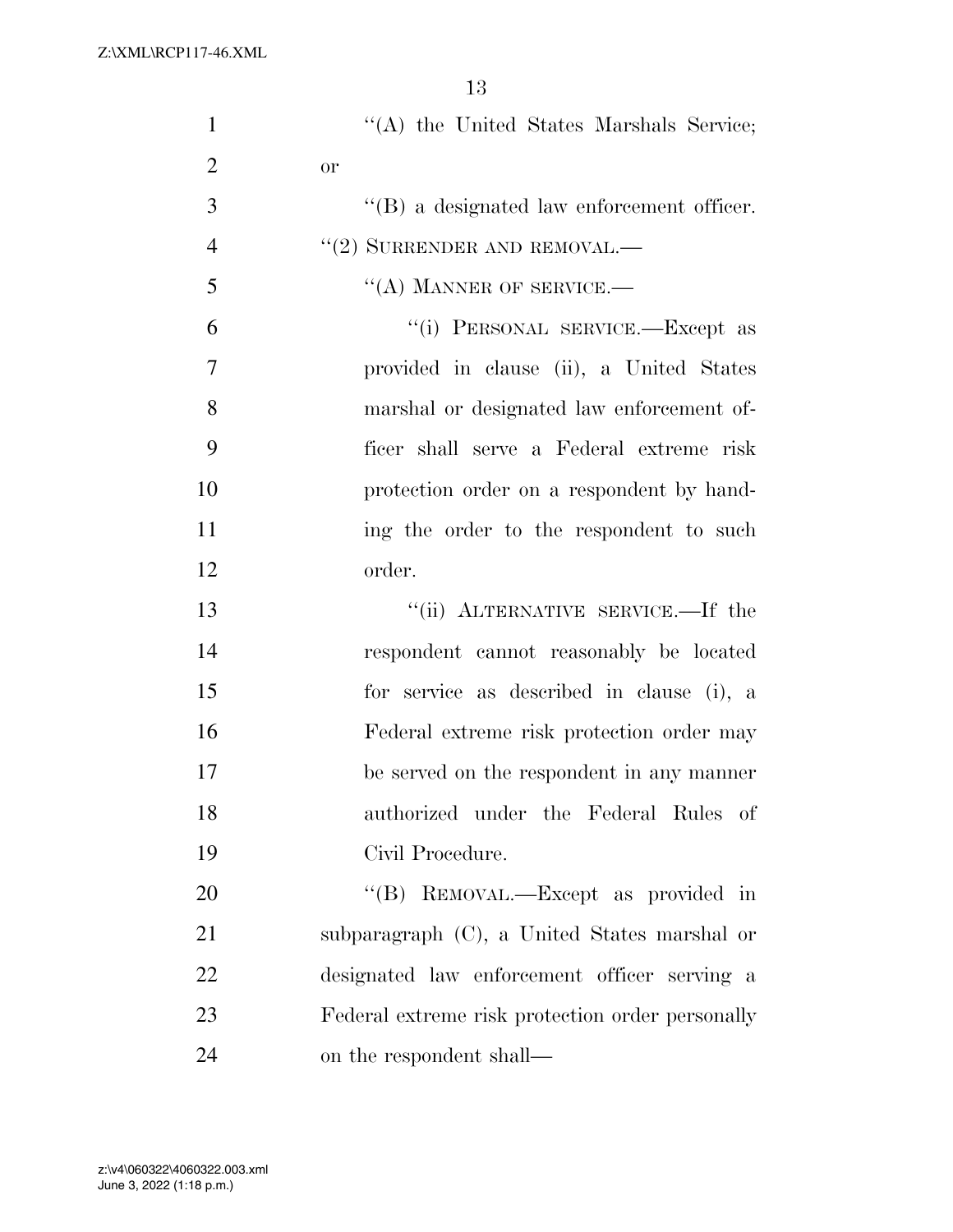| $\mathbf{1}$   | "(i) request that all firearms and am-            |
|----------------|---------------------------------------------------|
| $\overline{2}$ | munition, in or affecting interstate com-         |
| 3              | merce, as well as any permit authorizing          |
| $\overline{4}$ | the respondent to purchase or possess fire-       |
| 5              | arms (including a concealed carry permit),        |
| 6              | that the respondent possesses or owns—            |
| $\tau$         | "(I) be immediately surrendered                   |
| 8              | to the United States marshal or des-              |
| 9              | ignated law enforcement officer; or               |
| 10             | $\lq\lq$ (II) at the option of the re-            |
| 11             | spondent, be immediately surrendered              |
| 12             | and sold to a federally licensed fire-            |
| 13             | arms dealer; and                                  |
| 14             | "(ii) take possession of all firearms             |
| 15             | and ammunition described in clause (i)            |
| 16             | that are not sold under subclause (II) of         |
| 17             | that clause, as well as any permit de-            |
| 18             | scribed in that clause, that are—                 |
| 19             | $\lq\lq$ (I) surrendered;                         |
| 20             | $\lq\lq$ (II) in plain sight; or                  |
| 21             | "(III) discovered pursuant to a                   |
| 22             | lawful search.                                    |
| 23             | "(C) ALTERNATIVE SURRENDER.—If a                  |
| 24             | United States marshal or designated law en-       |
| 25             | forcement officer is not able to personally serve |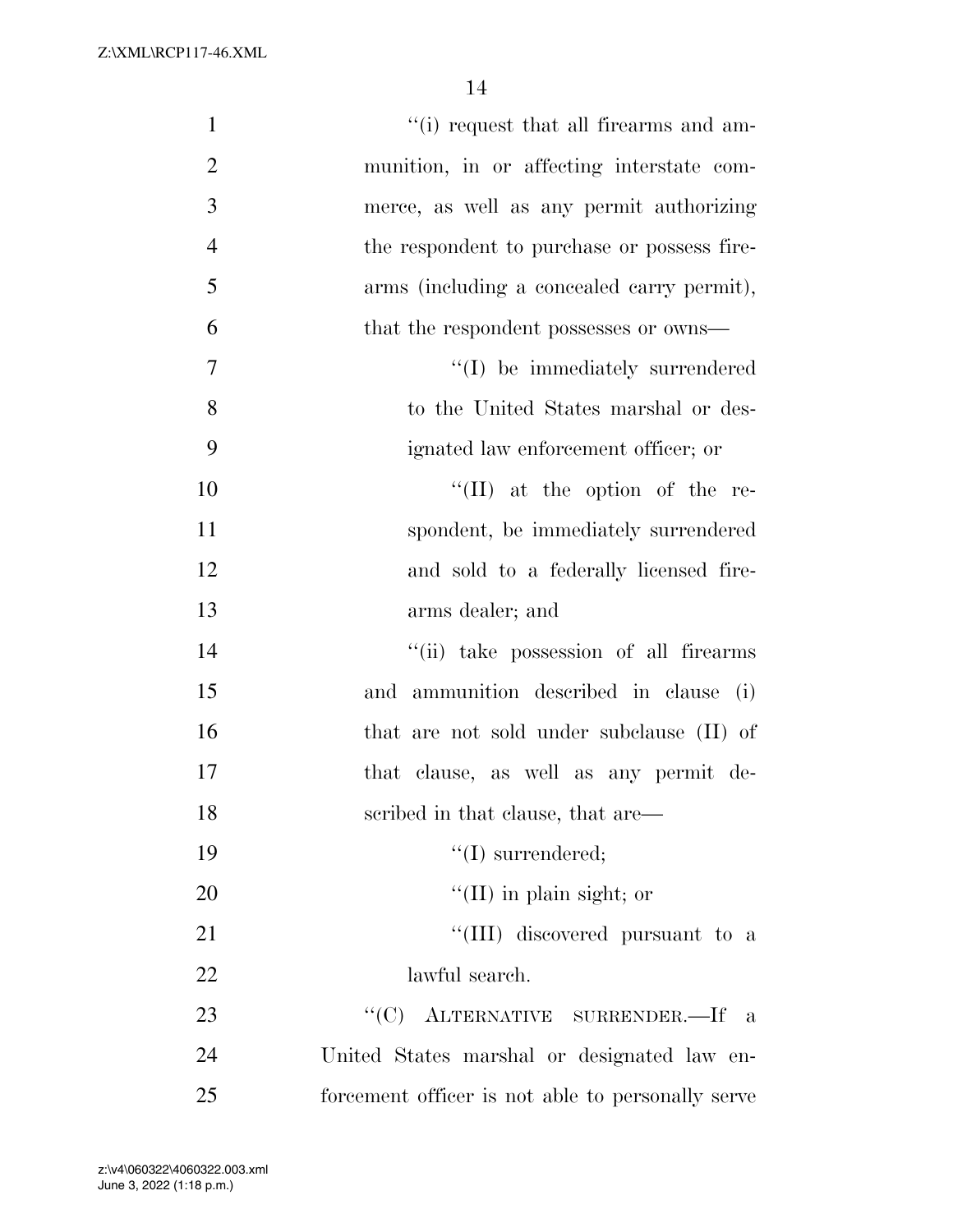| $\mathbf{1}$   | a Federal extreme risk protection order under     |
|----------------|---------------------------------------------------|
| $\overline{2}$ | subparagraph $(A)(i)$ , or is not reasonably able |
| 3              | to take custody of the firearms, ammunition,      |
| $\overline{4}$ | and permits under subparagraph (B), the re-       |
| 5              | spondent shall surrender the firearms, ammuni-    |
| 6              | tion, and permits in a safe manner to the con-    |
| 7              | trol of a United States marshal or designated     |
| 8              | law enforcement officer not later than 48 hours   |
| 9              | after being served with the order.                |
| 10             | $``(3)$ RECEIPT.—                                 |
| 11             | "(A) ISSUANCE.—At the time of surrender           |
| 12             | removal under paragraph (2), a United<br>or       |
| 13             | States marshal or designated law enforcement      |
| 14             | officer taking possession of a firearm, ammuni-   |
| 15             | tion, or a permit pursuant to a Federal extreme   |
| 16             | risk protection order shall—                      |
| 17             | "(i) issue a receipt identifying all fire-        |
| 18             | arms, ammunition, and permits that have           |
| 19             | been surrendered or removed; and                  |
| 20             | "(ii) provide a copy of the receipt               |
| 21             | issued under clause (i) to the respondent         |
| 22             | to such order.                                    |
| 23             | "(B) FILING.—Not later than $72$ hours            |
| 24             | after issuance of a receipt under subparagraph    |
| 25             | (A), the United States marshal who issued the     |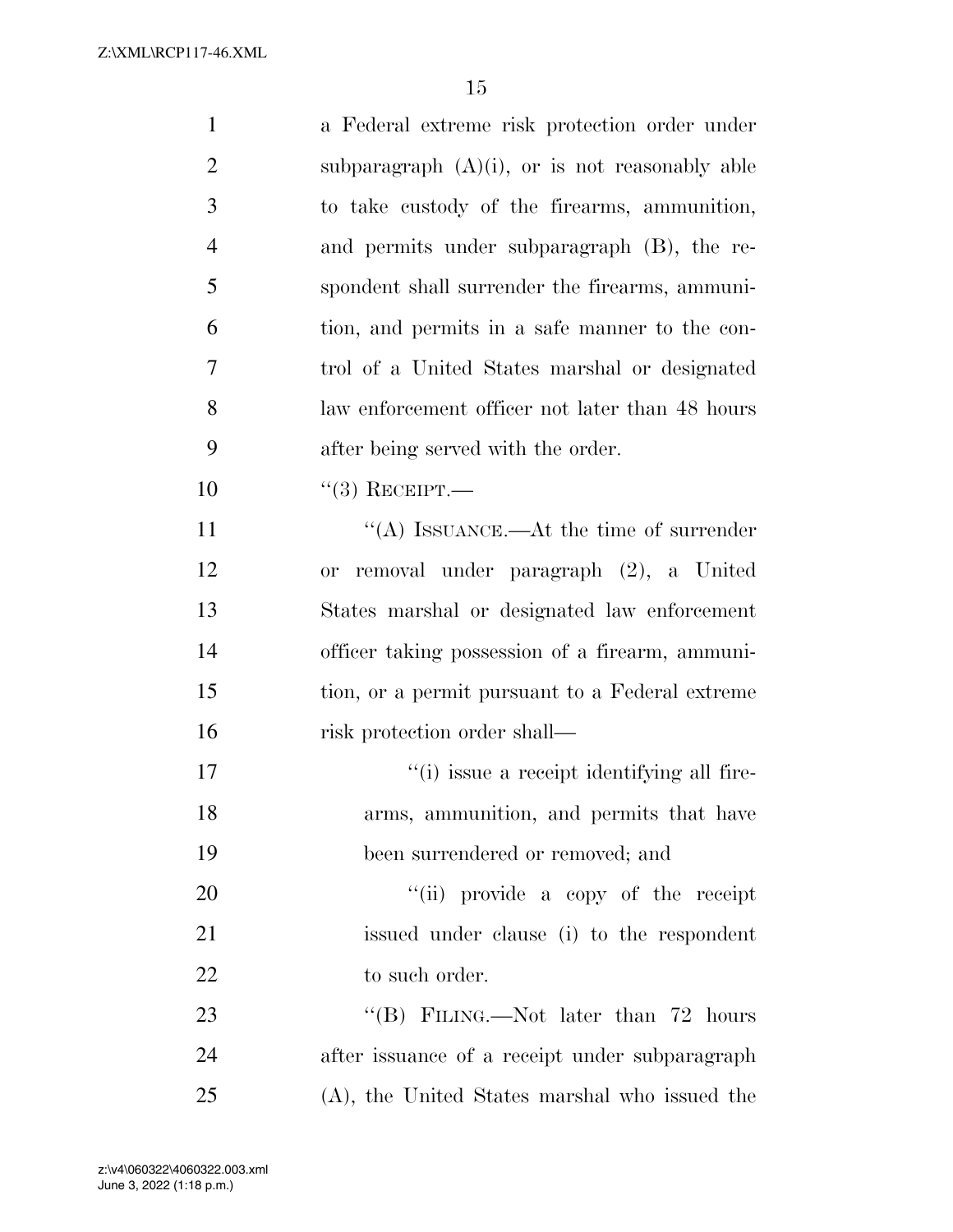| $\mathbf{1}$   | receipt or designated another law enforcement         |
|----------------|-------------------------------------------------------|
| $\overline{2}$ | officer to do so shall—                               |
| 3              | "(i) file the original receipt issued                 |
| $\overline{4}$ | under subparagraph (A) of this paragraph              |
| 5              | with the court that issued the Federal ex-            |
| 6              | treme risk protection order; and                      |
| 7              | "(ii) ensure that the United States                   |
| 8              | Marshals Service retains a copy of the re-            |
| 9              | ceipt.                                                |
| 10             | "(C) DESIGNATED LAW ENFORCEMENT                       |
| 11             | OFFICER.—If a designated law enforcement of-          |
| 12             | ficer issues a receipt under subparagraph (A),        |
| 13             | the officer shall submit the original receipt and     |
| 14             | a copy of the receipt to the appropriate United       |
| 15             | States marshal to enable the United States            |
| 16             | marshal to comply with subparagraph (B).              |
| 17             | "(4) FORFEITURE.—If a respondent knowingly            |
| 18             | attempts, in violation of a Federal extreme risk pro- |
| 19             | tection order, to access a firearm, ammunition, or a  |
| 20             | permit that was surrendered or removed under this     |
| 21             | subsection, the firearm, ammunition, or permit shall  |
| 22             | be subject to seizure and forfeiture under section    |
| 23             | 924(d).                                               |
| 24             | "(g) RETURN OF FIREARMS AND AMMUNITION.—              |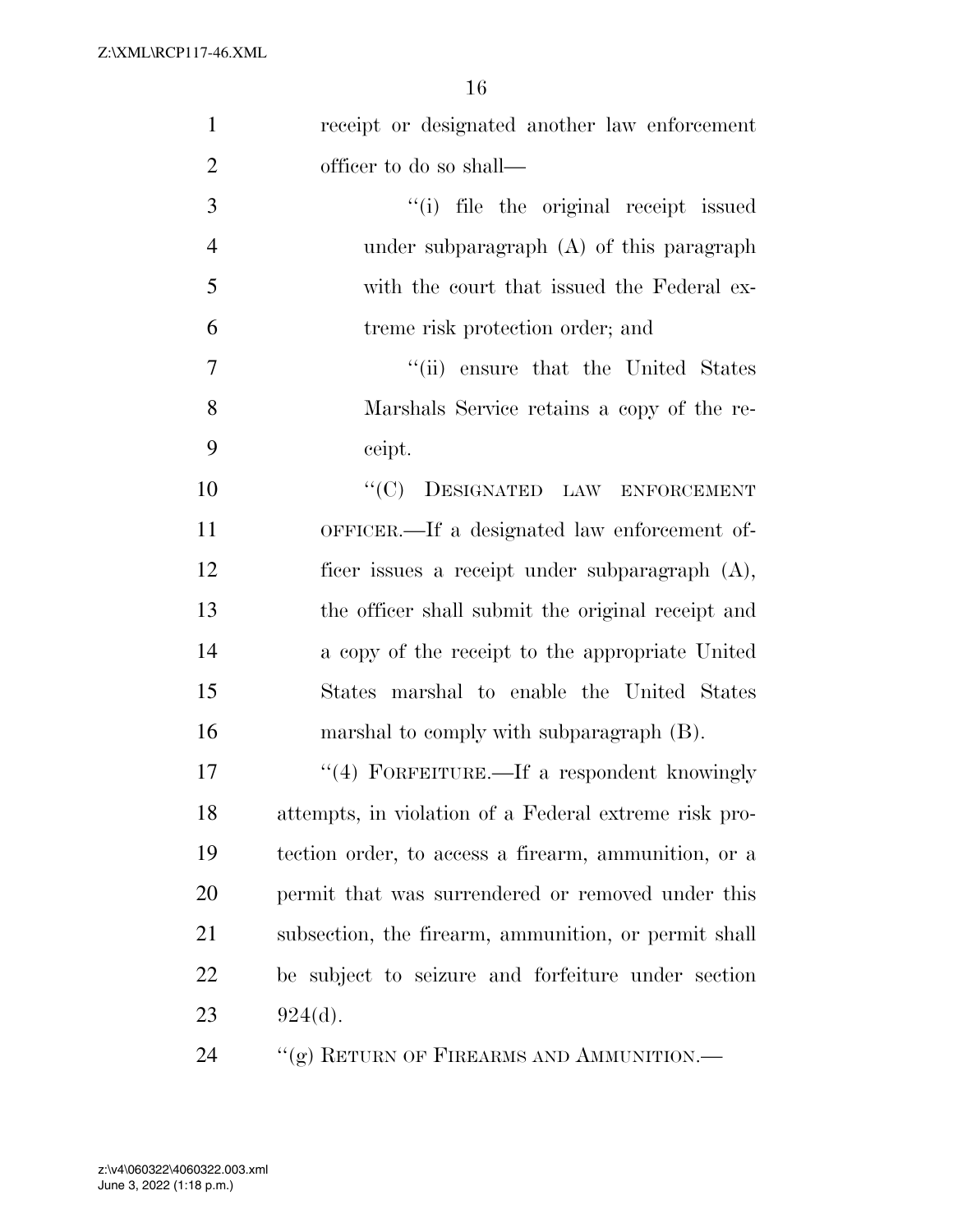1 ''(1) NOTICE.—If a Federal extreme risk pro- tection order is dissolved, or expires and is not re- newed, the court that issued the order shall order the United States Marshals Service to—

 ''(A) confirm, through the national instant criminal background check system and any other relevant law enforcement databases, that the respondent to such order may lawfully own and possess firearms and ammunition; and

 $"({\rm B})$ (i) if the respondent may lawfully own and possess firearms and ammunition, notify the respondent that the respondent may re- trieve each firearm, ammunition, or permit sur- rendered by or removed from the respondent under subsection (f); or

16 ''(ii) if the respondent may not lawfully own or possess firearms and ammunition, notify the respondent that each firearm, ammunition, or permit surrendered by or removed from the respondent under subsection (f) will be returned only when the respondent demonstrates to the United States Marshals Service that the re- spondent may lawfully own and possess fire-arms and ammunition.

June 3, 2022 (1:18 p.m.) z:\v4\060322\4060322.003.xml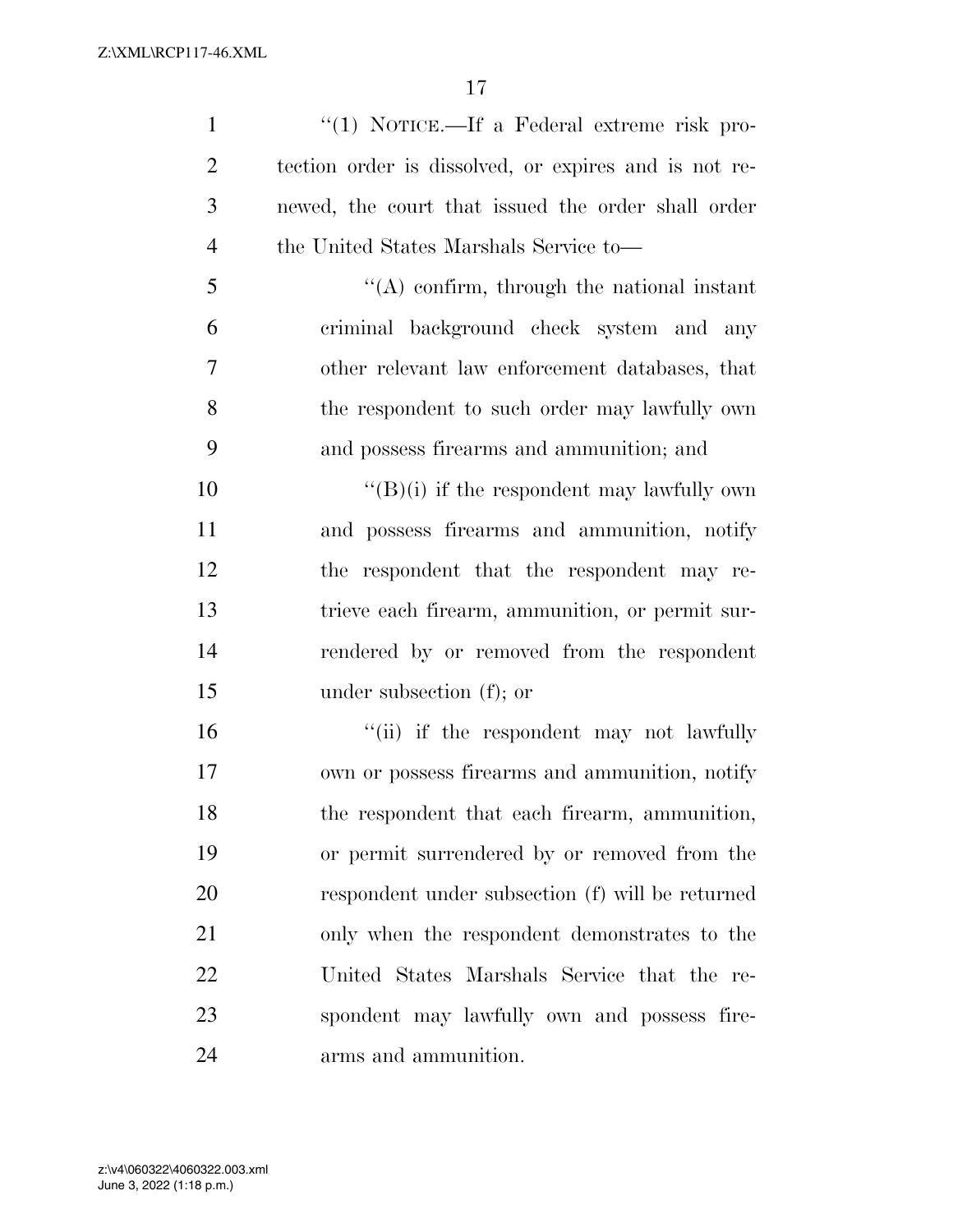1 ''(2) RETURN.—If a Federal extreme risk pro- tection order is dissolved, or expires and is not re- newed, and the United States Marshals Service con-4 firms under paragraph  $(1)(A)$  that the respondent may lawfully own and possess firearms and ammuni- tion, the court that issued the order shall order the entity that possesses each firearm, ammunition, or permit surrendered by or removed from the respond- ent under subsection (f) to return those items to the respondent.

11 "(h) RETURN OF FIREARMS AND AMMUNITION IM- PROPERLY RECEIVED.—If a court, in a hearing under subsection (d), determines that a firearm or ammunition surrendered by or removed from a respondent under sub- section (f) is owned by an individual other than the re- spondent, the court may order the United States marshal or designated law enforcement officer in possession of the firearm or ammunition to transfer the firearm or ammuni-tion to that individual if—

- 20  $\frac{1}{20}$  (1) the individual may lawfully own and pos-sess firearms and ammunition; and
- $\mathfrak{L}(2)$  the individual will not provide the respond-ent with access to the firearm or ammunition.

 ''(i) PENALTY FOR FALSE REPORTING OR FRIVO-LOUS PETITIONS.—An individual who knowingly submits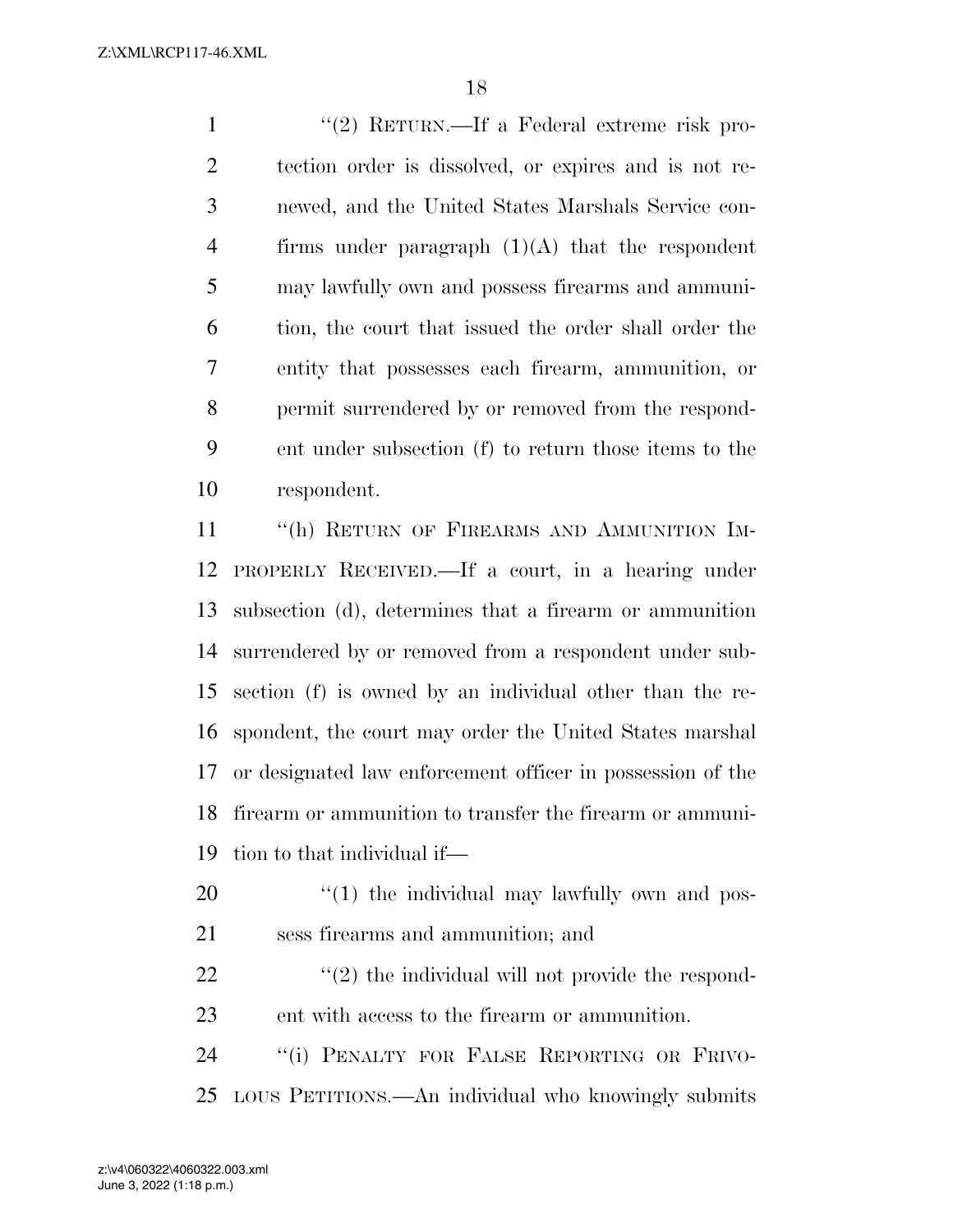| 1  | materially false information to the court in a petition for |
|----|-------------------------------------------------------------|
| 2  | a Federal extreme risk protection order under this section, |
| 3  | or who knowingly files such a petition that is frivolous,   |
| 4  | unreasonable, or without foundation, shall be fined not     |
| 5  | more than $$5,000$ , or imprisoned not more than 5 years,   |
| 6  | or both, except to the extent that a greater sentence is    |
| 7  | otherwise provided by any other provision of law, as the    |
| 8  | court deems necessary to deter such abuse of process.       |
| 9  | "(j) MODEL POLICY.—                                         |
| 10 | "(1) IN GENERAL.—The Director shall draft a                 |
| 11 | model policy to maximize the accessibility of Federal       |
| 12 | extreme risk protection orders.                             |
| 13 | "(2) CONTENTS.—In drafting the model policy                 |
| 14 | under paragraph $(1)$ , the Director shall—                 |
| 15 | $\lq\lq$ ensure that State, Tribal, and local               |
| 16 | law enforcement officers and members of the                 |
| 17 | public without legal training are able to easily            |
| 18 | file petitions for Federal extreme risk protection          |
| 19 | orders;                                                     |
| 20 | "(B) prescribe outreach efforts by employ-                  |
| 21 | ees of the district courts of the United States             |
| 22 | to familiarize relevant law enforcement officers            |
| 23 | and the public with the procedures for filing pe-           |
| 24 | titions, either—                                            |
| 25 | "(i) through direct outreach; or                            |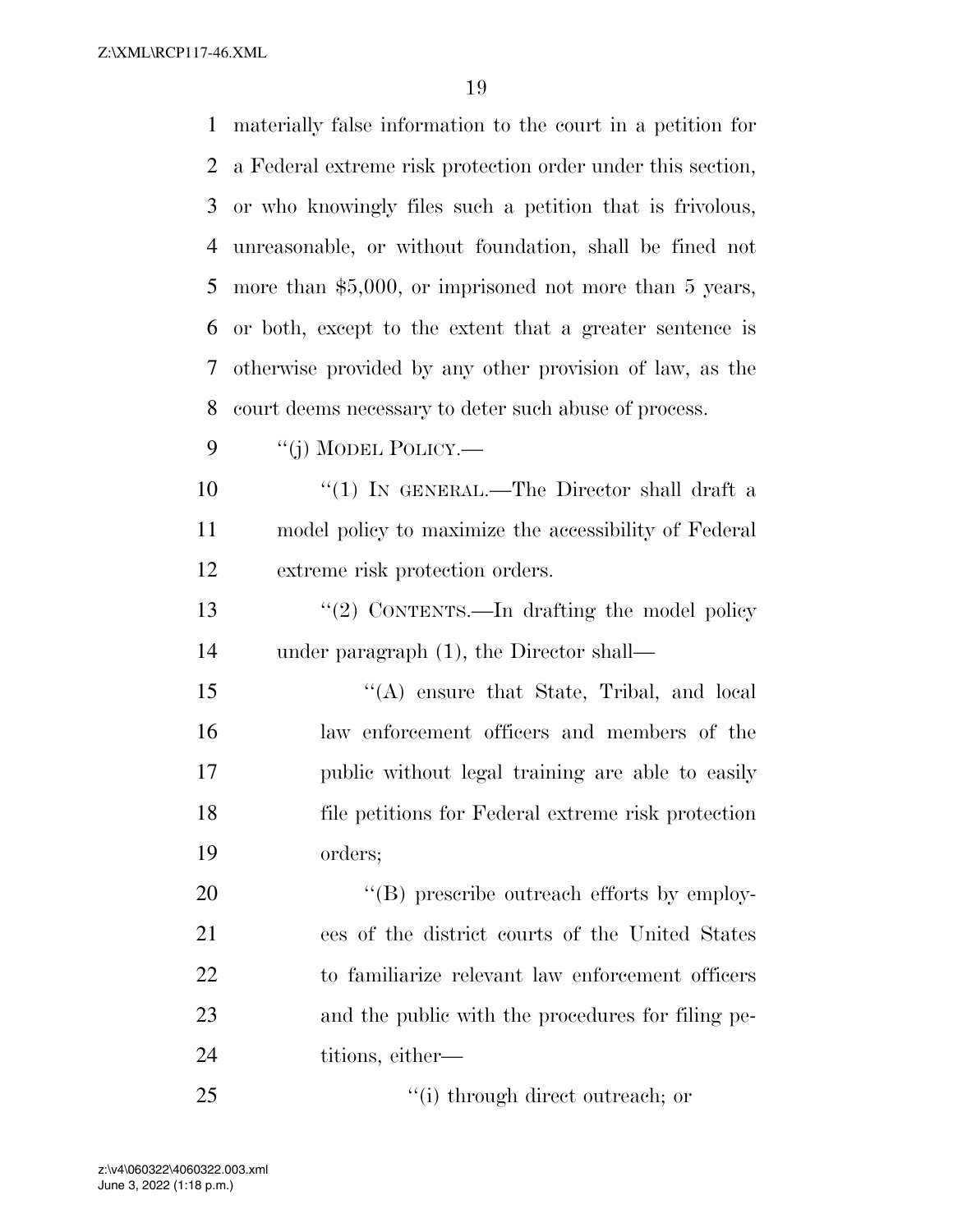| $\mathbf{1}$   | "(ii) in coordination with—                        |
|----------------|----------------------------------------------------|
| $\overline{2}$ | $\lq\lq$ (I) relevant officials in the exec-       |
| 3              | utive or legislative branch of the Fed-            |
| $\overline{4}$ | eral Government; or                                |
| 5              | $\lq$ (II) with relevant State, Tribal,            |
| 6              | and local officials;                               |
| 7              | "(C) prescribe policies for allowing the fil-      |
| 8              | ing of petitions and prompt adjudication of pe-    |
| 9              | titions on weekends and outside of normal court    |
| 10             | hours;                                             |
| 11             | "(D) prescribe policies for coordinating           |
| 12             | with law enforcement agencies to ensure the        |
| 13             | safe, timely, and effective service of Federal ex- |
| 14             | treme risk protection orders and relinquishment    |
| 15             | of firearms, ammunition, and permits, as appli-    |
| 16             | cable; and                                         |
| 17             | " $(E)$ identify governmental and non-gov-         |
| 18             | ernmental resources and partners to help offi-     |
| 19             | cials of the district courts of the United States  |
| 20             | coordinate with civil society organizations to en- |
| 21             | sure the safe and effective implementation of      |
| 22             | this section.                                      |
| 23             | $``$ (k) REPORTING.—                               |
| 24             | "(1) INDIVIDUAL REPORTS.—                          |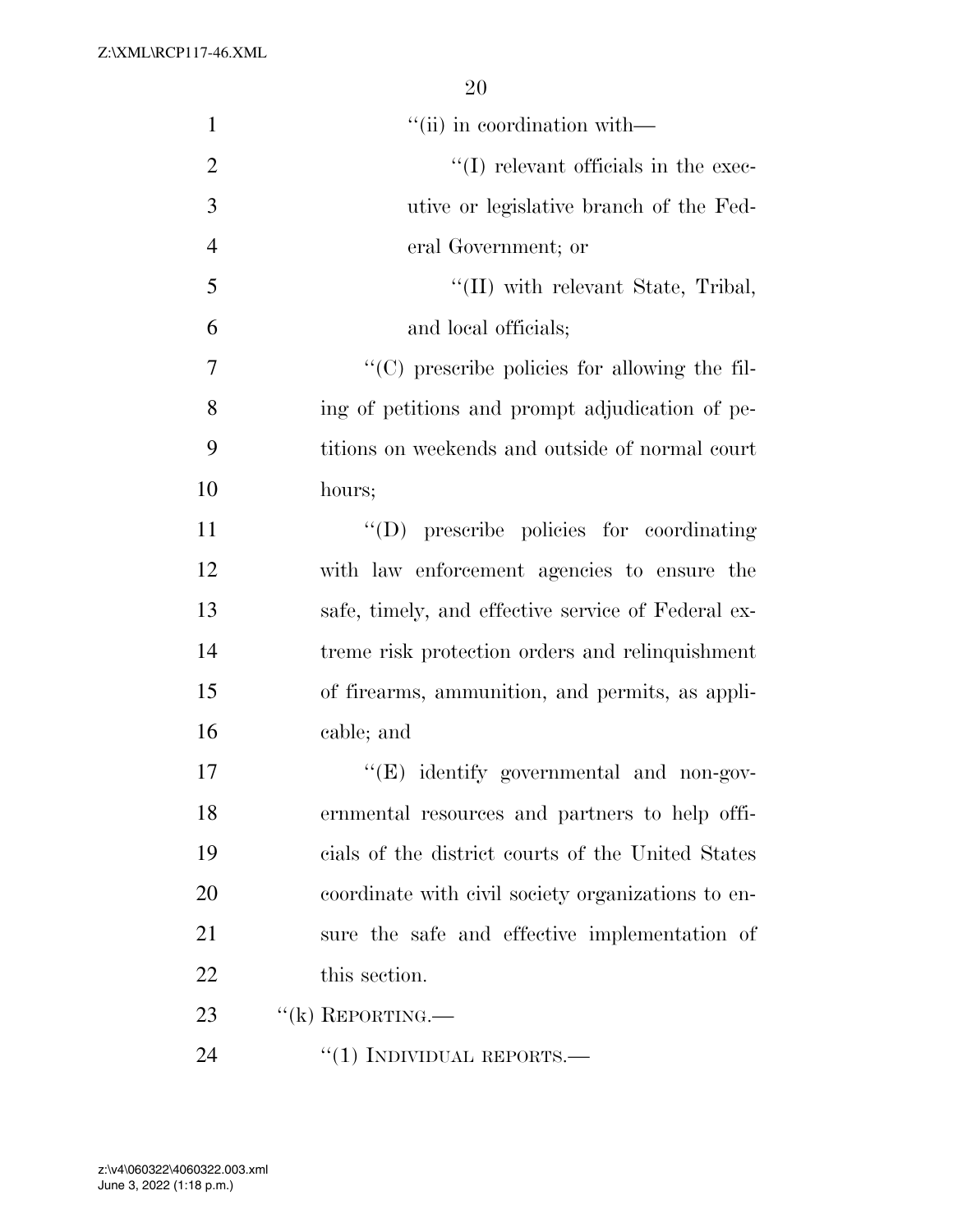| $\mathbf{1}$   | "(A) IN GENERAL.—Not later than 2 court         |
|----------------|-------------------------------------------------|
| $\overline{2}$ | days after the date on which a court issues or  |
| 3              | dissolves a Federal extreme risk protection     |
| $\overline{4}$ | order under this section or a Federal extreme   |
| 5              | risk protection order expires without being re- |
| 6              | newed, the court shall notify—                  |
| 7              | "(i) the Attorney General;                      |
| 8              | "(ii) each relevant mental health               |
| 9              | agency in the State in which the order is       |
| 10             | issued; and                                     |
| 11             | "(iii) State and local law enforcement          |
| 12             | officials in the jurisdiction in which the      |
| 13             | order is issued, including the national in-     |
| 14             | stant criminal background check system          |
| 15             | single point of contact for the State of res-   |
| 16             | idence of the respondent, where applicable.     |
| 17             | "(B) FORMAT.—A court shall submit a no-         |
| 18             | tice under subparagraph (A) in an electronic    |
| 19             | format, in a manner prescribed by the Attorney  |
| 20             | General.                                        |
| 21             | "(C) UPDATE OF DATABASES.—As soon as            |
| 22             | practicable and not later than 5 days after re- |
| 23             | ceiving a notice under subparagraph (A), the    |
| 24             | Attorney General shall update the background    |
| 25             | check databases of the Attorney General to re-  |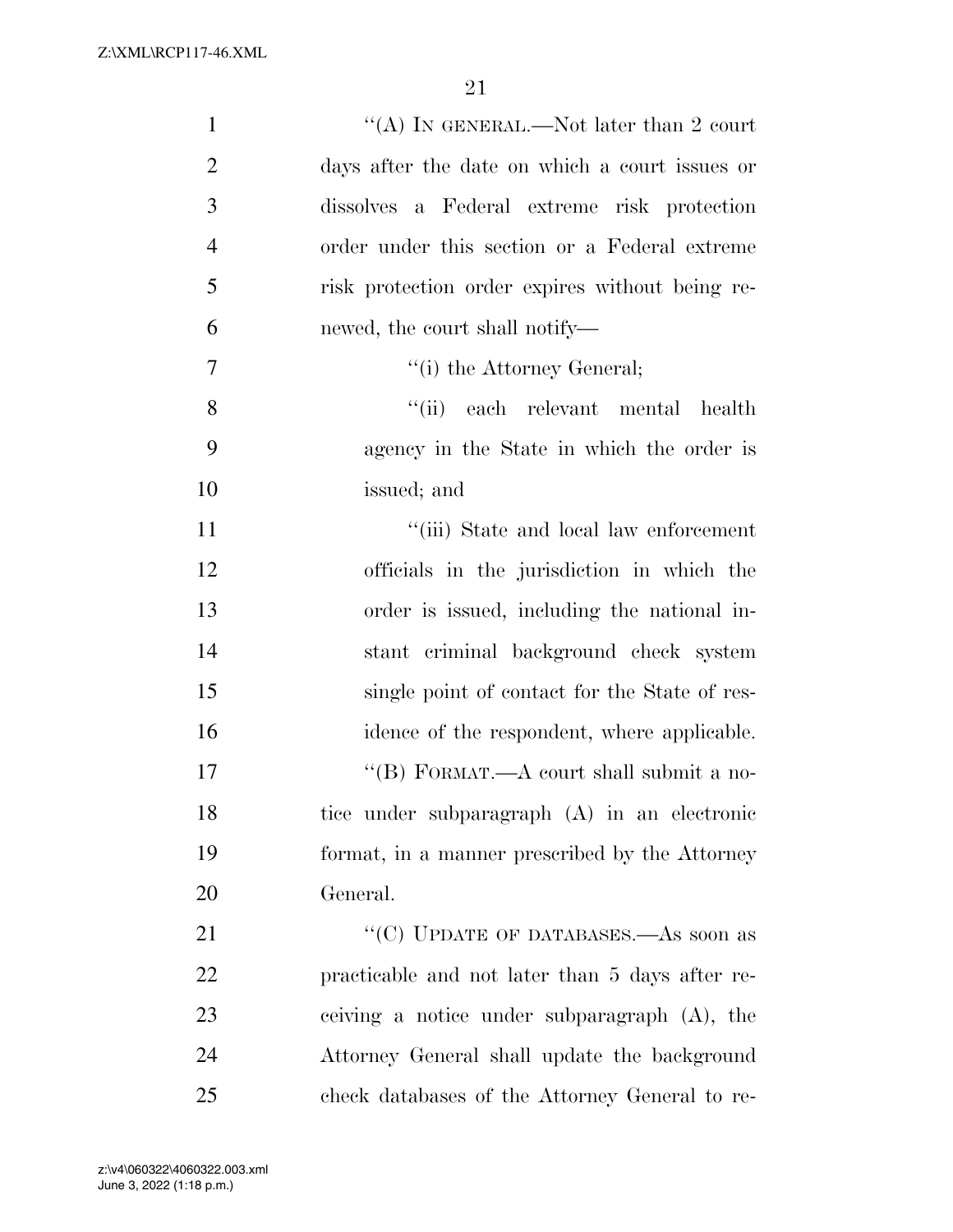| $\mathbf{1}$   | flect the prohibitions articulated in the applica-     |
|----------------|--------------------------------------------------------|
| $\overline{c}$ | ble Federal extreme risk protection order.             |
| 3              | "(2) ANNUAL REPORTS.—Not later than 1 year             |
| $\overline{4}$ | after the date of enactment of the Federal Extreme     |
| 5              | Risk Protection Order Act of 2022, and annually        |
| 6              | thereafter, the Director shall submit to the Com-      |
| 7              | mittee on the Judiciary of the Senate and the Com-     |
| 8              | mittee on the Judiciary of the House of Representa-    |
| 9              | tives a report that includes, with respect to the pre- |
| 10             | eeding year—                                           |
| 11             | $\lq\lq$ the number of petitions for ex parte          |
| 12             | Federal orders filed, as well as the number of         |
| 13             | such orders issued and the number denied,              |
| 14             | disaggregated by-                                      |
| 15             | $"(i)$ the jurisdiction;                               |
| 16             | "(ii) whether the individual authorized                |
| 17             | under subsection (b) to petition for a Fed-            |
| 18             | eral extreme risk protection order is a law            |
| 19             | enforcement officer, or a family or house-             |
| 20             | hold member, and in the case of a family               |
| 21             | or household member, which of subpara-                 |
| 22             | graphs $(A)$ through $(G)$ of subsection               |
| 23             | $(a)(6)$ describes the relationship; and               |
| 24             | "(iii) the alleged danger posed by the                 |
| 25             | Federal order respondent, including wheth-             |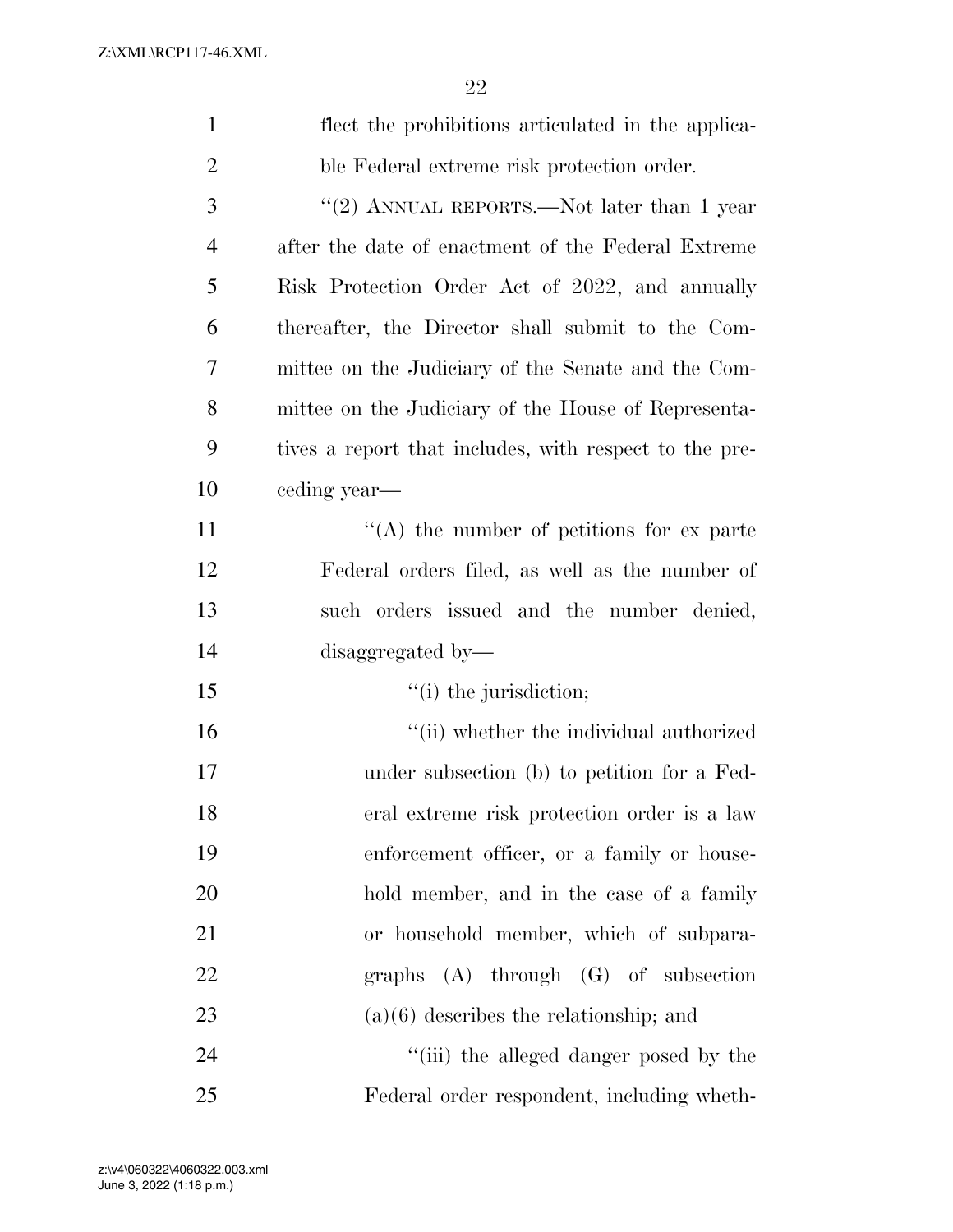| $\mathbf{1}$   | er the danger involved a risk of suicide,         |
|----------------|---------------------------------------------------|
| $\overline{2}$ | unintentional injury, domestic violence, or       |
| 3              | other interpersonal violence;                     |
| $\overline{4}$ | $\lq\lq$ the number of petitions for long-term    |
| 5              | Federal orders filed, as well as the number of    |
| 6              | such orders issued and the number denied,         |
| 7              | disaggregated by-                                 |
| 8              | $"(i)$ the jurisdiction;                          |
| 9              | "(ii) whether the individual authorized           |
| 10             | under subsection (b) to petition for a Fed-       |
| 11             | eral extreme risk protection order is a law       |
| 12             | enforcement officer, or a family or house-        |
| 13             | hold member, and in the case of a family          |
| 14             | or household member, which of subpara-            |
| 15             | graphs $(A)$ through $(G)$ of subsection          |
| 16             | $(a)(6)$ describes the relationship; and          |
| 17             | "(iii) the alleged danger posed by the            |
| 18             | Federal order respondent, including wheth-        |
| 19             | er the danger involved a risk of suicide,         |
| 20             | unintentional injury, domestic violence, or       |
| 21             | other interpersonal violence;                     |
| 22             | $\cdot$ (C) the number of petitions for renewals  |
| 23             | of long-term Federal orders filed, as well as the |
| 24             | number of such orders issued and the number       |
| 25             | denied;                                           |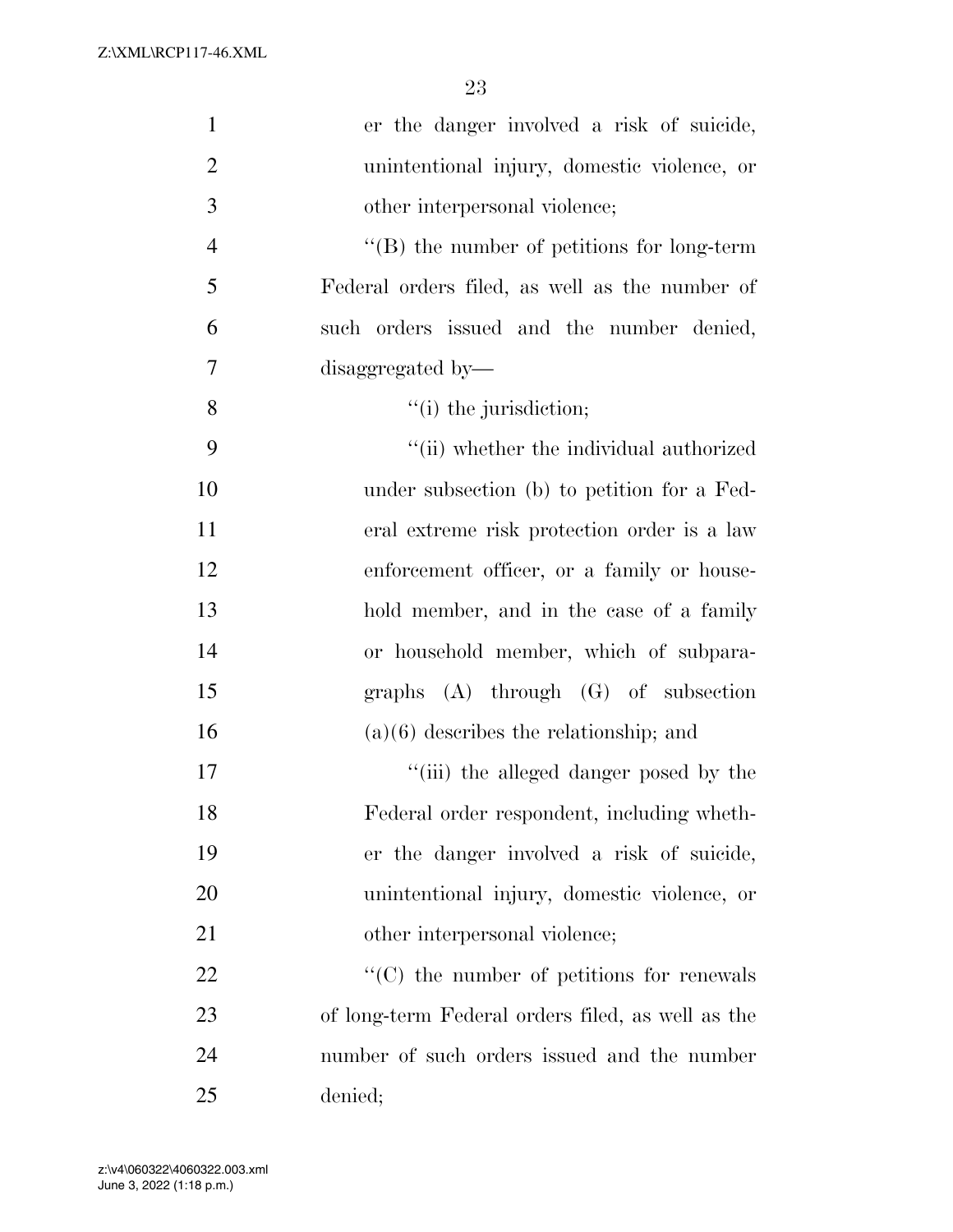1 ''(D) the number of cases in which a court

| $\mathbf{2}$   | has issued a penalty for false reporting or frivo-    |
|----------------|-------------------------------------------------------|
| 3              | lous petitions;                                       |
| $\overline{4}$ | "(E) demographic data of Federal order                |
| 5              | petitioners, including race, ethnicity, national      |
| 6              | origin, sex, gender, age, disability, average an-     |
| 7              | nual income, and English language proficiency,        |
| 8              | if available;                                         |
| 9              | "(F) demographic data of Federal order                |
| 10             | respondents, including race, ethnicity, national      |
| 11             | origin, sex, gender, age, disability, average an-     |
| 12             | nual income, and English language proficiency,        |
| 13             | if available; and                                     |
| 14             | $\lq\lq(G)$ the total number of firearms removed      |
| 15             | pursuant to Federal extreme risk protection or-       |
| 16             | ders, and, if available, the number of firearms       |
| 17             | removed pursuant to each such order.                  |
| 18             | "(1) TRAINING FOR FEDERAL LAW ENFORCEMENT             |
| 19             | OFFICERS.                                             |
| 20             | "(1) TRAINING REQUIREMENTS.—The head of               |
| 21             | each Federal law enforcement agency shall require     |
| 22             | each Federal law enforcement officer employed by      |
| 23             | the agency to complete training in the safe, impar-   |
| 24             | tial, effective, and equitable use and administration |
|                |                                                       |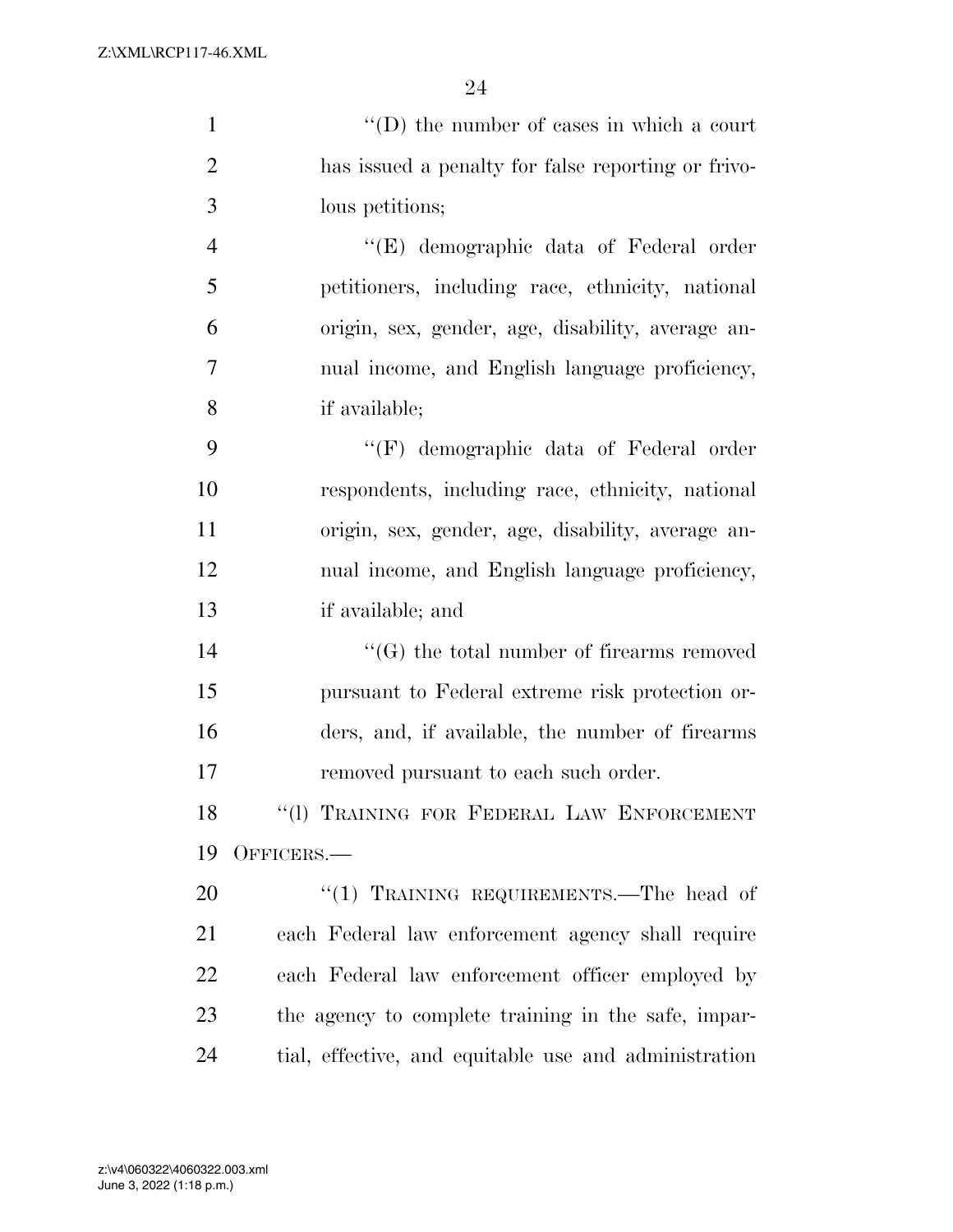of Federal extreme risk protection orders, including 2 training to address—

 ''(A) bias based on race and racism, eth- nicity, gender, sexual orientation, gender iden- tity, religion, language proficiency, mental health condition, disability, and classism in the use and administration of Federal extreme risk protection orders;

 $\langle$  (B) the appropriate use of Federal ex- treme risk protection orders in cases of domes- tic violence, including the applicability of other policies and protocols to address domestic vio- lence in situations that may also involve Fed- eral extreme risk protection orders and the ne- cessity of safety planning with the victim before law enforcement petitions for and executes a Federal extreme risk protection order, if appli-cable;

 $\cdot$  (C) interacting with persons with mental, behavioral, or physical disabilities, or emotional distress, including de-escalation techniques and crisis intervention;

23  $\qquad$  ''(D) techniques for outreach to historically marginalized cultural communities and the de-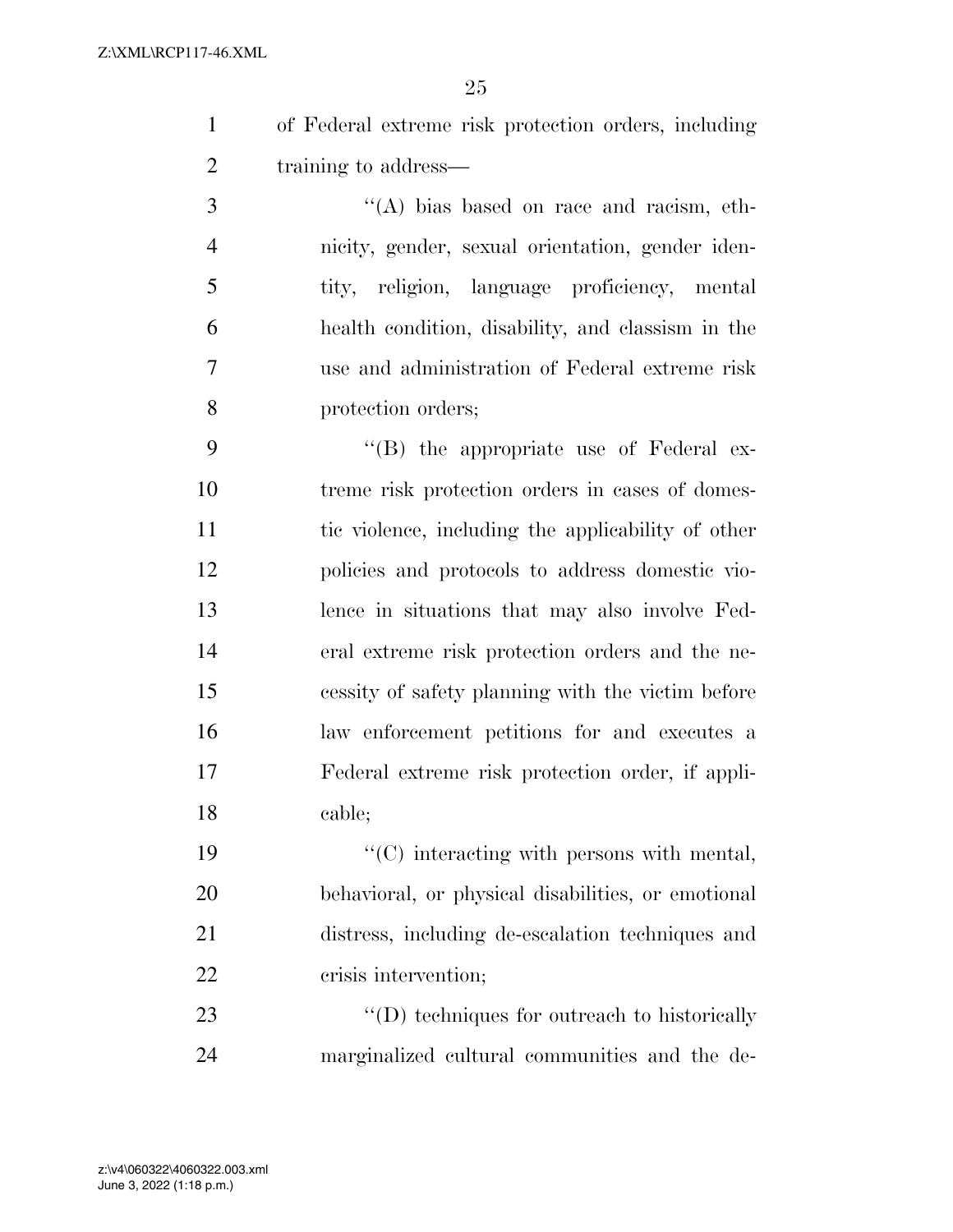velopment of linguistic proficiencies for law en-forcement;

 $\cdot$  (E) training on community relations; and ''(F) best practices for referring persons subject to Federal extreme risk protection or- ders and associated victims of violence to social service providers that may be available in the jurisdiction and appropriate for those individ- uals, including health care, mental health, sub- stance abuse, and legal services, employment and vocational services, housing assistance, case management, and veterans and disability bene-fits.

 ''(2) TRAINING DEVELOPMENT.—Federal law enforcement agencies developing law enforcement training required under this section shall seek advice from domestic violence service providers (including culturally specific (as defined in section 40002 of the Violence Against Women Act of 1994 (34 U.S.C. 12291)) providers), social service providers, suicide prevention advocates, violence intervention special- ists, law enforcement agencies, mental health dis- ability experts, and other community groups working to reduce suicides and violence, including domestic violence, within the State.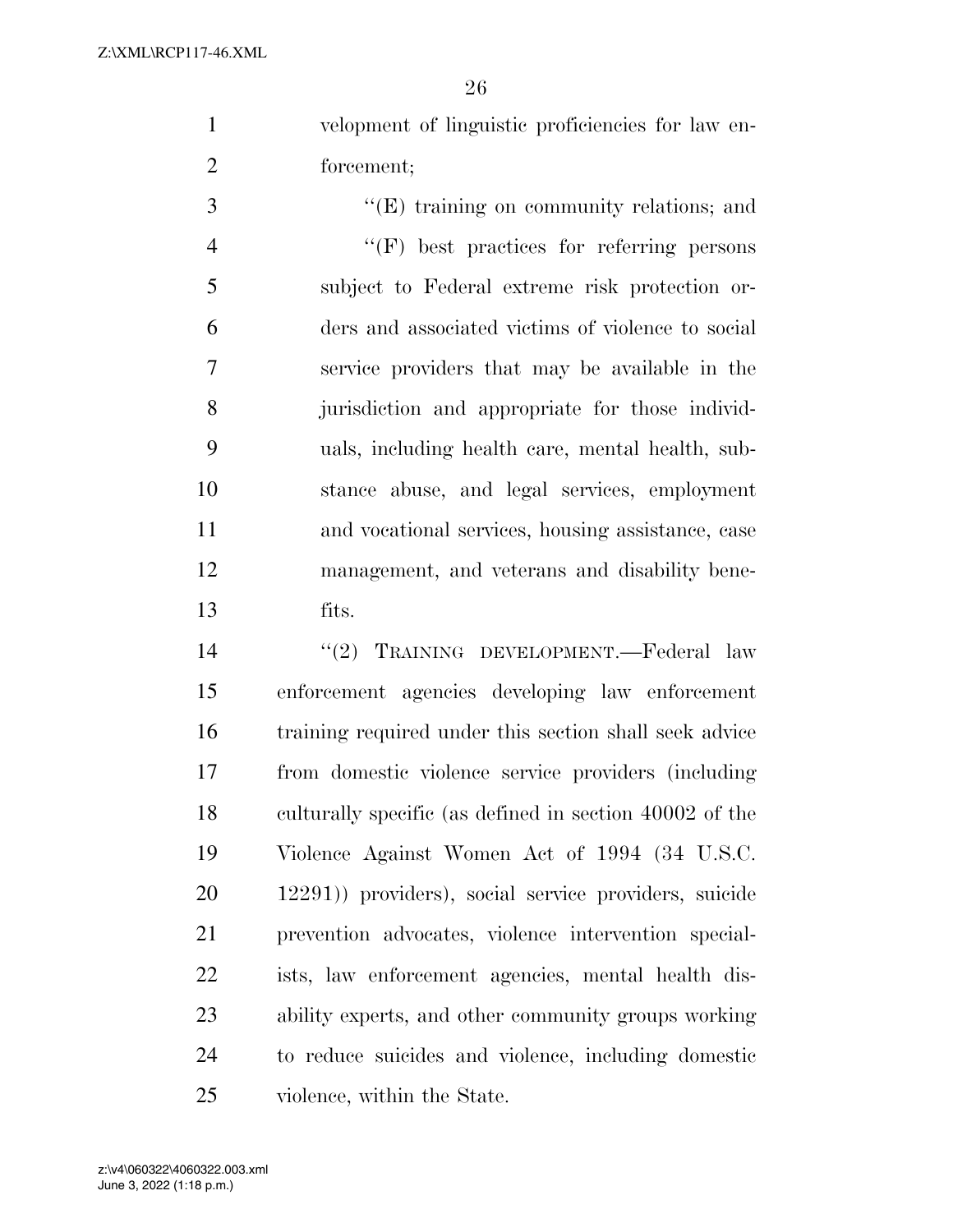| $\mathbf{1}$   | "(m) RULE OF CONSTRUCTION.—Nothing in this sec-              |
|----------------|--------------------------------------------------------------|
| 2              | tion or shall be construed to alter the requirements of sub- |
| 3              | sections (d)(8) or (g)(8) of section 922, related to domes-  |
| $\overline{4}$ | tic violence protective orders.                              |
| 5              | "(n) PREEMPTION.—Nothing in this section may be              |
| 6              | construed to preempt any State law or policy.".              |
| 7              | (b) TECHNICAL AND CONFORMING AMENDMENTS.-                    |
| 8              | (1) TABLE OF SECTIONS.—The table of sections                 |
| 9              | for chapter 44 of title 18, United States Code, is           |
| 10             | amended by adding at the end the following:                  |
|                | "932. Extreme risk protection orders.".                      |
| 11             | (2) FORFEITURE.—Section $924(d)(3)$ of title                 |
| 12             | 18, United States Code, is amended—                          |
| 13             | $(A)$ in subparagraph $(E)$ , by striking                    |
| 14             | "and" at the end;                                            |
| 15             | $(B)$ in subparagraph $(F)$ , by striking the                |
| 16             | period at the end and inserting "; and"; and                 |
| 17             | (C) by adding at the end the following:                      |
| 18             | $\lq\lq(G)$ any attempt to violate a Federal extreme         |
| 19             | risk protection order issued under section 932.".            |
| 20             | SEC. 3. FEDERAL FIREARMS PROHIBITION.                        |
| 21             | Section 922 of title 18, United States Code, is              |
| 22             | amended—                                                     |
| 23             | $(1)$ in subsection $(d)$ —                                  |
| 24             | (A) in paragraph $(8)(B)(ii)$ , by striking                  |
| 25             | "or" at the end;                                             |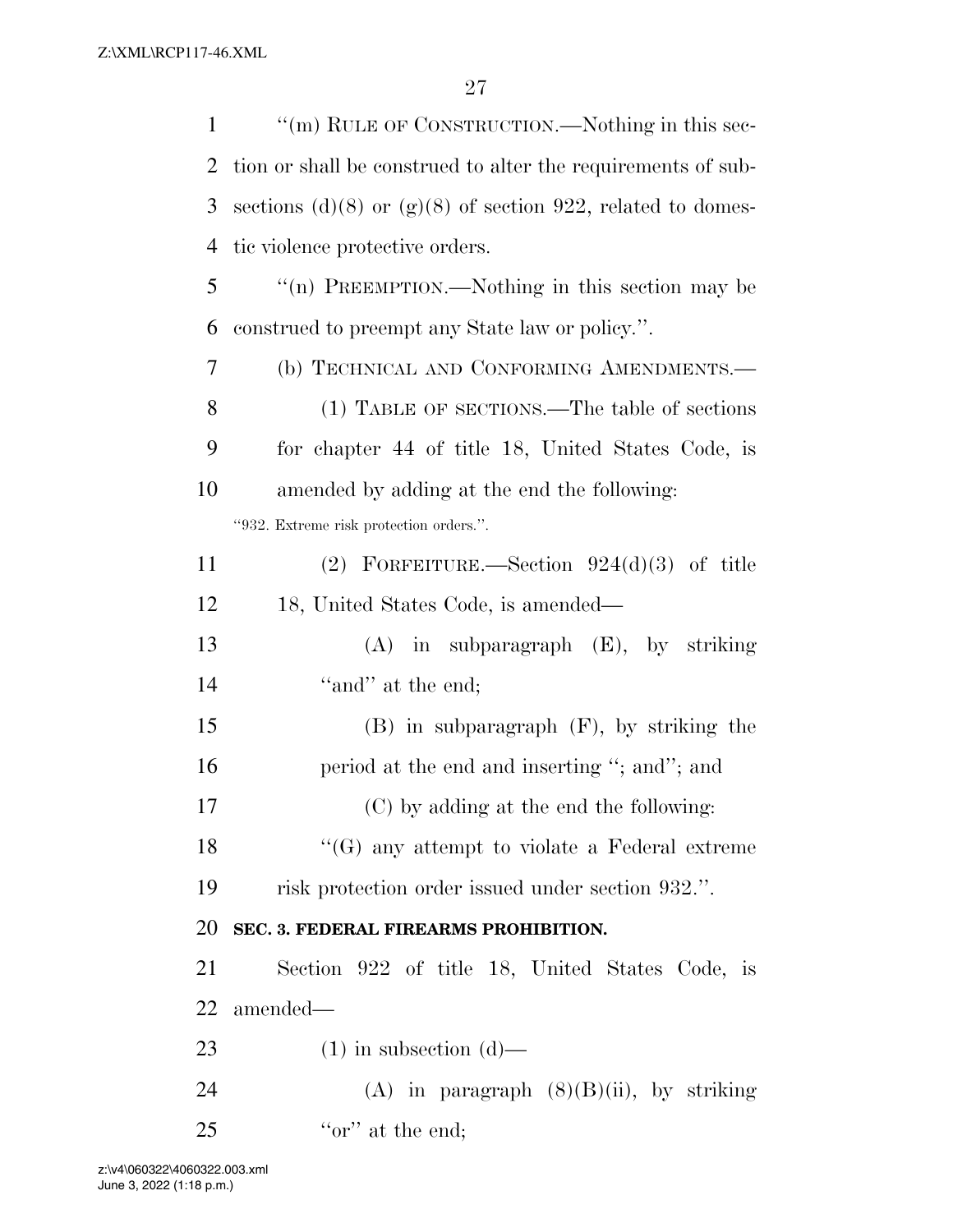| $\mathbf{1}$   | $(B)$ in paragraph $(9)$ , by striking the pe-     |
|----------------|----------------------------------------------------|
| $\overline{2}$ | riod at the end and inserting "; or"; and          |
| 3              | $(C)$ by inserting after paragraph $(9)$ the       |
| $\overline{4}$ | following:                                         |
| 5              | $\cdot$ (10) is subject to a court order—          |
| 6              | "(A) issued under section 932; or                  |
| 7              | "(B) that is an extreme risk protection            |
| 8              | order (as defined in section $4(a)$ of the Federal |
| 9              | Extreme Risk Protection Order Act of 2022).";      |
| 10             | and                                                |
| 11             | $(2)$ in subsection $(g)$ —                        |
| 12             | (A) in paragraph $(8)(C)(ii)$ , by striking        |
| 13             | "or" at the end;                                   |
| 14             | $(B)$ in paragraph $(9)$ , by striking the         |
| 15             | comma at the end and inserting "; or"; and         |
| 16             | $(C)$ by inserting after paragraph $(9)$ the       |
| 17             | following:                                         |
| 18             | $``(10)$ is subject to a court order—              |
| 19             | "(A) issued under section 932; or                  |
| 20             | "(B) that is an extreme risk protection            |
| 21             | order (as defined in section $4(a)$ of the Federal |
| 22             | Extreme Risk Protection Order Act of 2022),".      |
| 23             | SEC. 4. EXTREME RISK PROTECTION ORDER GRANT PRO-   |
| 24             | GRAM.                                              |
| 25             | (a) DEFINITIONS.—In this section:                  |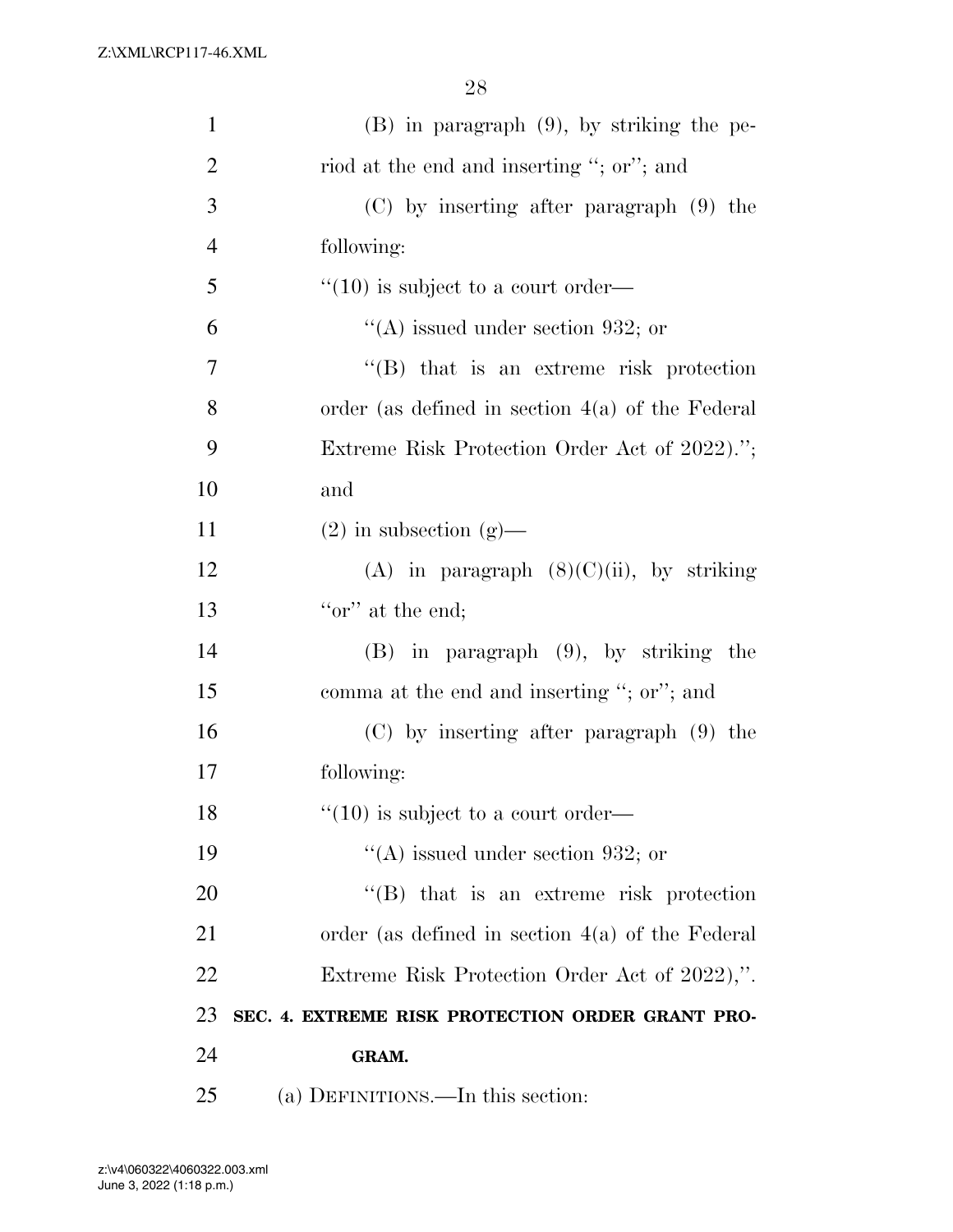| $\mathbf{1}$   | (1) ELIGIBLE ENTITY.—The term "eligible enti- |
|----------------|-----------------------------------------------|
| $\overline{2}$ | $ty''$ means—                                 |
| 3              | $(A)$ a State or Indian Tribe—                |
| $\overline{4}$ | (i) that enacts legislation described in      |
| 5              | subsection (c);                               |
| 6              | (ii) with respect to which the Attorney       |
| 7              | General determines that the legislation de-   |
| 8              | scribed in clause (i) complies with the re-   |
| 9              | quirements under subsection $(c)(1)$ ; and    |
| 10             | (iii) that certifies to the Attorney          |
| 11             | General that the State or Indian Tribe        |
| 12             | shall—                                        |
| 13             | (I) use the grant for the purposes            |
| 14             | described in subsection $(b)(2)$ ; and        |
| 15             | $(II)$ allocate not less than 25 per-         |
| 16             | cent and not more than 70 percent of          |
| 17             | the amount received under a grant             |
| 18             | under subsection (b) for the develop-         |
| 19             | ment and dissemination of training            |
| 20             | for law enforcement officers in accord-       |
| 21             | ance with subsection $(b)(4)$ ; or            |
| 22             | (B) a unit of local government or other       |
| 23             | public or private entity that—                |
| 24             | (i) is located in a State or in the terri-    |
| 25             | tory under the jurisdiction of an Indian      |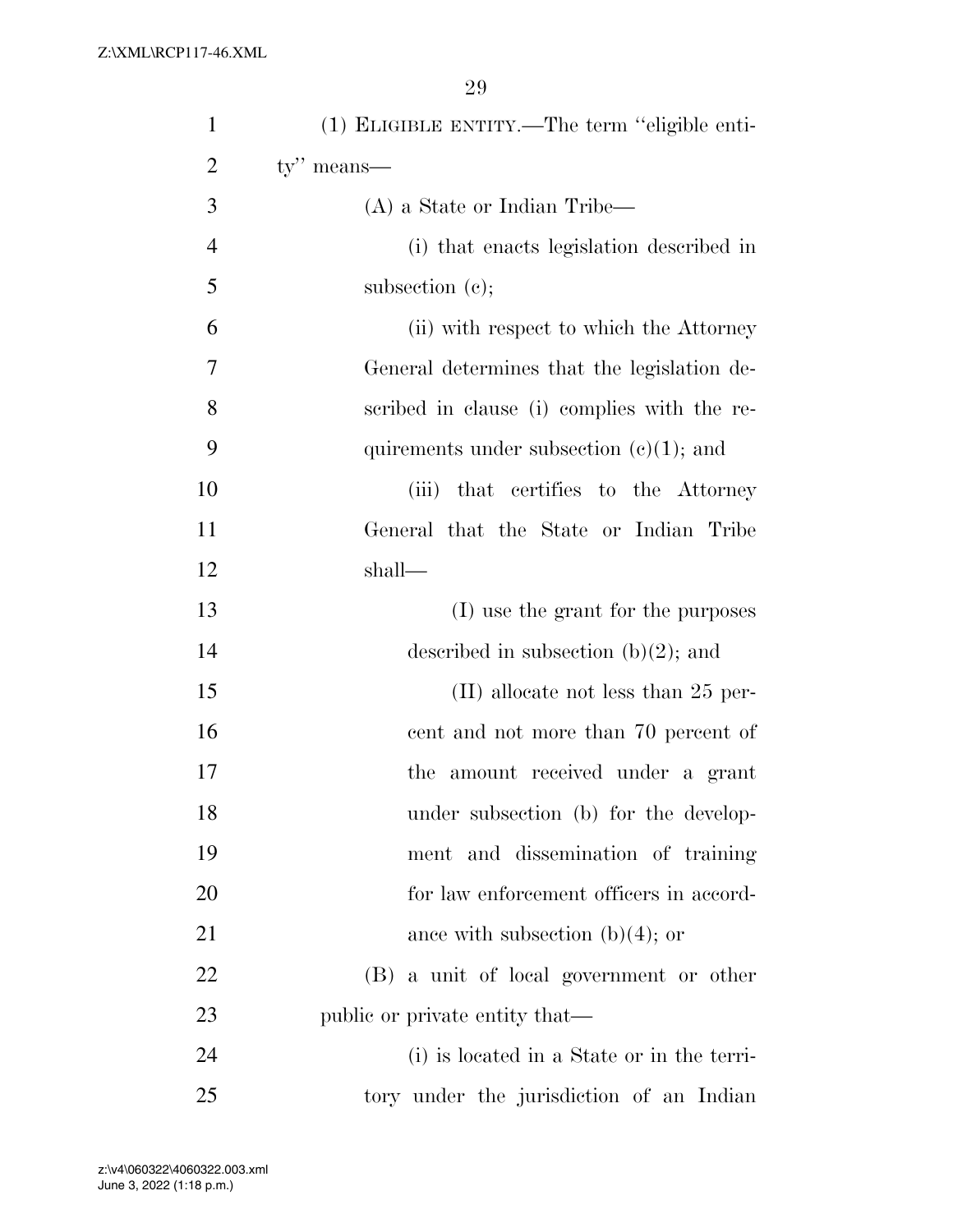| $\mathbf{1}$   | Tribe that meets the requirements de-                |
|----------------|------------------------------------------------------|
| $\overline{2}$ | scribed in clauses (i) and (ii) of subpara-          |
| 3              | $graph(A);$ and                                      |
| $\overline{4}$ | (ii) certifies to the Attorney General               |
| 5              | that the unit of local government or entity          |
| 6              | shall—                                               |
| 7              | (I) use the grant for the purposes                   |
| 8              | described in subsection $(b)(2)$ ; and               |
| 9              | $(II)$ allocate not less than 25 per-                |
| 10             | cent and not more than 70 percent of                 |
| 11             | the amount received under a grant                    |
| 12             | under this section for the development               |
| 13             | and dissemination of training for law                |
| 14             | enforcement officers in accordance                   |
| 15             | with subsection $(b)(4)$ .                           |
| 16             | (2) EXTREME RISK PROTECTION ORDER.-The               |
| 17             | term "extreme risk protection order" means a writ-   |
| 18             | ten order or warrant, issued by a State or Tribal    |
| 19             | court or signed by a magistrate (or other com-       |
| 20             | parable judicial officer), the primary purpose of    |
| 21             | which is to reduce the risk of firearm-related death |
| 22             | or injury by doing 1 or more of the following:       |
| 23             | (A) Prohibiting a named individual from              |
| 24             | having under the custody or control of the indi-     |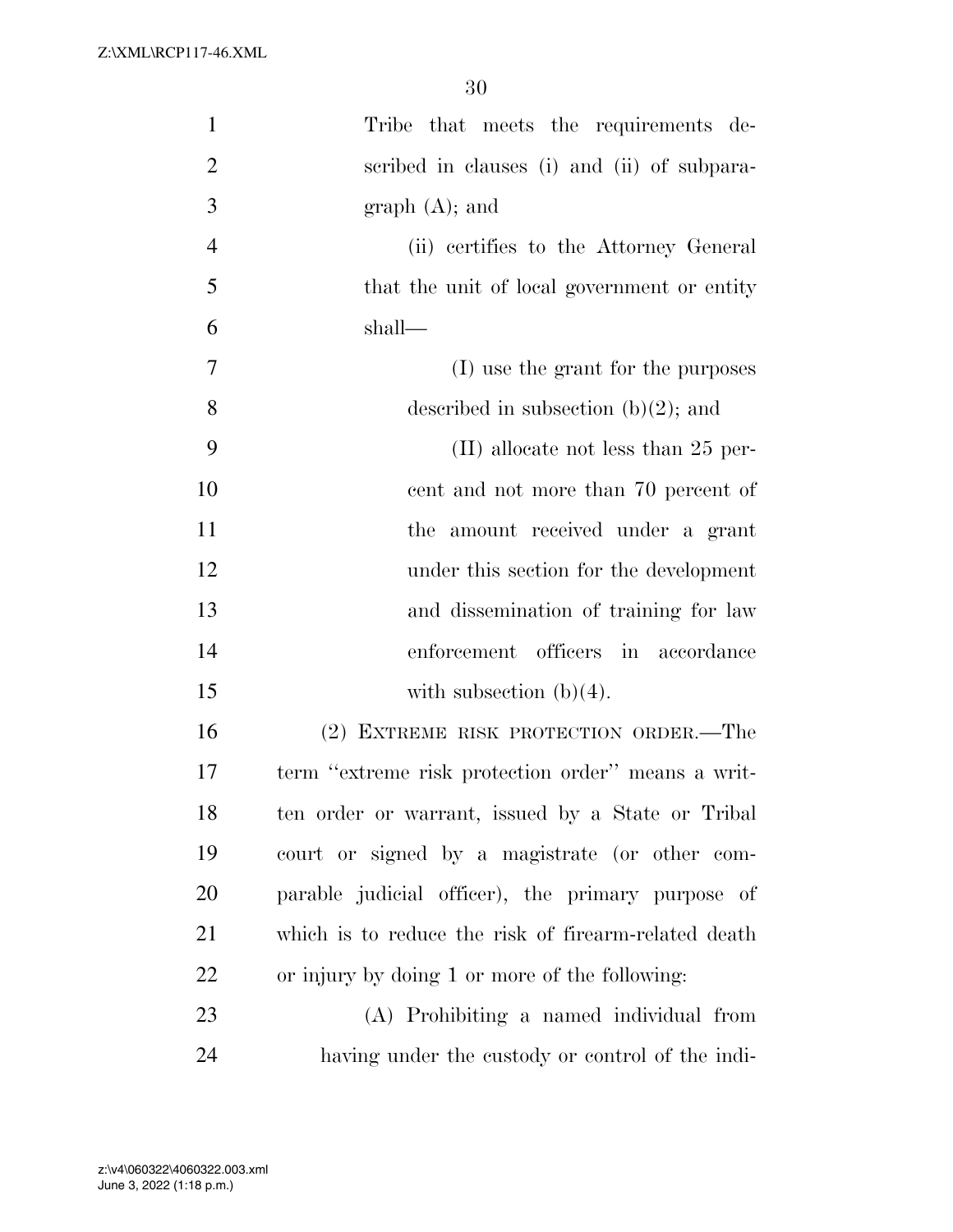| $\mathbf{1}$   | vidual, owning, purchasing, possessing, or re-        |
|----------------|-------------------------------------------------------|
| $\overline{2}$ | ceiving a firearm.                                    |
| 3              | (B) Having a firearm removed or requiring             |
| $\overline{4}$ | the surrender of firearms from a named indi-          |
| 5              | vidual.                                               |
| 6              | (3) FIREARM.—The term "firearm" has the               |
| 7              | meaning given the term in section $921$ of title 18,  |
| 8              | United States Code.                                   |
| 9              | (4) INDIAN TRIBE.—The term "Indian Tribe"             |
| 10             | has the meaning given the term "Indian tribe" in      |
| 11             | section 1709 of title I of the Omnibus Crime Control  |
| 12             | and Safe Streets Act of 1968 (34 U.S.C. 10389).       |
| 13             | (5) LAW ENFORCEMENT OFFICER.—The term                 |
| 14             | "law enforcement officer" means a public servant      |
| 15             | authorized by Federal, State, local, or Tribal law or |
| 16             | by a Federal, State, local, or Tribal government      |
| 17             | agency to-                                            |
| 18             | (A) engage in or supervise the prevention,            |
| 19             | detection, investigation, or prosecution of an of-    |
| 20             | fense; or                                             |
| 21             | (B) supervise sentenced criminal offenders.           |
| 22             | PETITIONER.—The term "petitioner"<br>(6)              |
| 23             | means an individual authorized under State or Trib-   |
| 24             | al law to petition for an extreme risk protection     |
| 25             | order.                                                |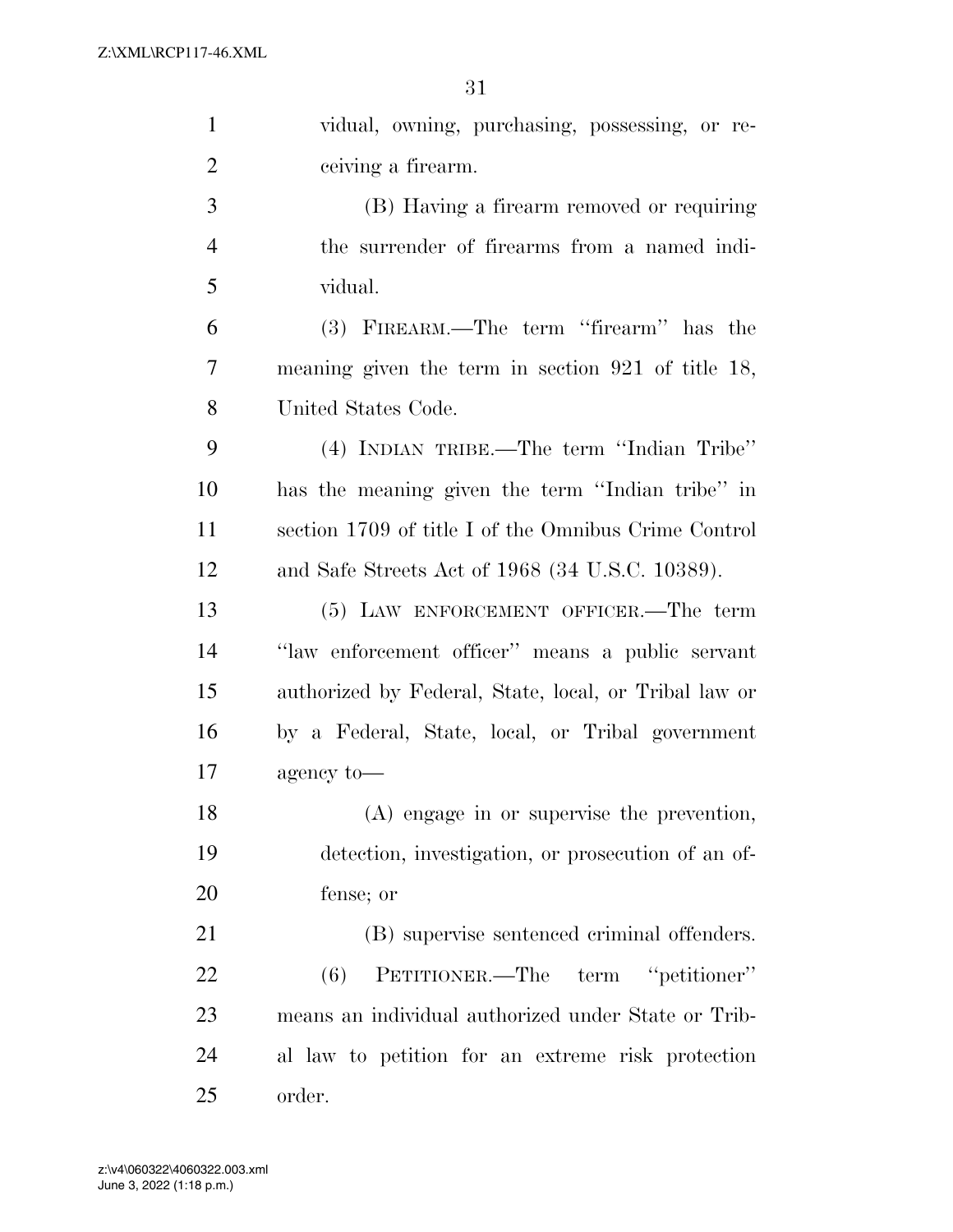| $\mathbf{1}$   | (7) RESPONDENT.—The term "respondent"                 |
|----------------|-------------------------------------------------------|
| $\overline{2}$ | means an individual named in the petition for an ex-  |
| 3              | treme risk protection order or subject to an extreme  |
| $\overline{4}$ | risk protection order.                                |
| 5              | (8) STATE.—The term "State" means—                    |
| 6              | $(A)$ a State;                                        |
| 7              | (B) the District of Columbia;                         |
| 8              | (C) the Commonwealth of Puerto Rico;                  |
| 9              | and                                                   |
| 10             | (D) any other territory or possession of the          |
| 11             | United States.                                        |
| 12             | $(9)$ UNIT OF LOCAL GOVERNMENT.—The term              |
| 13             | "unit of local government" has the meaning given      |
| 14             | the term in section 901 of title I of the Omnibus     |
| 15             | Crime Control and Safe Streets Act of 1968 (34)       |
| 16             | U.S.C. 10251).                                        |
| 17             | (b) GRANT PROGRAM ESTABLISHED.—                       |
| 18             | (1) IN GENERAL.—The Director of the Office of         |
| 19             | Community Oriented Policing Services of the De-       |
| 20             | partment of Justice shall establish a program under   |
| 21             | which, from amounts made available to carry out       |
| 22             | this section, the Director may make grants to eligi-  |
| 23             | ble entities to assist in carrying out the provisions |
| 24             | of the legislation described in subsection (c).       |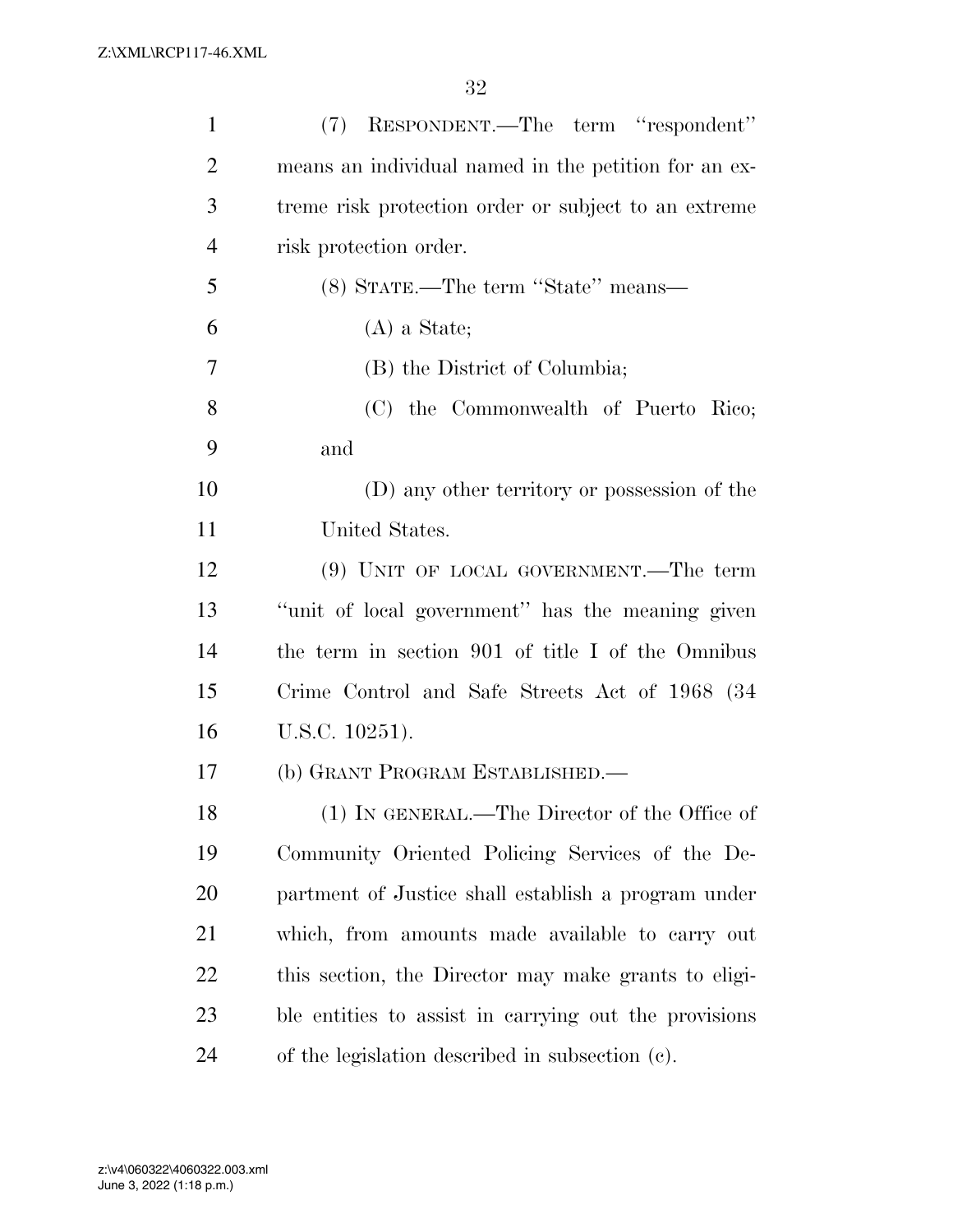| $\mathbf{1}$   | (2) USE OF FUNDS.—Funds awarded under               |
|----------------|-----------------------------------------------------|
| $\overline{2}$ | this subsection may be used by an applicant to-     |
| 3              | (A) enhance the capacity of law enforce-            |
| $\overline{4}$ | ment agencies and the courts of a State, unit       |
| 5              | of local government, or Indian Tribe by pro-        |
| 6              | viding personnel, training, technical assistance,   |
| $\overline{7}$ | data collection, and other resources to carry out   |
| 8              | enacted legislation described in subsection (c);    |
| 9              | (B) train judges, court personnel, health           |
| 10             | care and legal professionals, and law enforce-      |
| 11             | ment officers to more accurately identify indi-     |
| 12             | viduals whose access to firearms poses a danger     |
| 13             | of causing harm to themselves or others by in-      |
| 14             | creasing the risk of firearms suicide or inter-     |
| 15             | personal violence;                                  |
| 16             | (C) develop and implement law enforce-              |
| 17             | ment and court protocols, forms, and orders so      |
| 18             | that law enforcement agencies and the courts        |
| 19             | may carry out the provisions of the enacted leg-    |
| 20             | islation described in subsection (c) in a safe, eq- |
| 21             | uitable, and effective manner, including through    |
| 22             | the removal and storage of firearms pursuant to     |
| 23             | extreme risk protection orders under the en-        |
| 24             | acted legislation; and                              |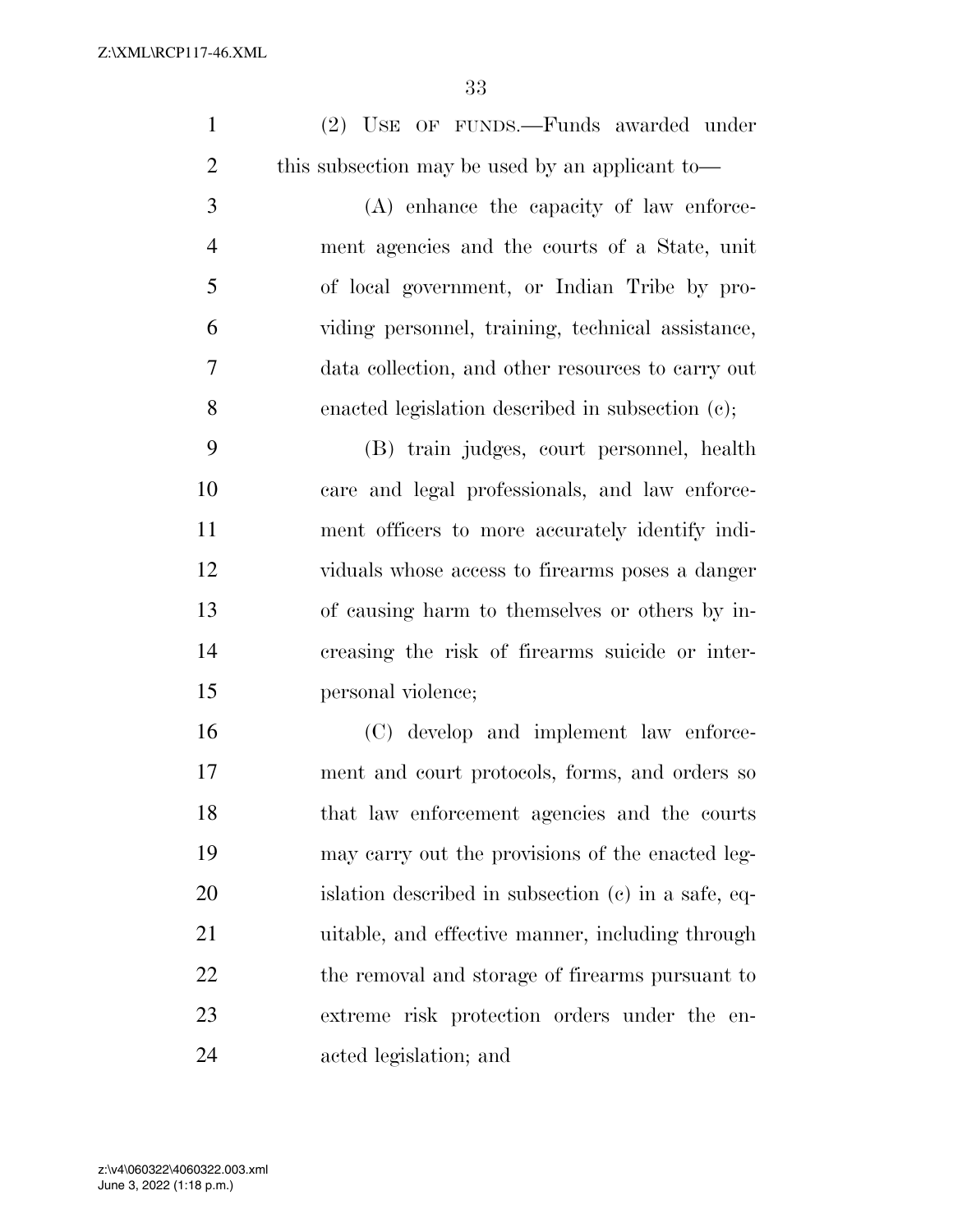(D) raise public awareness and under- standing of the enacted legislation described in subsection (c), including through subgrants to community-based organizations for the training of community members, so that extreme risk protection orders may be issued in appropriate situations to reduce the risk of firearms-related death and injury. (3) APPLICATION.—An eligible entity desiring a grant under this subsection shall submit to the At- torney General an application at such time, in such manner, and containing or accompanied by such in- formation as the Attorney General may reasonably require. (4) TRAINING.— (A) IN GENERAL.—A recipient of a grant under this subsection shall provide training to law enforcement officers, including officers of relevant Federal, State, local, and Tribal law enforcement agencies, in the safe, impartial, ef- fective, and equitable use and administration of extreme risk protection orders, including train-23 ing to address— (i) bias based on race and racism, eth-

nicity, gender, sexual orientation, gender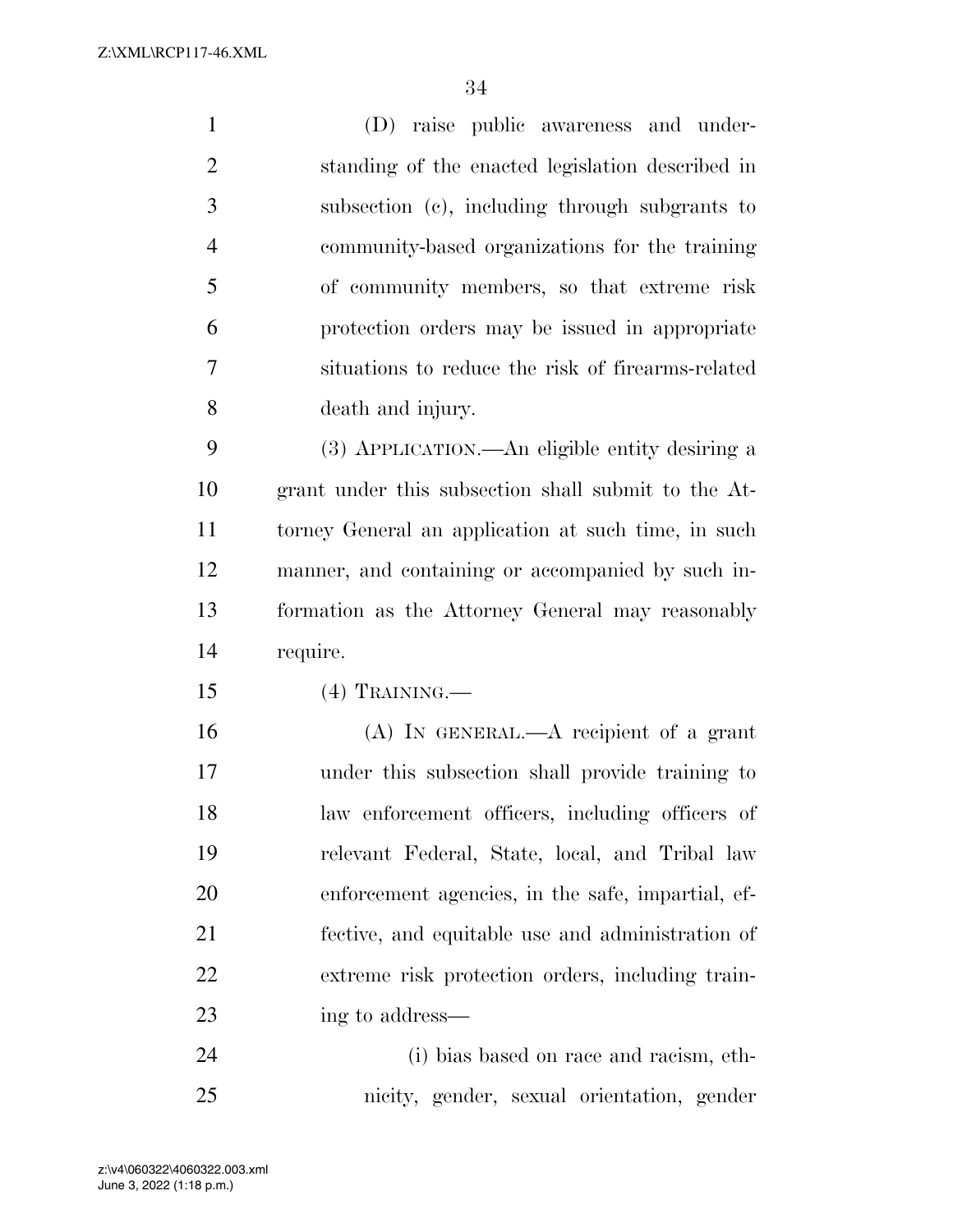identity, religion, language proficiency, and classism in the use and administration of extreme risk protection orders;

 (ii) the appropriate use of extreme risk protection orders in cases of domestic violence, including the applicability of other policies and protocols to address domestic violence in situations that may also involve extreme risk protection orders and the ne- cessity of safety planning with the victim before a law enforcement officer petitions for and executes an extreme risk protection 13 order, if applicable;

 (iii) interacting with persons with a mental illness or emotional distress, includ-ing de-escalation and crisis intervention;

 (iv) techniques for outreach to histori- cally marginalized cultural communities and the development of linguistic proficien-cies for law enforcement; and

 (v) best practices for referring persons subject to extreme risk protection orders and associated victims of violence to social service providers that may be available in the jurisdiction and appropriate for those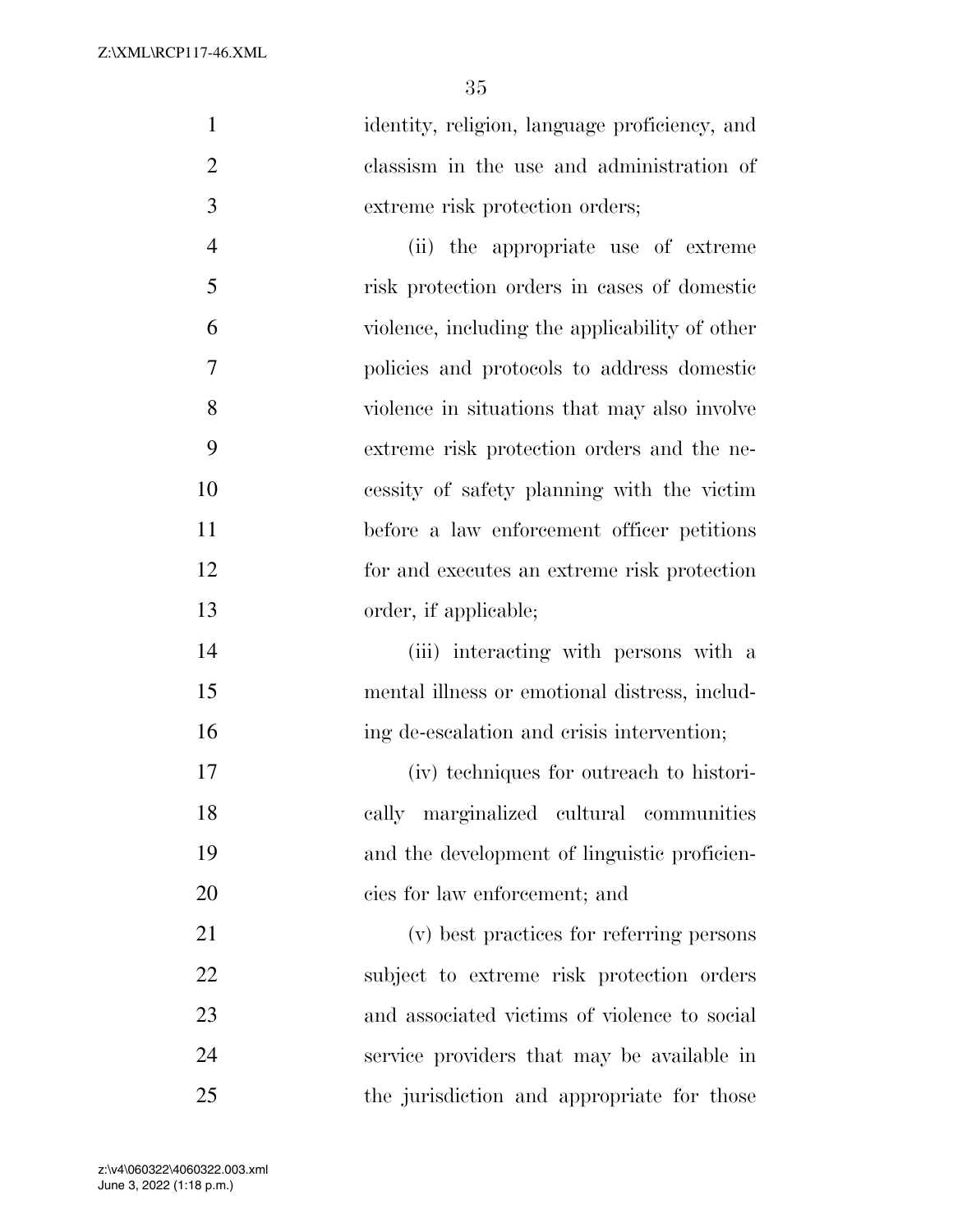| $\mathbf{1}$   | individuals, including health care, mental        |
|----------------|---------------------------------------------------|
| 2              | health, substance abuse, and legal services,      |
| $\overline{3}$ | employment and vocational services, hous-         |
| $\overline{4}$ | ing assistance, case management, and vet-         |
| $\overline{5}$ | erans and disability benefits.                    |
| 6              | (B) CONSULTATION WITH EXPERTS.- A                 |
| 7              | recipient of a grant under this subsection, in    |
| 8              | developing law enforcement training required      |
| 9              | under subparagraph $(A)$ , shall seek advice from |
| 10             | domestic violence service providers (including    |
|                |                                                   |

 recipient of a grant under this subsection, in developing law enforcement training required under subparagraph (A), shall seek advice from domestic violence service providers (including culturally specific (as defined in section 40002 of the Violence Against Women Act of 1994 (34 U.S.C. 12291)) organizations), social service providers, suicide prevention advocates, violence intervention specialists, and other community groups working to reduce suicides and violence, including domestic violence, within the State or the territory under the jurisdiction of the In- dian Tribe, as applicable, that enacted the legis- lation described in subsection (c) that enabled the grant recipient to be an eligible entity.

 (5) INCENTIVES.—For each of fiscal years 2023 through 2027, the Attorney General shall give af- firmative preference in awarding any discretionary grant awarded by the Office of Community Oriented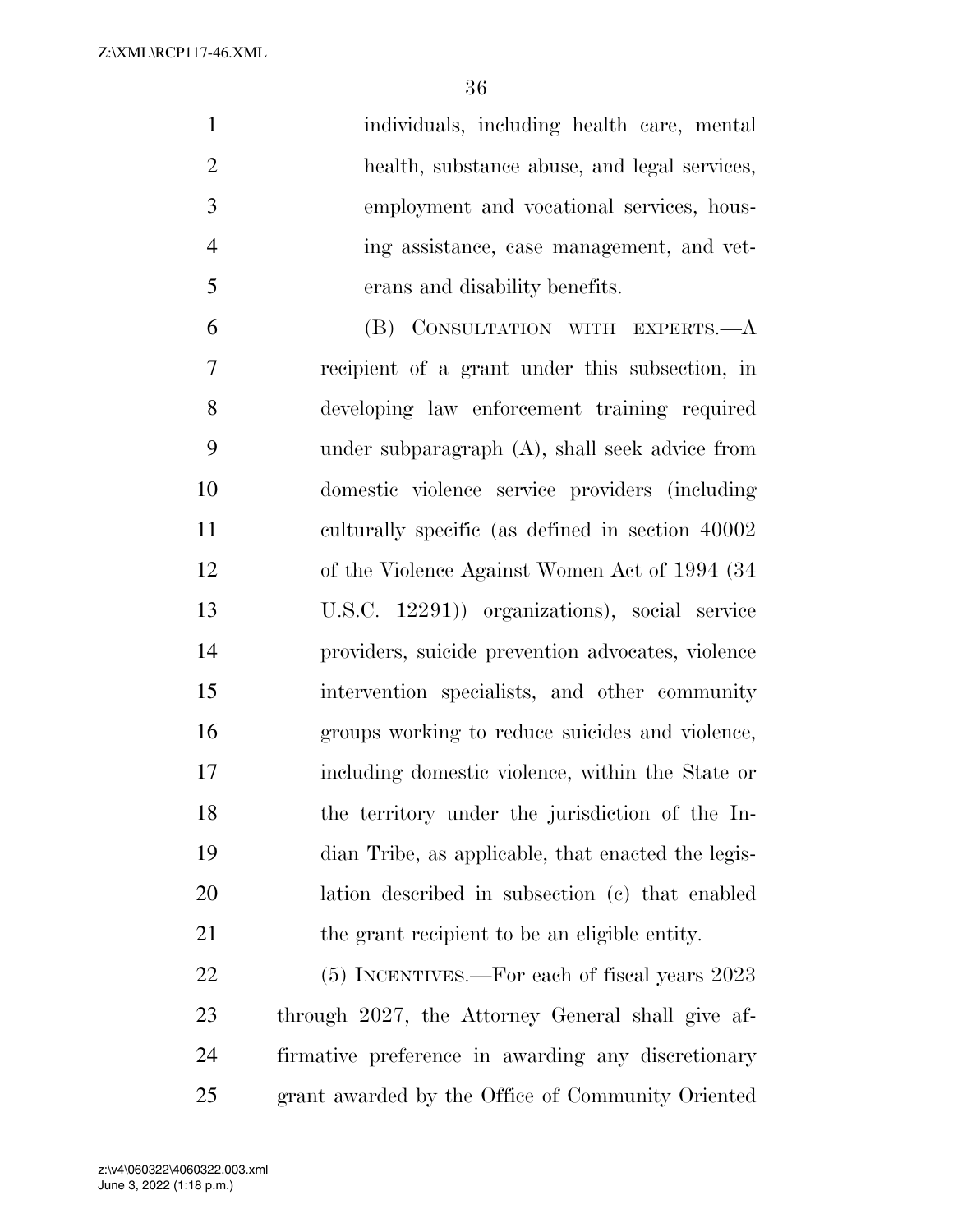| $\mathbf{1}$   | Policing Services to a State or Indian Tribe that has    |
|----------------|----------------------------------------------------------|
| $\overline{2}$ | enacted legislation described in subsection (c) or to    |
| 3              | a unit of local government or other public or private    |
| $\overline{4}$ | entity located in such a State or in the territory       |
| 5              | under the jurisdiction of such an Indian Tribe.          |
| 6              | (6) AUTHORIZATION OF APPROPRIATIONS.                     |
| 7              | There are authorized to be appropriated such sums        |
| 8              | as are necessary to carry out this section.              |
| 9              | (c) ELIGIBILITY FOR EXTREME RISK PROTECTION              |
| 10             | ORDER GRANT PROGRAM.                                     |
| 11             | (1) REQUIREMENTS.—Legislation described in               |
| 12             | this subsection is legislation that establishes require- |
| 13             | ments that are substantially similar to the following:   |
| 14             | (A) APPLICATION FOR EXTREME<br><b>RISK</b>               |
| 15             | PROTECTION ORDER.—A petitioner, including a              |
| 16             | law enforcement officer, may submit an applica-          |
| 17             | tion to a State or Tribal court, on a form de-           |
| 18             | signed by the court or a State or Tribal agency,         |
| 19             | $that-$                                                  |
| 20             | describes the facts<br>(i)<br>and<br>cir-                |
| 21             | cumstances justifying that an extreme risk               |
| 22             | protection order be issued against the                   |
| 23             | named individual; and                                    |
| 24             | (ii) is signed by the applicant, under                   |
| 25             | oath.                                                    |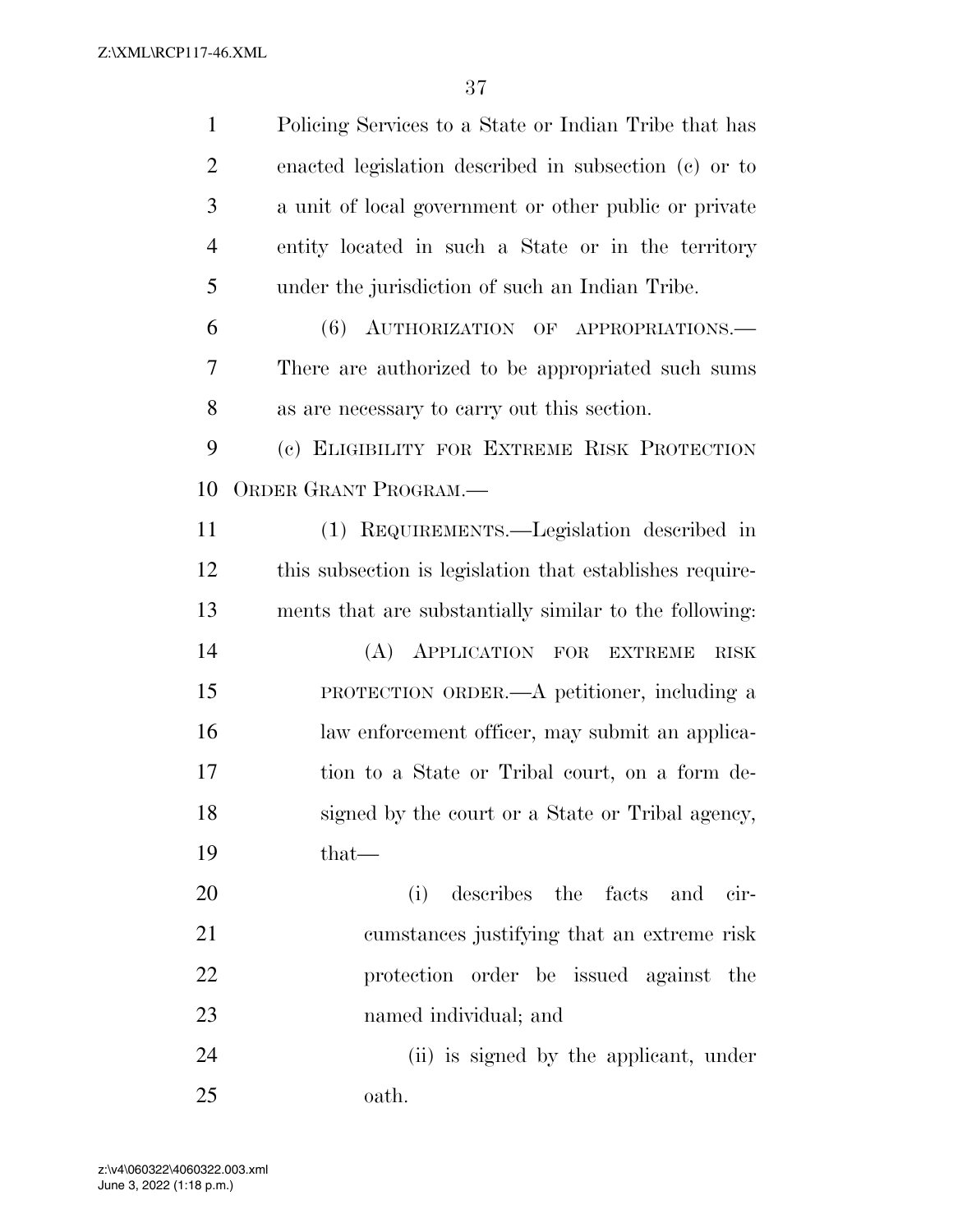| $\mathbf{1}$ | (B) NOTICE AND DUE PROCESS.—The in-             |
|--------------|-------------------------------------------------|
| 2            | dividual named in an application for an extreme |
| 3            | risk protection order as described in subpara-  |
| 4            | graph (A) shall be given written notice of the  |
| 5            | application and an opportunity to be heard on   |
| 6            | the matter in accordance with this paragraph.   |
| 7            | (C) ISSUANCE OF EXTREME RISK PROTEC-            |
| 8            | TION ORDERS.-                                   |
| 9            | $(i)$ HEARING.—                                 |
| 10           | (I) IN GENERAL.—Upon receipt                    |
| 11           | of an application described in sub-             |
| 12           | paragraph $(A)$ or request of an indi-          |
| 13           | vidual named in such an application,            |
| 14           | the court shall order a hearing to be           |
| 15           | held within a reasonable time, and not          |
| 16           | later than 30 days after the date of            |
| 17           | the application or request.                     |
| 18           | (II) DETERMINATION.—If the                      |
| 19           | court finds at the hearing ordered              |
| 20           | under subclause (I), by a preponder-            |
| 21           | ance of the evidence or according to a          |
| 22           | higher evidentiary standard estab-              |
| 23           | lished by the State or Indian Tribe,            |
| 24           | that the respondent poses a danger of           |
| 25           | causing harm to self or others by hav-          |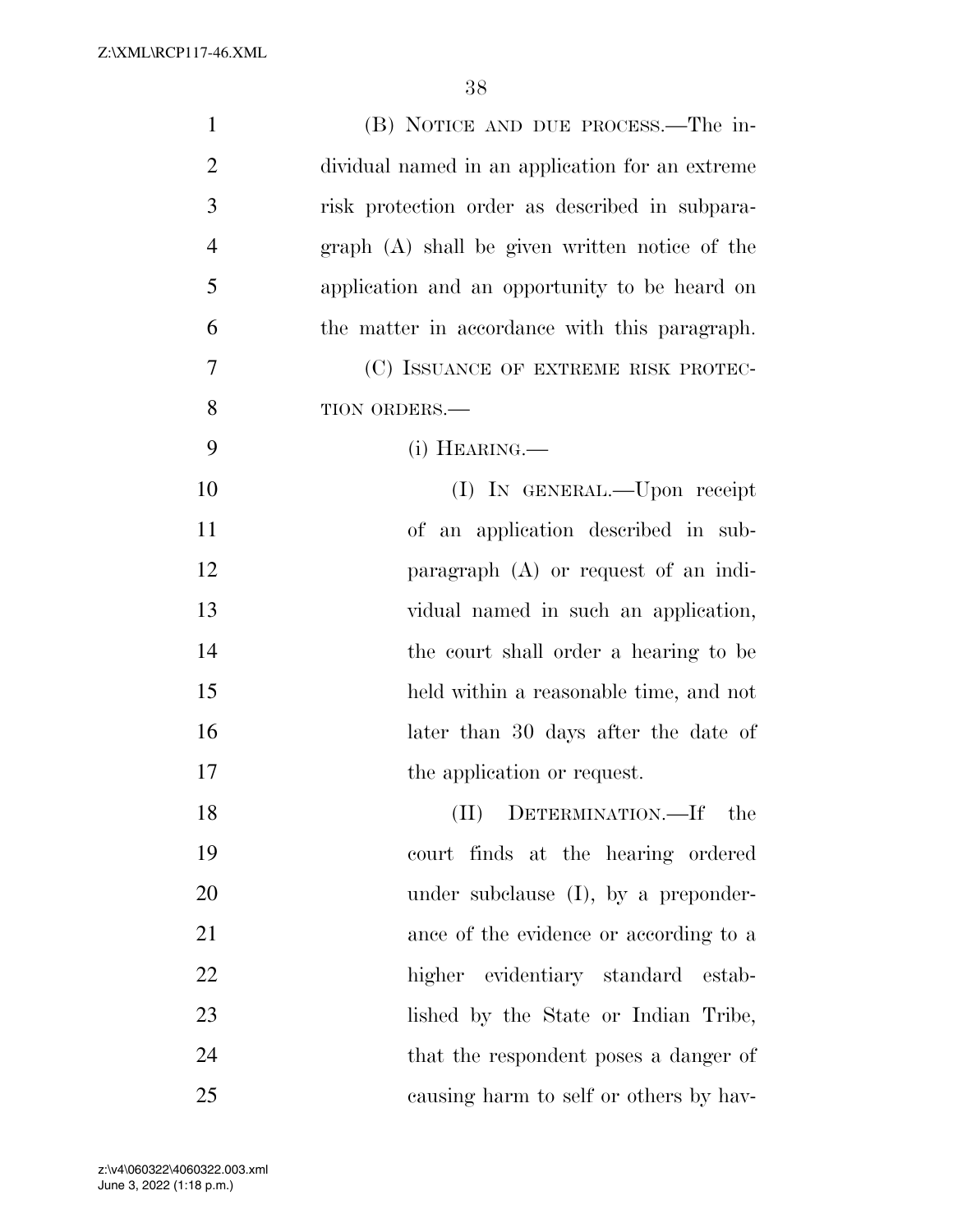| $\mathbf{1}$   | ing access to a firearm, the court may        |
|----------------|-----------------------------------------------|
| $\overline{2}$ | issue an extreme risk protection order.       |
| 3              | (ii) DURATION OF EXTREME<br><b>RISK</b>       |
| $\overline{4}$ | risk<br>PROTECTION ORDER.—An extreme          |
| 5              | protection order shall be in effect—          |
| 6              | (I) until an order terminating or             |
| 7              | superseding the extreme risk protec-          |
| 8              | tion order is issued; or                      |
| 9              | (II) for a set period of time.                |
| 10             | (D) EX PARTE EXTREME RISK PROTEC-             |
| 11             | TION ORDERS.-                                 |
| 12             | (i) IN GENERAL.—Upon receipt of an            |
| 13             | application described in subparagraph $(A)$ , |
| 14             | the court may issue an ex parte extreme       |
| 15             | risk protection order, if—                    |
| 16             | (I) the application for an extreme            |
| 17             | risk protection order alleges that the        |
| 18             | respondent poses a danger of causing          |
| 19             | harm to self or others by having ac-          |
| 20             | cess to a firearm; and                        |
| 21             | (II) the court finds there is rea-            |
| 22             | sonable cause to believe, or makes a          |
| 23             | finding according to a higher evi-            |
| 24             | dentiary standard established by the          |
| 25             | State or Indian Tribe, that the re-           |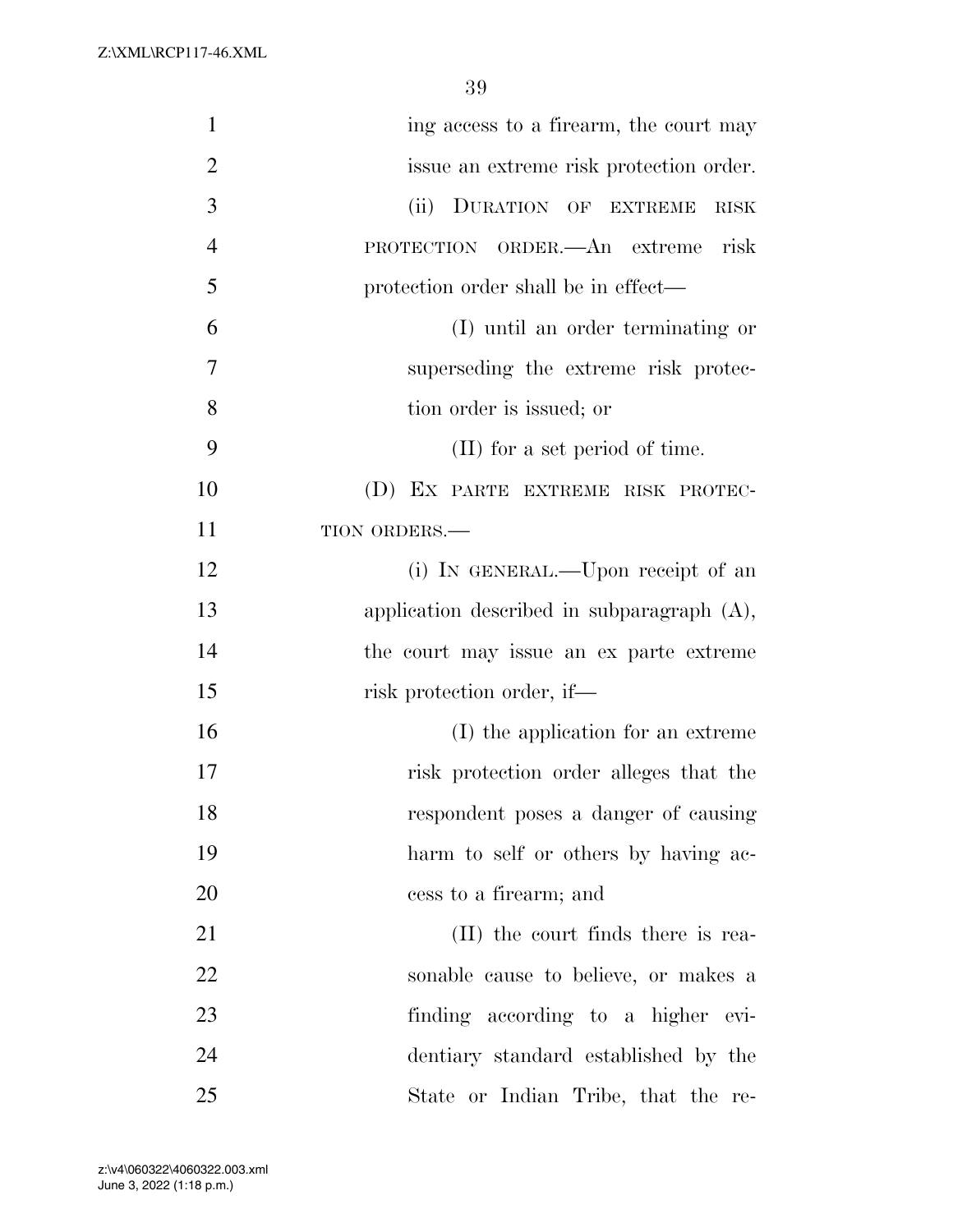| $\mathbf{1}$   | spondent poses a danger of causing          |
|----------------|---------------------------------------------|
| $\overline{2}$ | harm to self or others by having ac-        |
| 3              | cess to a firearm.                          |
| $\overline{4}$ | (ii) DURATION OF EX PARTE<br>EX-            |
| 5              | TREME RISK PROTECTION ORDER. An ex-         |
| 6              | parte extreme risk protection order shall   |
| 7              | remain in effect only until the hearing re- |
| 8              | quired under subparagraph $(C)(i)$ .        |
| 9              | (E) STORAGE OF REMOVED FIREARMS.—           |
| 10             | (i) AVAILABILITY FOR RETURN.—All            |
| 11             | firearms removed or surrendered pursuant    |
| 12             | to an extreme risk protection order shall   |
| 13             | only be available for return to the named   |
| 14             | individual when the individual has regained |
| 15             | eligibility under Federal and State law,    |
| 16             | and, where applicable, Tribal law to pos-   |
| 17             | sess firearms.                              |
| 18             | CONSENT REQUIRED FOR DIS-<br>(ii)           |
| 19             | DESTRUCTION.-Firearms<br><b>POSAL</b><br>OR |
| 20             | owned by a named individual may not be      |
| 21             | disposed of or destroyed during the period  |
| 22             | of the extreme risk protection order with-  |
| 23             | out the consent of the named individual.    |
| 24             | (F) NOTIFICATION.—                          |
| 25             | $(i)$ In GENERAL.—                          |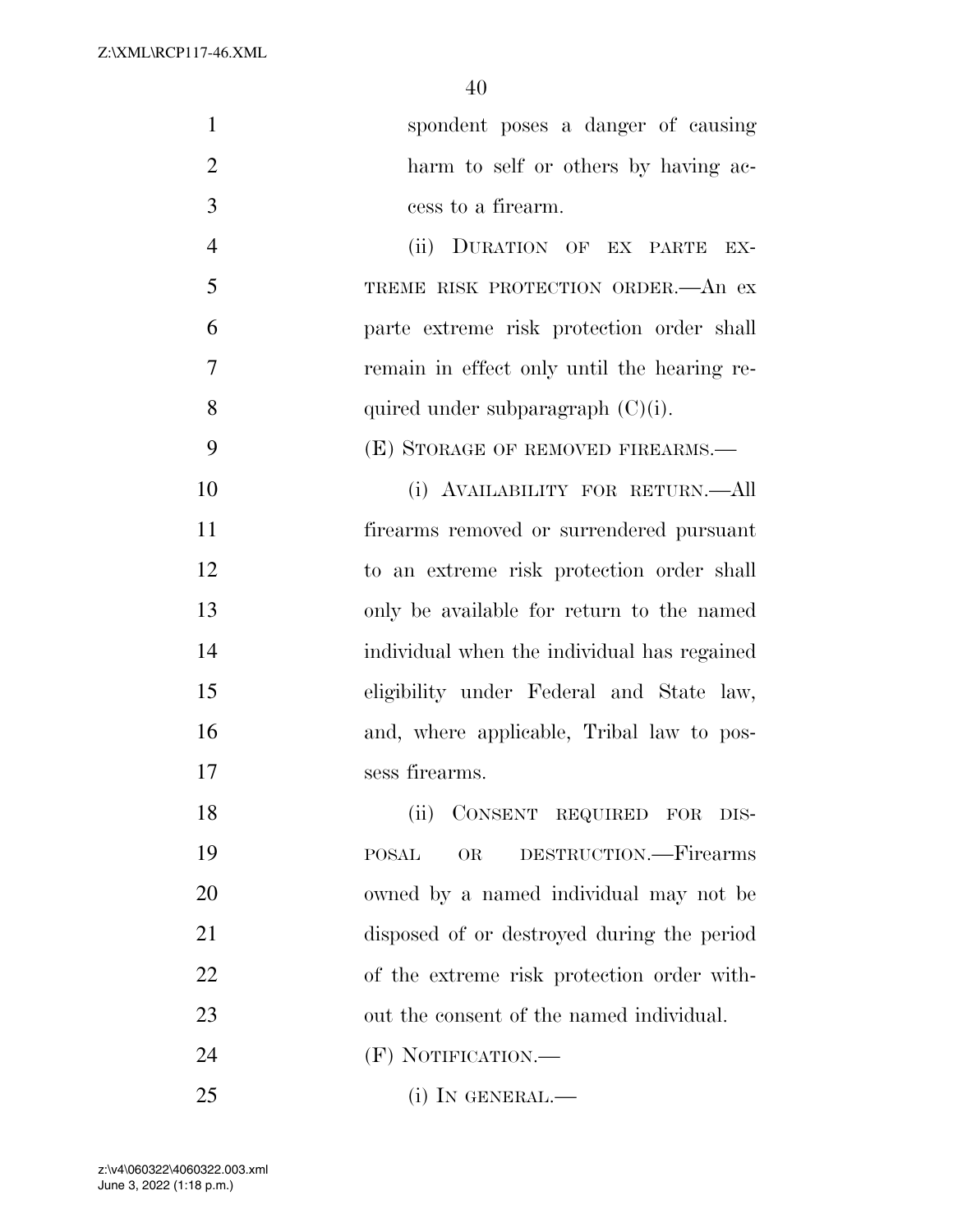| $\mathbf{1}$   | (I) REQUIREMENT.—A State or                 |
|----------------|---------------------------------------------|
| $\overline{2}$ | Tribal court that issues an extreme         |
| 3              | risk protection order shall notify the      |
| $\overline{4}$ | Attorney General or the comparable          |
| 5              | State or Tribal agency, as applicable,      |
| 6              | of the order as soon as practicable or      |
| $\tau$         | within a designated period of time.         |
| 8              | FORM AND MANNER.-A<br>(II)                  |
| 9              | State or Tribal court shall submit a        |
| 10             | notification under subclause (I) in an      |
| 11             | electronic format, in a manner pre-         |
| 12             | scribed by the Attorney General or the      |
| 13             | comparable State or Tribal agency.          |
| 14             | (ii) UPDATE OF DATABASES.-As                |
| 15             | soon as practicable or within the time pe-  |
| 16             | riod designated by State or Tribal law      |
| 17             | after receiving a notification under clause |
| 18             | (i), the Attorney General or the com-       |
| 19             | parable State or Tribal agency shall ensure |
| 20             | that the extreme risk protection order is   |
| 21             | reflected in the National Instant Criminal  |
| 22             | Background Check System.                    |
| 23             | (2) ADDITIONAL PROVISIONS.—Legislation de-  |
| 24             | scribed in this subsection may—             |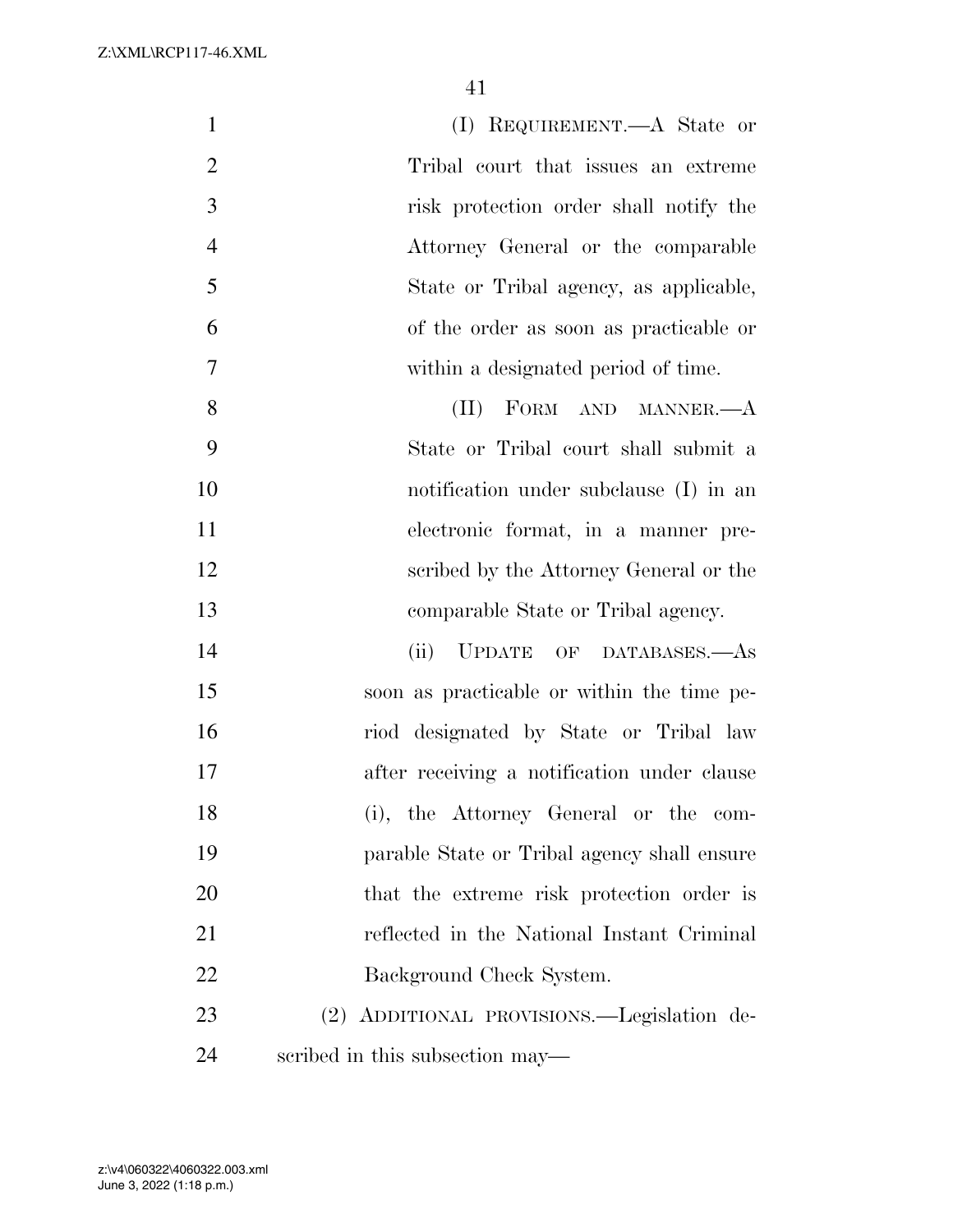| $\mathbf{1}$   | (A) provide procedures for the termination             |
|----------------|--------------------------------------------------------|
| $\overline{2}$ | of an extreme risk protection order;                   |
| 3              | (B) provide procedures for the renewal of              |
| $\overline{4}$ | an extreme risk protection order;                      |
| 5              | (C) establish burdens and standards of                 |
| 6              | proof for issuance of orders described in para-        |
| 7              | graph (1) that are substantially similar to or         |
| 8              | higher than the burdens and standards of proof         |
| 9              | set forth in that paragraph;                           |
| 10             | (D) limit the individuals who may submit               |
| 11             | an application described in paragraph (1), pro-        |
| 12             | vided that, at a minimum, law enforcement offi-        |
| 13             | cers are authorized to do so; and                      |
| 14             | (E) include any other authorizations or re-            |
| 15             | quirements that the State or Tribal authorities        |
| 16             | determine appropriate.                                 |
| 17             | (3) ANNUAL REPORT.—Not later than 1 year               |
| 18             | after the date on which an eligible entity receives a  |
| 19             | grant under subsection (b), and annually thereafter    |
| 20             | for the duration of the grant period, the entity shall |
| 21             | submit to the Attorney General a report that in-       |
| 22             | cludes, with respect to the preceding year—            |
| 23             | (A) the number of petitions for ex parte               |
| 24             | extreme risk protection orders filed, as well as       |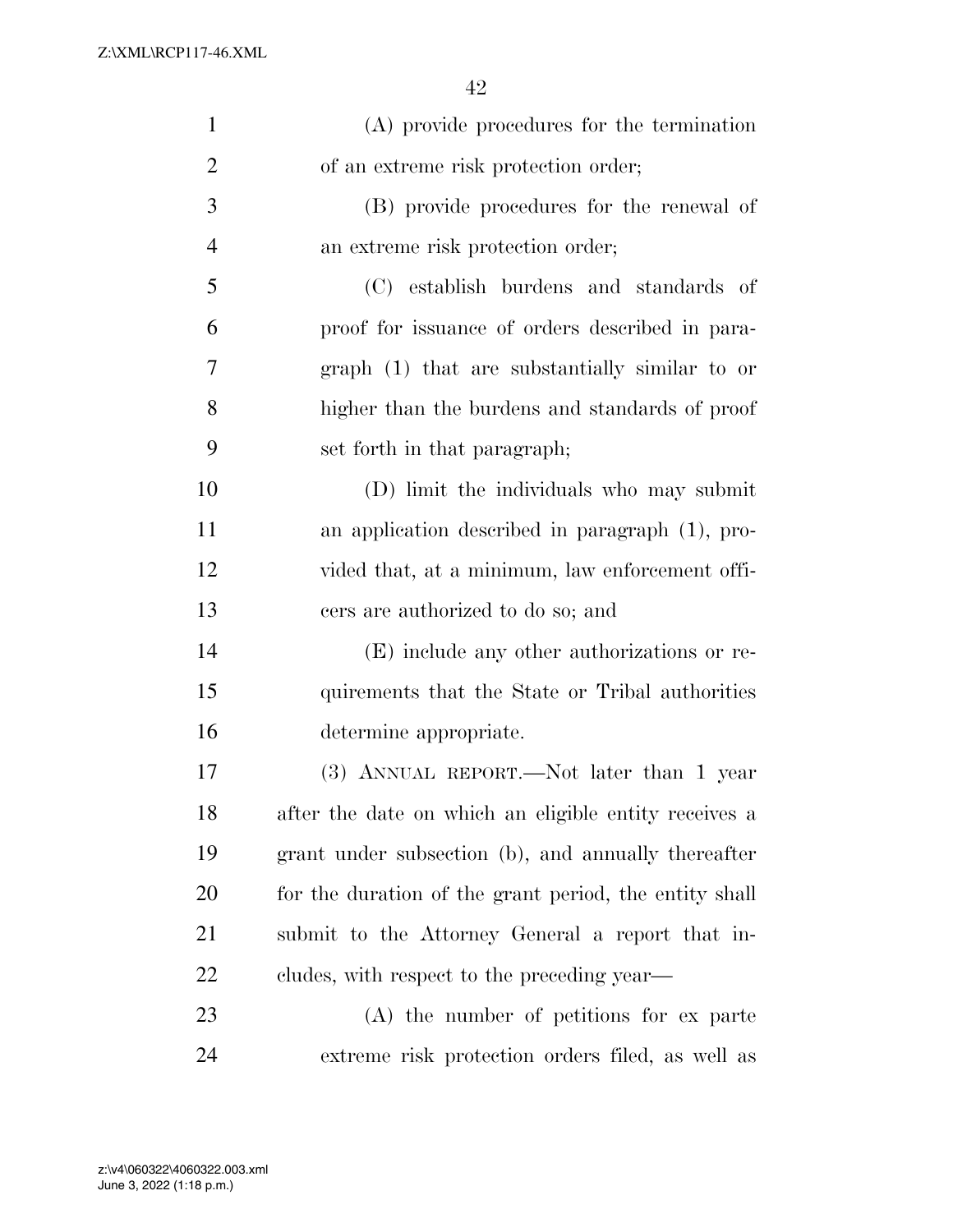| $\mathbf{1}$   | the number of such orders issued and the num-     |
|----------------|---------------------------------------------------|
| $\overline{2}$ | ber denied, disaggregated by—                     |
| 3              | (i) the jurisdiction;                             |
| $\overline{4}$ | (ii) the individual authorized under              |
| 5              | State or Tribal law to petition for an ex-        |
| 6              | treme risk protection order, including the        |
| 7              | relationship of the individual to the re-         |
| 8              | spondent; and                                     |
| 9              | (iii) the alleged danger posed by the             |
| 10             | respondent, including whether the danger          |
| 11             | involved a risk of suicide, unintentional in-     |
| 12             | jury, domestic violence, or other inter-          |
| 13             | personal violence;                                |
| 14             | (B) the number of petitions for extreme           |
| 15             | risk protection orders filed, as well as the num- |
| 16             | ber of such orders issued and the number de-      |
| 17             | nied, disaggregated by-                           |
| 18             | (i) the jurisdiction;                             |
| 19             | (ii) the individual authorized under              |
| 20             | State or Tribal law to petition for an ex-        |
| 21             | treme risk protection order, including the        |
| 22             | relationship of the individual to the re-         |
| 23             | spondent; and                                     |
| 24             | (iii) the alleged danger posed by the             |
| 25             | respondent, including whether the danger          |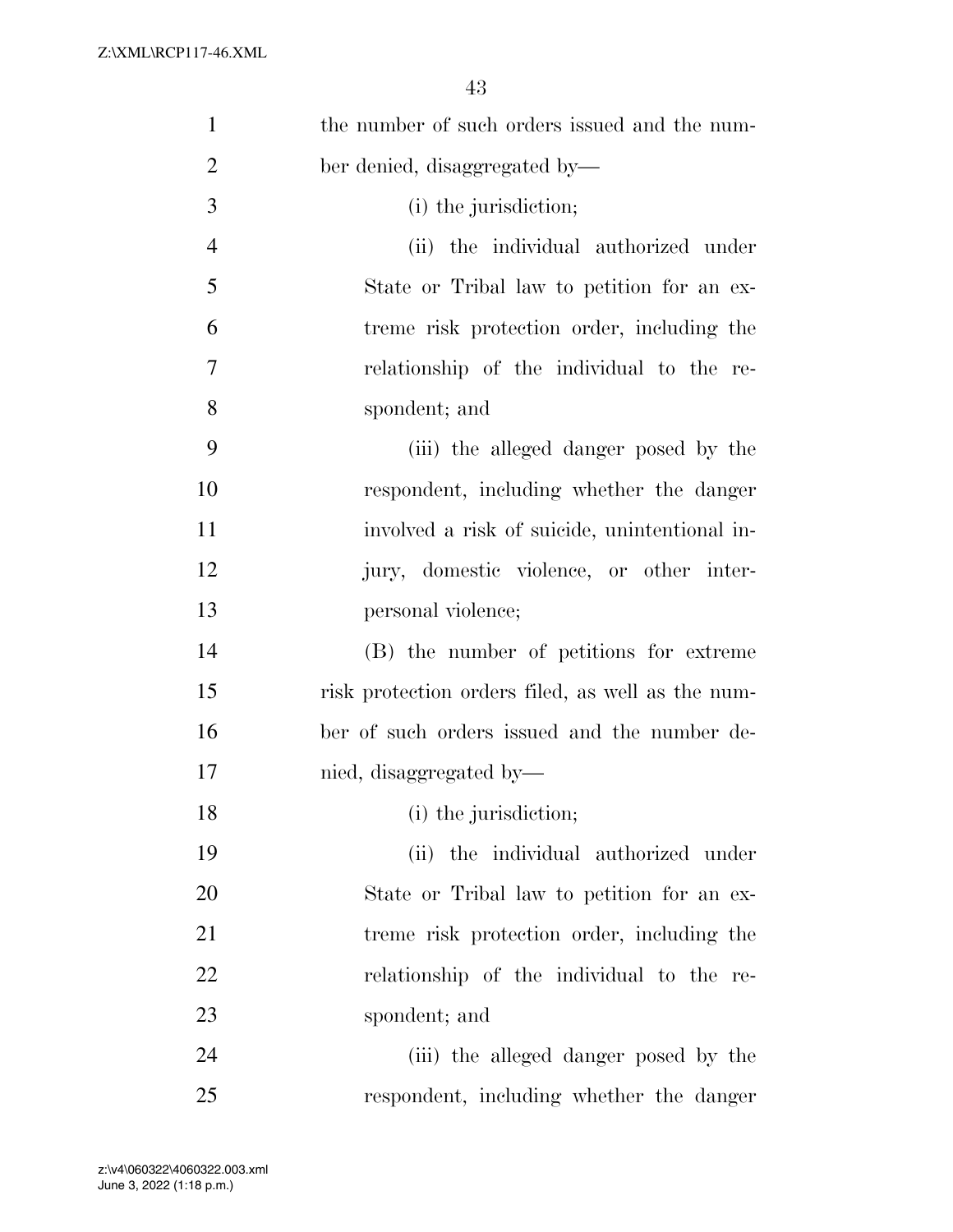| $\mathbf{1}$   | involved a risk of suicide, unintentional in-       |
|----------------|-----------------------------------------------------|
| $\overline{2}$ | jury, domestic violence, or other inter-            |
| 3              | personal violence;                                  |
| $\overline{4}$ | (C) the number of petitions for renewals of         |
| 5              | extreme risk protection orders filed, as well as    |
| 6              | the number of such orders issued and the num-       |
| 7              | ber denied;                                         |
| 8              | (D) the number of cases in which a court            |
| 9              | imposed a penalty for false reporting or frivo-     |
| 10             | lous petitions;                                     |
| 11             | (E) demographic data of petitioners, in-            |
| 12             | cluding race, ethnicity, national origin, sex, gen- |
| 13             | der, age, disability, and English language pro-     |
| 14             | ficiency, if available;                             |
| 15             | (F) demographic data of respondents, in-            |
| 16             | cluding race, ethnicity, national origin, sex, gen- |
| 17             | der, age, disability, and English language pro-     |
| 18             | ficiency, if available; and                         |
| 19             | (G) the number of firearms removed, if              |
| 20             | available.                                          |
| 21             | SEC. 5. IDENTIFICATION RECORDS.                     |
| 22             | Section 534 of title 28, United States Code, is     |
| 23             | amended—                                            |
| 24             | $(1)$ in subsection $(a)$ —                         |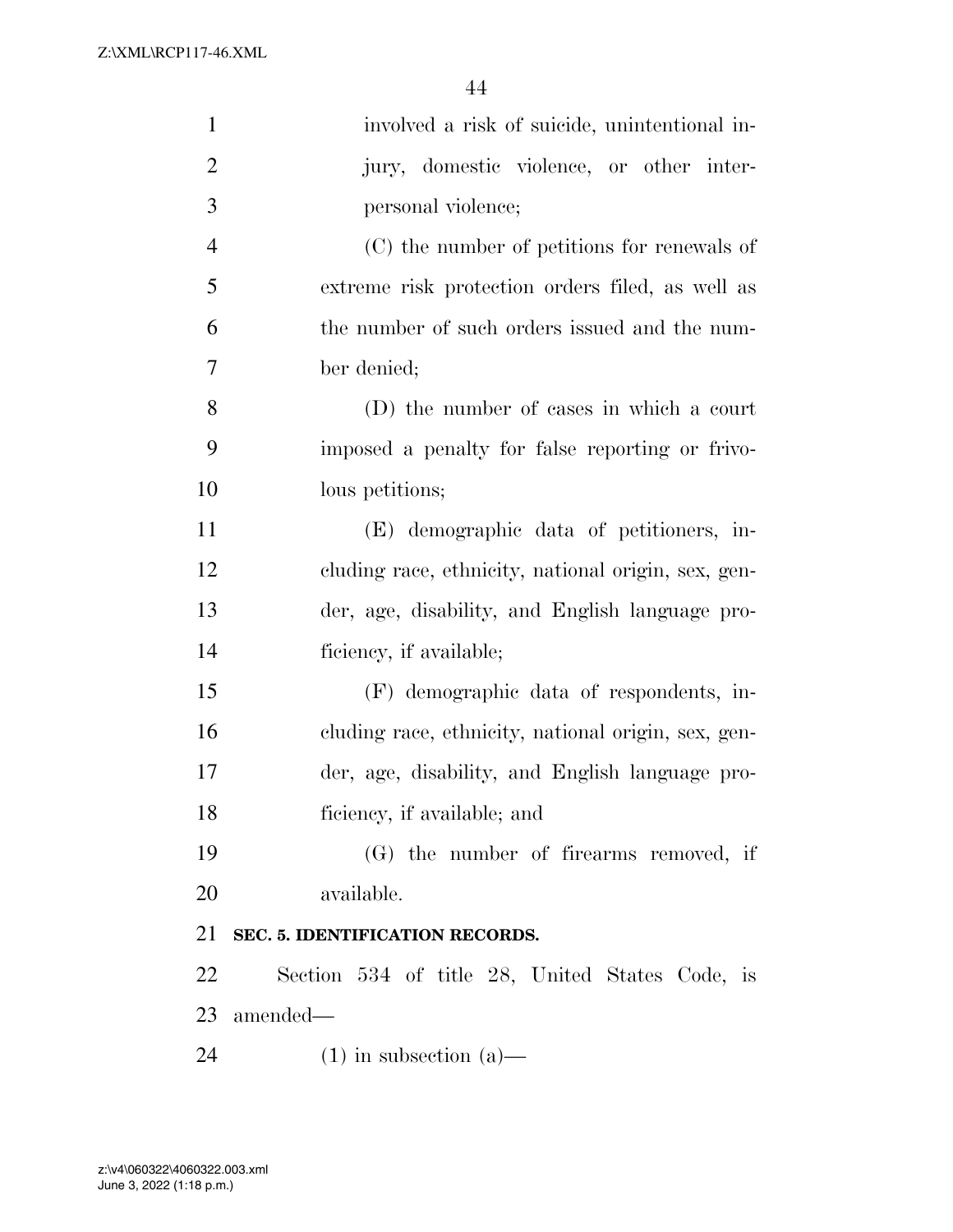| $\mathbf{1}$   | $(A)$ in paragraph $(3)$ , by striking "and" at               |
|----------------|---------------------------------------------------------------|
| $\overline{2}$ | the end;                                                      |
| 3              | (B) by redesignating paragraph (4) as                         |
| $\overline{4}$ | paragraph $(5)$ ; and                                         |
| 5              | $(C)$ by inserting after paragraph $(3)$ the                  |
| 6              | following:                                                    |
| 7              | $``(4)(A)$ subject to subparagraph $(B)$ , acquire,           |
| 8              | collect, classify, and preserve records from Federal,         |
| 9              | Tribal, and State courts and other agencies identi-           |
| 10             | fying individuals subject to extreme risk protection          |
| 11             | orders, as defined in section $4(a)$ of the Federal Ex-       |
| 12             | treme Risk Protection Order Act of 2022; and                  |
| 13             | "(B) destroy each record acquired or collected                |
| 14             | under subparagraph (A) when the applicable ex-                |
| 15             | treme risk protection order expires or is terminated          |
| 16             | or dissolved; and";                                           |
| 17             | (2) in subsection (b), by striking " $(a)(4)$ " and           |
| 18             | inserting " $(a)(5)$ "; and                                   |
| 19             | (3) by adding at the end the following:                       |
| 20             | "(g) EXTREME RISK PROTECTION ORDERS IN NA-                    |
| 21             | TIONAL CRIME INFORMATION DATABASES.—A Federal,                |
| 22             | Tribal, or State criminal justice agency or criminal or civil |
| 23             | court may—                                                    |
| 24             | $"(1)$ include extreme risk protection orders, as             |
| 25             | defined in section 4 of the Federal Extreme Risk              |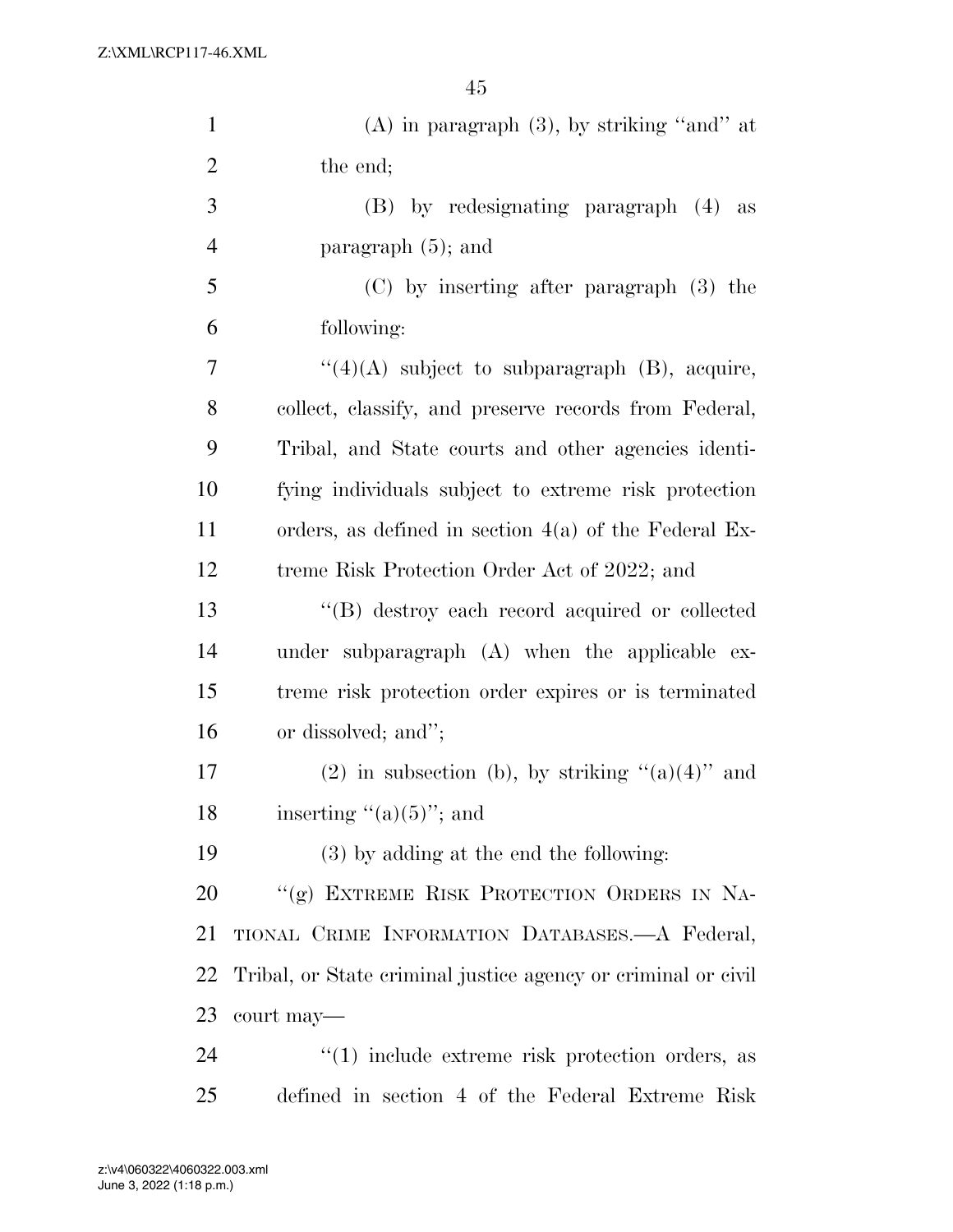Protection Order Act of 2022, in national crime in- formation databases, as that term is defined in sub-section (f)(3) of this section; and

 $\frac{4}{2}$  ''(2) have access to information regarding ex- treme risk protection orders through the national crime information databases.''.

### **SEC. 6. FULL FAITH AND CREDIT.**

 (a) DEFINITIONS.—In this section, the terms ''ex- treme risk protection order'', ''Indian Tribe'', and ''State'' have the meanings given those terms in section 4(a).

 (b) FULL FAITH AND CREDIT REQUIRED.—Any ex- treme risk protection order issued under a State or Tribal law enacted in accordance with this Act shall be accorded the same full faith and credit by the court of another State or Indian Tribe (referred to in this subsection as the ''en- forcing State or Indian Tribe'') and enforced by the court and law enforcement personnel of the other State or Tribal government as if it were the order of the enforcing State or Indian Tribe.

- 20 (c) APPLICABILITY TO PROTECTION ORDERS.—
- 21 (1) IN GENERAL.—Subsection (b) shall apply to a protection order issued by a State or Tribal court if—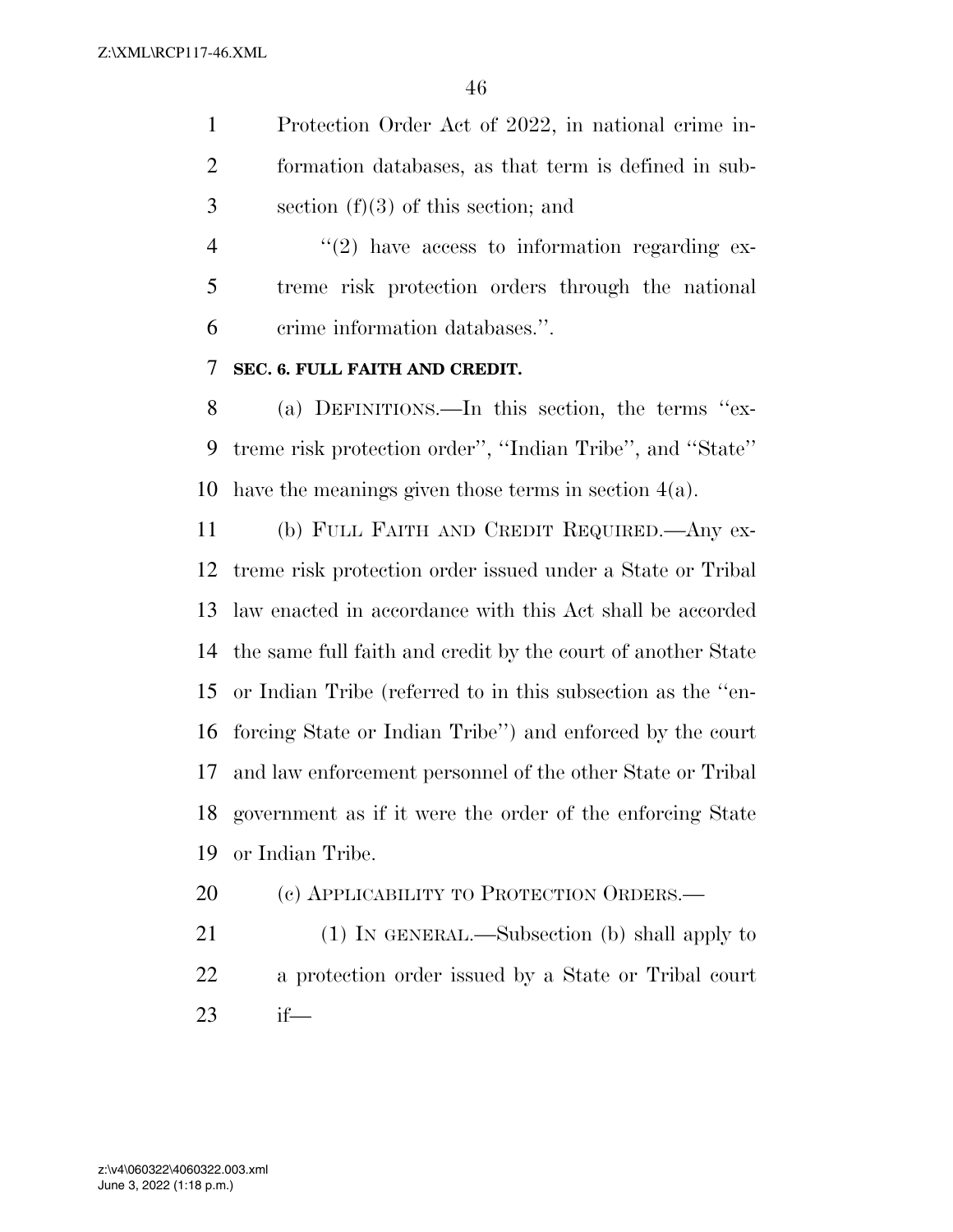(A) the court has jurisdiction over the par- ties and matter under the law of the State or Indian Tribe; and

 (B) reasonable notice and opportunity to be heard is given to the person against whom the order is sought sufficient to protect that person's right to due process.

8 (2) EX PARTE PROTECTION ORDERS.—For pur-9 poses of paragraph  $(1)(B)$ , in the case of an ex parte protection order, notice and opportunity to be heard shall be provided within the time required by State or Tribal law, and in any event within a reasonable time after the order is issued, sufficient to protect the due process rights of the respondent.

 (d) TRIBAL COURT JURISDICTION.—For purposes of this section, a court of an Indian Tribe shall have full civil jurisdiction to issue and enforce a protection order involv- ing any person, including the authority to enforce any order through civil contempt proceedings, to exclude viola- tors from Indian land, and to use other appropriate mech- anisms, in matters arising anywhere in the Indian country (as defined in section 1151 of title 18, United States Code) of the Indian Tribe or otherwise within the author-ity of the Indian Tribe.